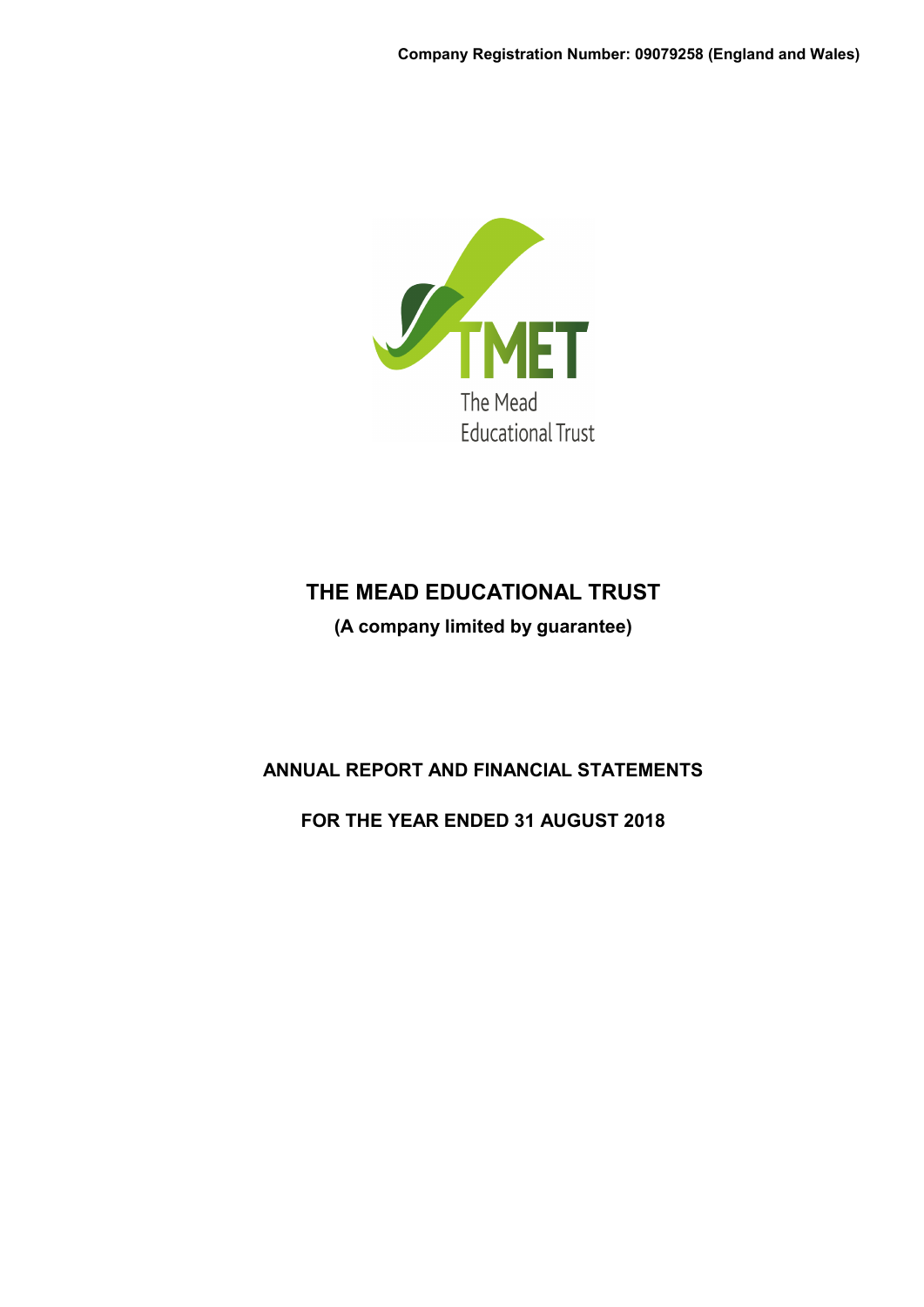# **THE MEAD EDUCATIONAL TRUST (A company limited by guarantee)**

# **CONTENTS**

|                                                                                | Page      |
|--------------------------------------------------------------------------------|-----------|
| Reference and administrative details                                           | 1         |
| <b>Trustees' report</b>                                                        | $2 - 15$  |
| <b>Governance statement</b>                                                    | $16 - 20$ |
| Statement on regularity, propriety and compliance                              | 21        |
| <b>Statement of Trustees' responsibilities</b>                                 | 22        |
| Independent auditors' report on the financial statements                       | $23 - 25$ |
| Independent reporting accountant's assurance report on regularity              | $26 - 27$ |
| Statement of financial activities incorporating income and expenditure account | 28        |
| <b>Balance sheet</b>                                                           | 29        |
| <b>Statement of cash flows</b>                                                 | 30        |
| Notes to the financial statements                                              | $31 - 61$ |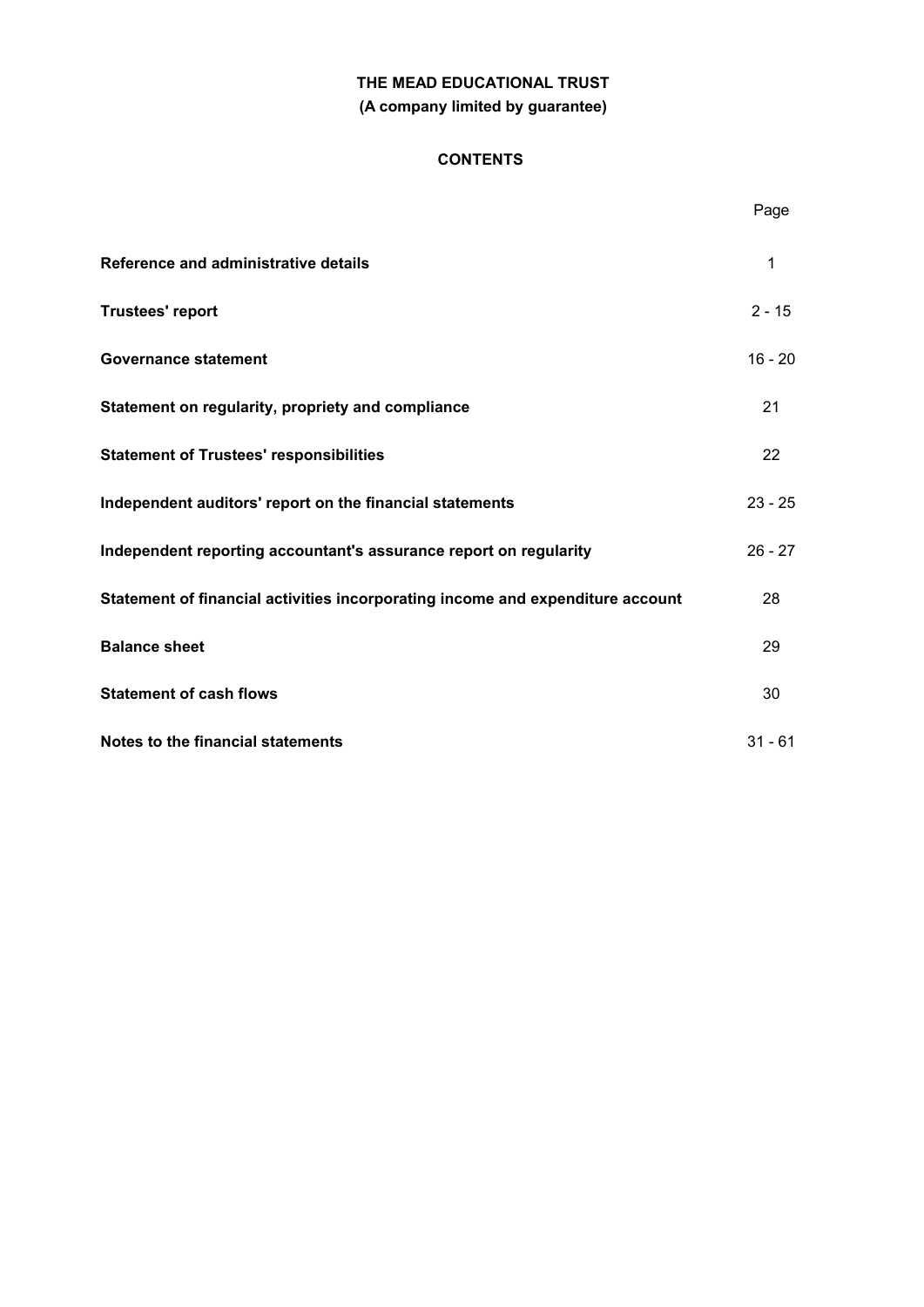**(A company limited by guarantee)**

#### **REFERENCE AND ADMINISTRATIVE DETAILS FOR THE YEAR ENDED 31 AUGUST 2018**

| <b>Members</b>                      | Jane Creasy (resigned 2 July 2018)<br>Azam Mamujee<br><b>Kishor Tailor</b><br><b>Chris Wilkins</b><br>Jill Wilkinson                                                                                                                                                                                                                                    |
|-------------------------------------|---------------------------------------------------------------------------------------------------------------------------------------------------------------------------------------------------------------------------------------------------------------------------------------------------------------------------------------------------------|
| <b>Trustees</b>                     | Anthony Glover, Chair of Trustees <sup>2</sup><br>Carolyn Robson<br>Rachael Clarke <sup>1,2</sup><br>Colin Forknall <sup>1</sup><br>Elaine Taylor <sup>1,2</sup><br>Deepak Karia <sup>1</sup><br><b>Hetal Parmar</b><br>Kamlesh Kotecha (resigned 24 October 2018)<br>Gemma Bhagalia (appointed 10 July 2018)<br><sup>1</sup> Finance & Audit Committee |
|                                     | <sup>2</sup> Remuneration Committee                                                                                                                                                                                                                                                                                                                     |
| <b>Company registered</b><br>number | 09079258                                                                                                                                                                                                                                                                                                                                                |
| <b>Company name</b>                 | The Mead Educational Trust                                                                                                                                                                                                                                                                                                                              |
| office                              | <b>Principal and registered</b> The Mead Educational Trust<br>The Mead Centre<br>343 Gipsy Lane<br>Leicester<br>LE4 9DD                                                                                                                                                                                                                                 |
| <b>Company secretary</b>            | Cathy Brown                                                                                                                                                                                                                                                                                                                                             |
| <b>Senior management</b><br>team    | Carolyn Robson, Chief Executive Officer<br>Russell Andrews, Deputy Chief Executive Officer (resigned 6 July 2018)<br>David Wyatt, Chief Financial Officer<br>Cathy Brown, Head of Governance<br>Rita Hindocha, Secondary Partnership Lead<br>Sarah Ridley, Primary Partnership Lead                                                                     |
| <b>Independent auditors</b>         | Magma Audit LLP<br><b>Chartered Accountants</b><br>Unit 2, Charnwood Edge Business Park<br><b>Syston Road</b><br>Cossington<br>Leicestershire<br>LE7 4UZ                                                                                                                                                                                                |
| <b>Bankers</b>                      | Lloyds Bank<br><b>High Street</b><br>Leicester<br>LE14FP                                                                                                                                                                                                                                                                                                |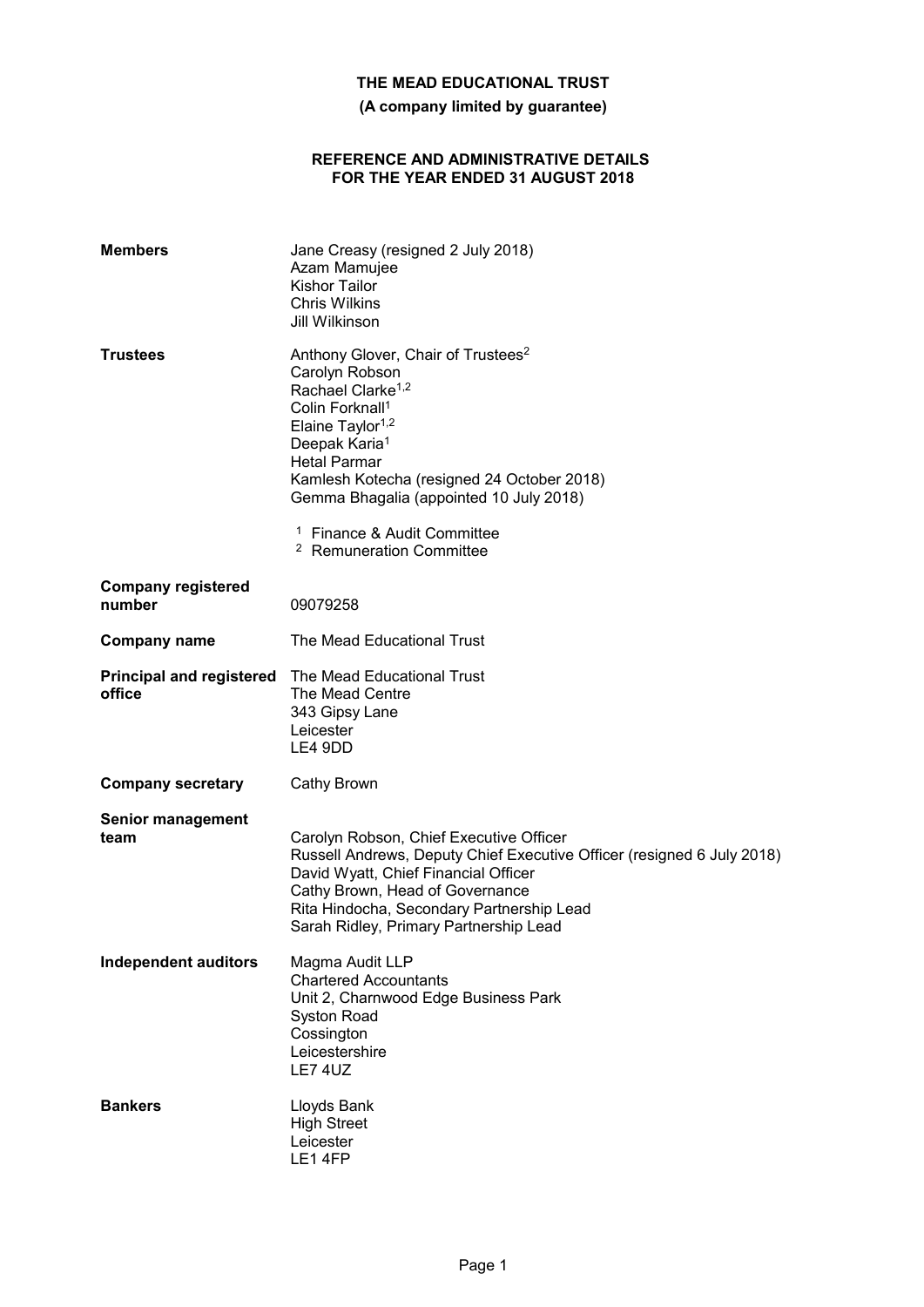#### **(A company limited by guarantee)**

#### **TRUSTEES' REPORT FOR THE YEAR ENDED 31 AUGUST 2018**

The Trustees present their annual report together with the financial statements and auditor's report of the charitable company for the 1 September 2017 to 31 August 2018. The annual report serves the purposes of both a Trustees' Report, and a Directors' Report under company law.

The Academy Trust operates 5 primary and 2 secondary academies in Leicester. Its Academies have a combined pupil capacity of 4,698 and had a roll of 4,600 in September 2018.

The Mead Educational Trust (TMET) was established to provide a local academy sponsorship solution and became fully operational November 2015 with its first two academies, Rushey Mead Academy and Northfield House Primary Academy. TMET has subsequently grown to an 'Established Trust' of seven academies (two secondary and five primary) and has full approval for a secondary Free School, to open in 2019. The Trust is deliberately a cross phase entity, believing that everyone has much to learn from each other and that primary colleagues in particular have a rich, holistic understanding of their learners.

TMET has always been underpinned by a strong moral purpose and commitment to improving life chances for all young people. There has been a long history of collaboration and system leadership through the National Support Schools at Rushey Mead Academy and Willowbrook Primary Academy and through its Teaching School Alliance and Leicestershire Secondary SCITT (secondary school centred initial training). The TMET Board of Trustees is determined to continue to develop a high performing Multi Academy Trust that delivers the very best educational experience for pupils at both primary and secondary level.

As a Multi Academy Trust, TMET builds on reciprocity and partnership to develop excellent opportunities and ambitious, aspirational outcomes for all, whilst nurturing self-worth and resilience. Alongside this reciprocal partnership arrangement sits clear accountability measures facilitated by strong governance and quality assurance.

In its pursuit of delivering the best educational experience for our pupils, the Trust continues to develop a cost effective, sustainable organisation and a business model that delivers efficiency, effectiveness and economies of scale in order to free up more resources for pupils and school improvement.

There is a fast pace of change in the educational landscape, particularly as more schools convert to academies, and especially in Leicester City where TMET is based. The Trust has strategic plans for the next three years which support the core focus of delivery of outstanding education and school improvement. Alongside this TMET is carefully growing its number of schools and central team to create further capacity within the Trust.

## **STRUCTURE, GOVERNANCE AND MANAGEMENT**

## **Constitution**

The Mead Educational Trust is a company limited by guarantee (No. 09079258) and an exempt charity in accordance with the Academies Act 2010. The charitable company was incorporated on 10 June 2014.

The Mead Educational Trust changed its name from Rushey Mead Educational Trust on 19 July 2018.

The governance of the Trust is defined in the Memorandum and Articles of Association together with the funding agreements with the Department for Education (DfE). The Trustees of the Trust are the directors of the charitable company for the purposes of company law and the Trustees for the purposes of charity law. The charitable company is known as The Mead Educational Trust.

Details of the Trustees who served during the year are included in the Reference and Administrative Details on page 1.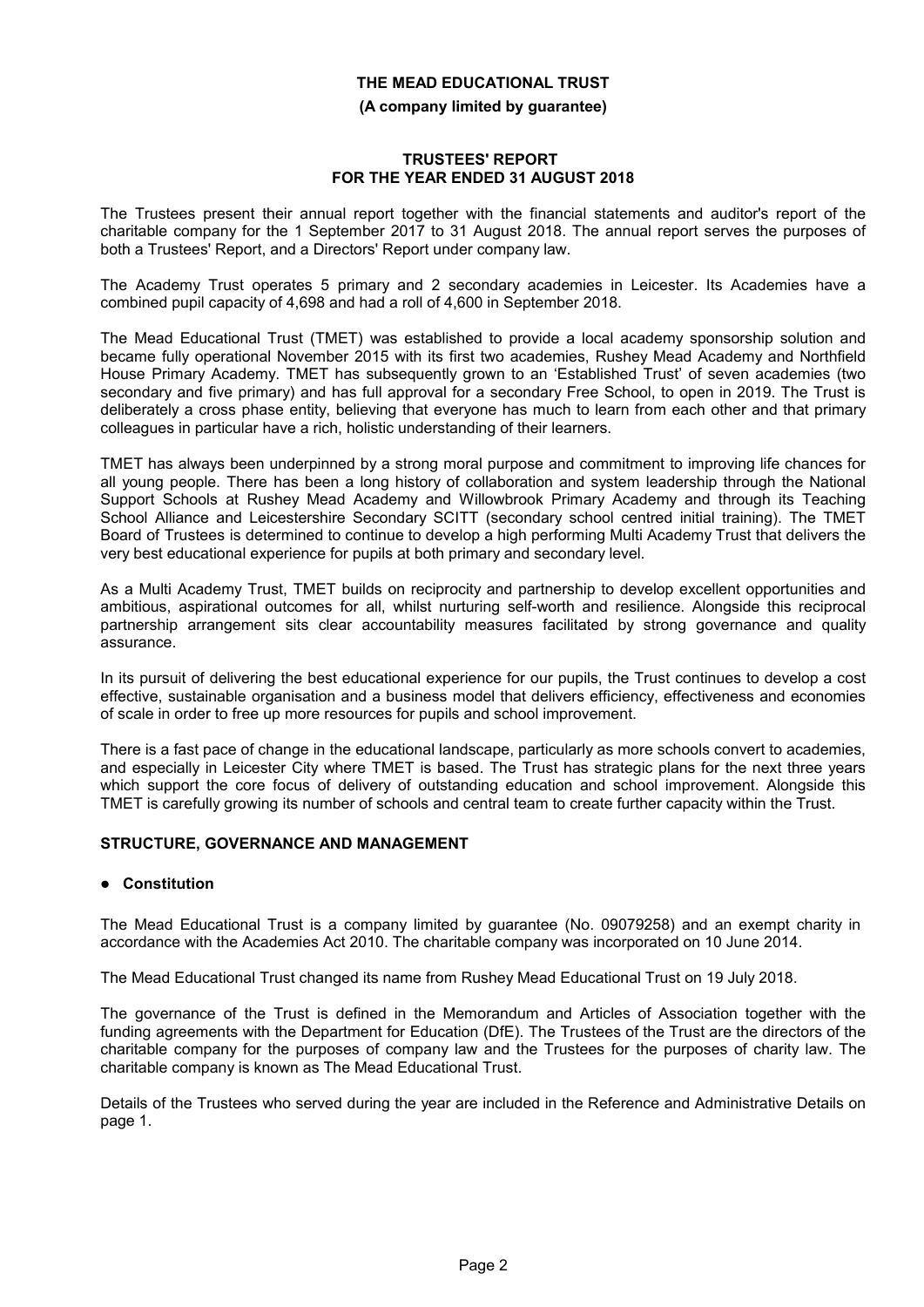**(A company limited by guarantee)**

### **TRUSTEES' REPORT (continued) FOR THE YEAR ENDED 31 AUGUST 2018**

### **Members' liability**

Each member of the charitable company undertakes to contribute to the assets of the charitable company in the event of it being wound up while they are a member, or within one year after they cease to be a member, such amount as may be required, not exceeding £10, for the debts and liabilities contracted before they ceased to be a member.

### **Trustees' indemnities**

The Academy Trust has opted out of the Department for Education's risk protection arrangement (RPA) scheme in favour of a comprehensive package of insurance with Zurich. This policy includes general coverage for Public Liability (£25m) Employers Liability (£25m) as well as a specific policy for Governor Liability (£2m). It is not possible to quantify the Trustees and officer indemnity element from the overall cost of the scheme as the insurance is costed on a per pupil basis.

### **Method of recruitment and appointment or election of Trustees**

Under Article 50 of the Trust Articles of Association, the Members will appoint up to six Trustees. Under Article 57, the Trust Chief Executive Officer shall be a Trustee, providing they agree to take on this role. In addition, Article 58 permits the Trustees to appoint Co-opted Trustees. A 'Co-opted Trustee' means a person who is appointed to be a Trustee by being co-opted by Trustees who have not themselves been so appointed.

The term of office for any Trustee shall be four years, save that this time limit shall not apply to any post which is held ex officio. Subject to remaining eligible to be a particular type of Trustee, any Trustee may be re-appointed or re-elected at a General Meeting.

No more than one third of the Trustees should be employees of the Trust, including the Chief Executive Officer if they are a Trustee.

Ordinarily there shall be between 9 and 11 Trustees on the Board.

## **Policies and procedures adopted for the induction and training of Trustees**

The induction for each new Trustee will depend on their existing experience and can include a face to face induction session, briefing via the Trust Governance Handbook and a briefing session with an appropriate member of the central Trust team (e.g. with the Chief Financial Officer for a Trustee who will join the Finance and Audit Committee).

Trustees have access to the Trust bespoke training sessions and to governance training provided by the Teaching School, Local Authority Governor Services and other providers. They also have access to Learning Link online governance training. Any costs associated with governance training and development are met by the Trust central budget.

Support, advice and guidance is available to Trustees from the Trust Head of Governance. Additional information and guidance are available through the Board's membership of the National Governance Association.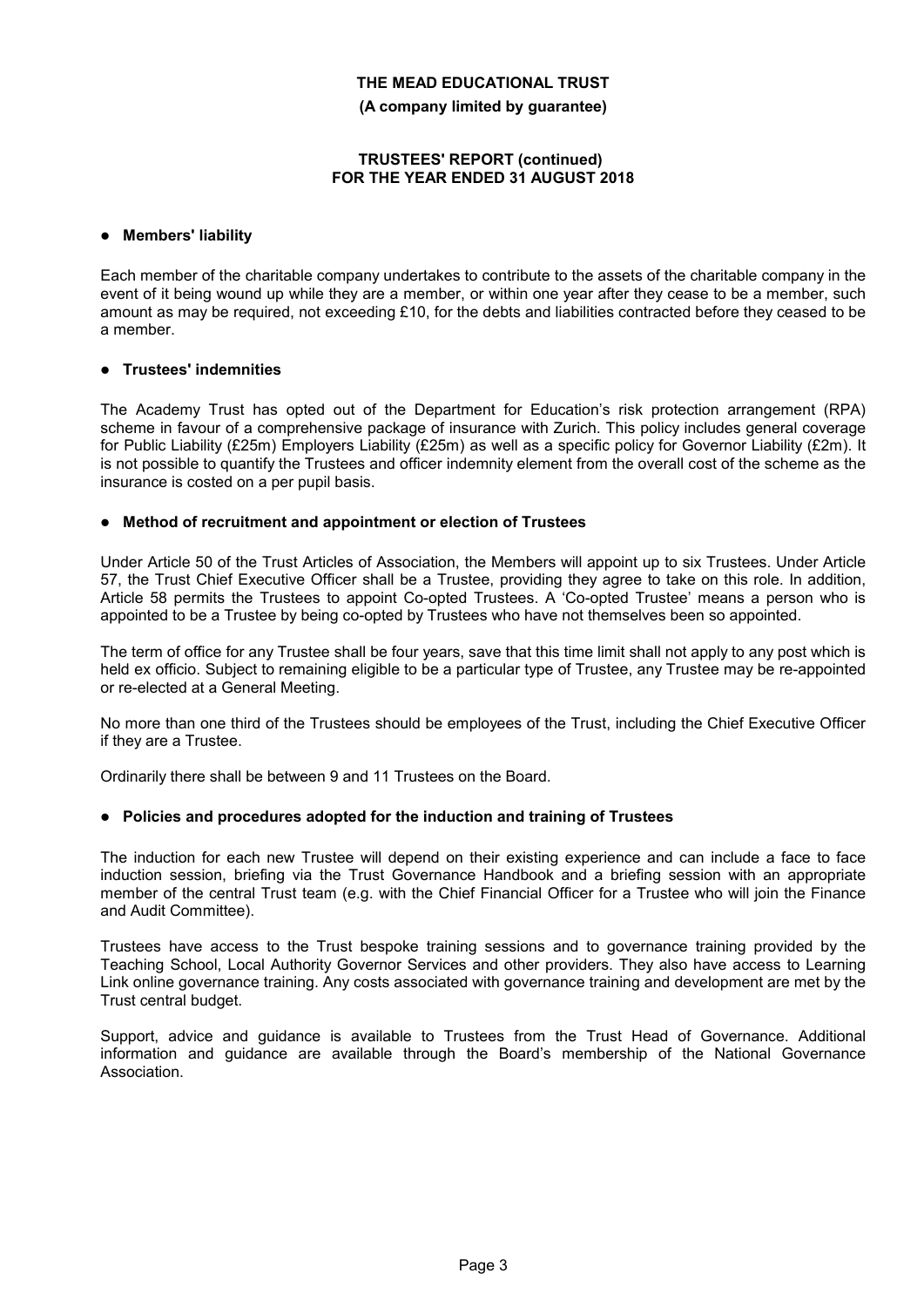**(A company limited by guarantee)**

#### **TRUSTEES' REPORT (continued) FOR THE YEAR ENDED 31 AUGUST 2018**

## **Organisational structure**

The Trust Organisation, Governance and Accountability Structure



## **Members**

The Members are the guardians of the Trust constitution, changing the Articles of Association if necessary and ensuring the charitable objects are fulfilled. The Members appoint some of the Trustees and can exercise powers to remove them. The Trust will ordinarily have five Members.

## **Board of Trustees**

The Board of Trustees is responsible for conducting the affairs of the Trust to achieve its objectives, shaping the success of the Trust. The Board is responsible for the governance of the Trust and the Trustees have duties as company directors under company law and as Trustees under charity law. The Trustees establish the overall framework for governance of the Trust and determine membership, terms of reference and procedures of central committees and academy local governing bodies (or local advisory groups).

The Board of Trustees meets four time per year.

#### **Finance and Audit Committee**

The Finance and Audit Committee provides assurance over the sustainability of, and compliance with, the Trust's financial systems and operational controls. The Committee's role is to maintain an oversight of the Trust's financial governance, risk management, internal control and value for money framework.

This committee meets four time per year.

#### **Remuneration Committee**

The Remuneration Committee considers, determines and keeps under review a framework for the remuneration and terms and conditions of the Trust CEO and senior staff, both in individual academies and in the Trust Executive Team. The Committee uses benchmarking evidence of the remuneration, benefits and incentives paid to senior staff in comparable employment and ensures the remuneration or other sums paid to senior staff do not exceed amounts that are reasonable in all the circumstances.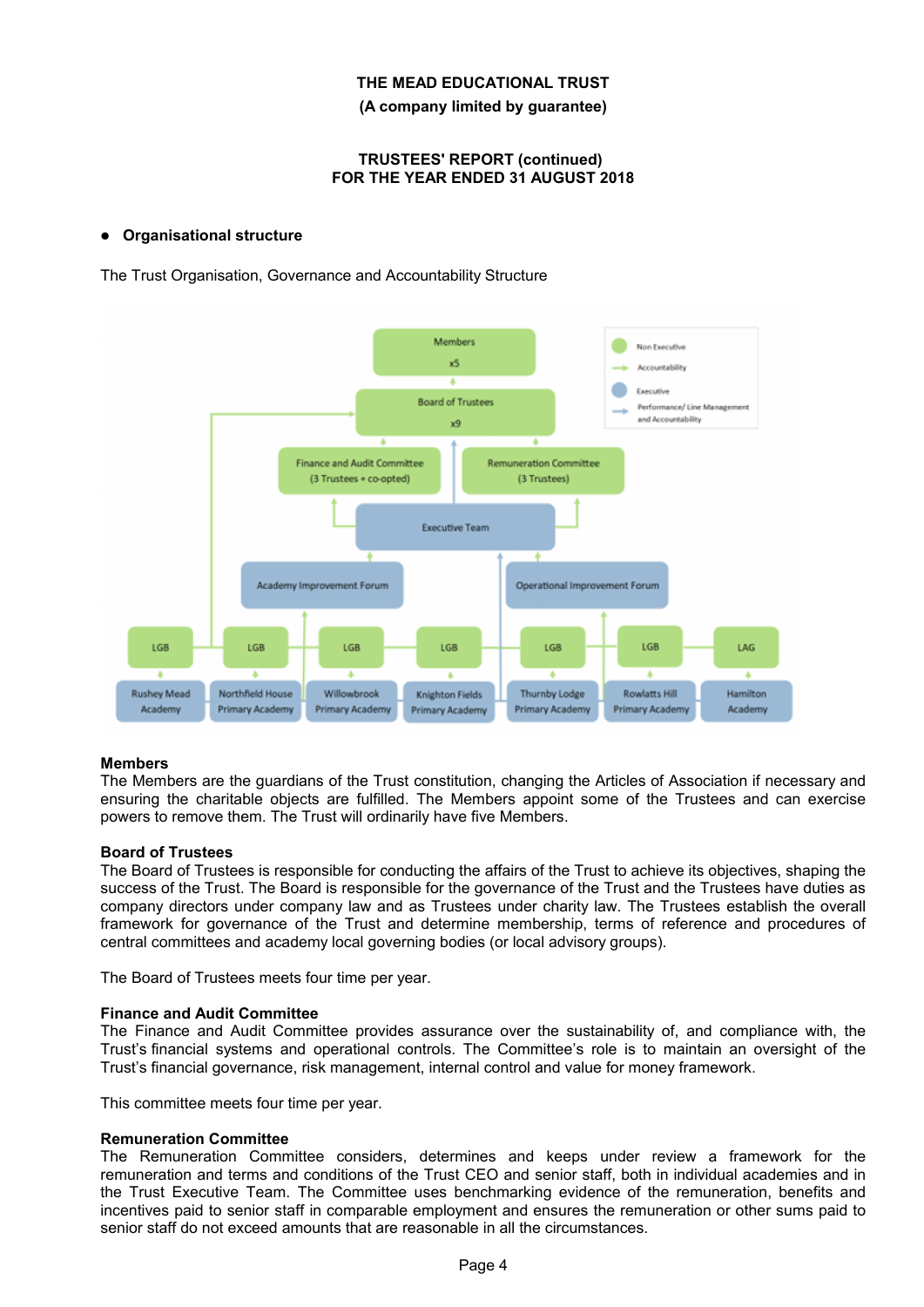**(A company limited by guarantee)**

### **TRUSTEES' REPORT (continued) FOR THE YEAR ENDED 31 AUGUST 2018**

This committee meets once per year.

### **Local Governing Bodies and Local Advisory Groups**

Each academy has its own local governance committee which ensures that the academy meets its educational vision and targets. The extent of the powers of the local governance committee is set down in the Trust Scheme of Delegation and in the local governance Constitution and Terms of Reference. Most academies have a Local Governing Body (LGB) but those that are in special measures or causing concern have a Local Advisory Board (LAG) which has fewer delegated powers. In 2017-18 Hamilton Academy had a LAG and the other six academies had LGBs.

Each LGB includes the academy principal, parent governors, staff governors and Trust-appointed governors. A LAG is smaller and has more limited membership.

The role of the LGBs/LAGs is to provide scrutiny of academy performance linked to the Trust key performance indicators. This includes scrutiny of:

- education performance
- the use of academy finances (for some academies)
- effectiveness of leadership and management
- quality of teaching, learning and assessment
- academy improvement plan
- SEND provision
- the use and impact of additional funding (Pupil Premium, Sports Premium and Year 7 Literacy and Numeracy Catch-up Premium)
- safeguarding
- pupil personal development, behaviour and welfare
- complaints
- health and safety
- whether the academy is working within agreed policies.

#### **Trust Executive Team**

The Executive Team is the executive management arm of the Trust, focusing on operations and the educational performance of the academies. The team operates under the leadership and direction of the Chief Executive Officer, who is also the Accounting Officer and, by virtue of their position, a Trustee. The Executive Team also includes the Deputy CEO (until July 2018), Chief Financial Officer, Head of Governance, Primary Partnership Lead, Secondary Partnership Lead, Associate Principal and Strategic Director of the Teaching School.

The team is supported by other members of the Trust central team including the HR Manager, Governance and Compliance Officer, ICT and Estates Lead, Executive Assistant and Finance Team.

The Executive Team works directly with the Academy Improvement Forum (principals), Operational Improvement Forum (business managers), staff in each academy and the LGBs/LAGs to ensure that the required outcomes are achieved in accordance with the direction and vision of the Trust Board.

#### **Academy Improvement Forum**

The Trust academy principals meet fortnightly with the Deputy CEO (until July 2018), Primary Partnership Lead and Secondary Partnership Lead in the Academy Improvement Forum. This provides a forum for professional dialogue and challenge and is integral to all academy improvement activities, making recommendations and suggesting developments to the Executive Team.

#### **Operational Improvement Forum**

All the Trust academy business managers meet fortnightly with the Trust Chief Financial Officer in the Operational Improvement Forum. This provides a forum for professional dialogue and challenge and is integral to all academy business activities, making recommendations and suggesting developments to the Executive Team.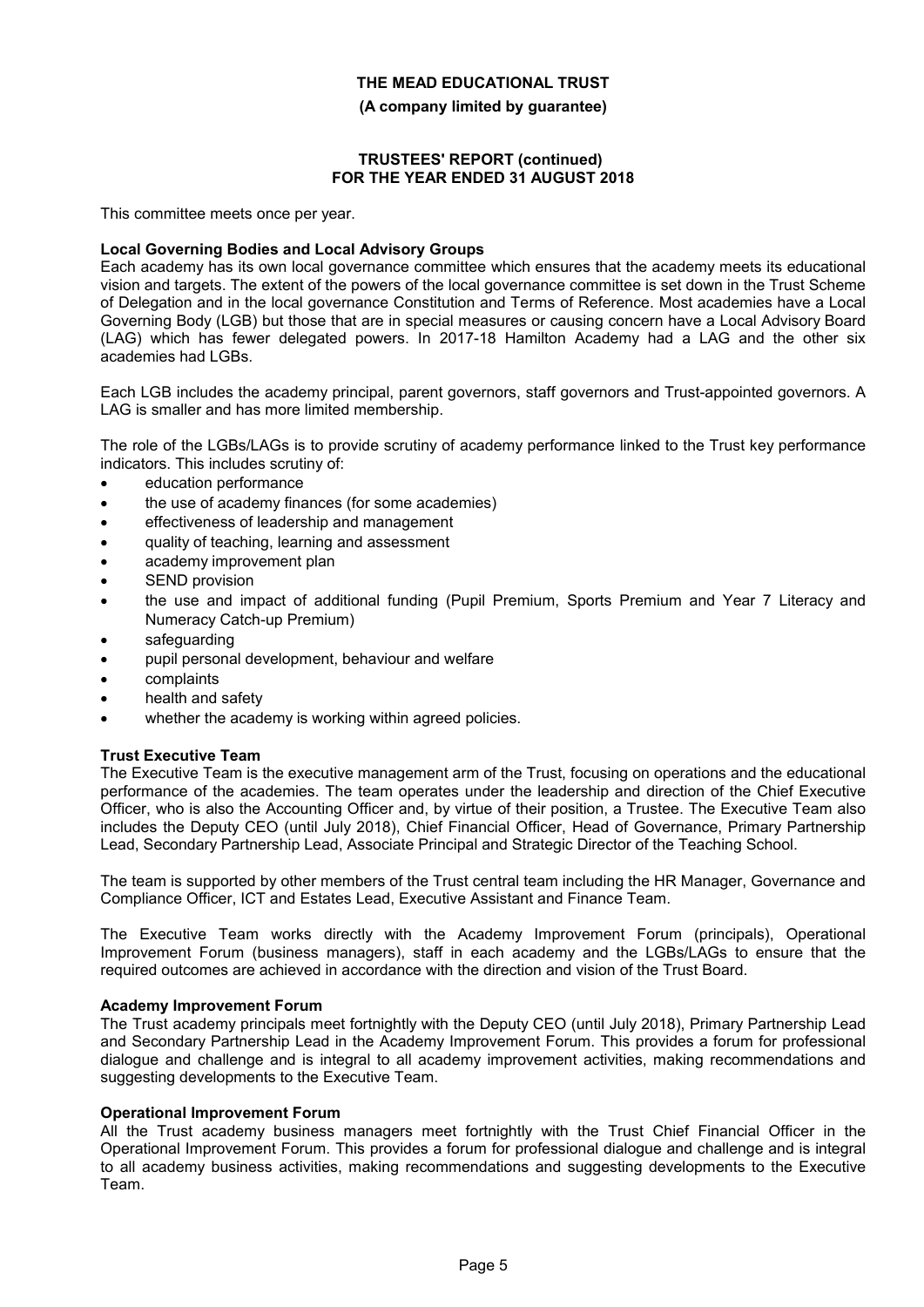**(A company limited by guarantee)**

### **TRUSTEES' REPORT (continued) FOR THE YEAR ENDED 31 AUGUST 2018**

#### **Pay policy for key management personnel**

The Trust's Pay Policy sets out the framework for making decisions on Trust employees' pay. It has been developed to comply with current legislation, the requirements of the School Teachers' Pay and Conditions Document (STPCD) and the National Joint Council for Local Government Services National Agreement on Pay and Conditions of Service ("Green Book") and in accordance with the principles of public life – objectivity, openness and accountability.

Pay decisions for Trust and academy senior leadership posts are made by the Trust Remuneration Committee. The pay levels of the key management personnel are benchmarked against comparable positions at similar sized Multi Academy Trusts.

#### **Trade union facility time**

#### **Relevant union officials**

Number of employees who were relevant union officials during the year **-** Full-time equivalent employee number **-**

#### **Percentage of time spent on facility time**

| <b>Percentage of time</b>                                                                            | Number of<br>employees |   |
|------------------------------------------------------------------------------------------------------|------------------------|---|
| $0\%$<br>1%-50%<br>51%-99%<br>100%                                                                   |                        |   |
| Percentage of pay bill spent on facility time                                                        | £                      |   |
| Total cost of facility time<br>Total pay bill<br>Percentage of total pay bill spent on facility time | 20,099,782             | % |
| Paid trade union activities                                                                          |                        |   |
| Time spent on paid trade union activities as a percentage of total paid<br>facility time hours       |                        | % |

#### **Connected organisations, including related party relationships**

Although there are a number of professional links to other schools and third party organisations, the Trust is an independent company with no affiliation to outside bodies.

The Trust works closely with a wide variety of organisations in the field of education, including but not restricted to:

- Leicester City Council
- Leicester City Educational Improvement Partnership
- Leicestershire Secondary SCITT
- Challenge Partners
- **The British Council**
- Teaching Schools Council
- East Midlands, South Yorkshire and Humber Teaching Schools Alliance
- Freedom and Autonomy for Schools National Association (FASNA)
- a number of Multi-Academy Trusts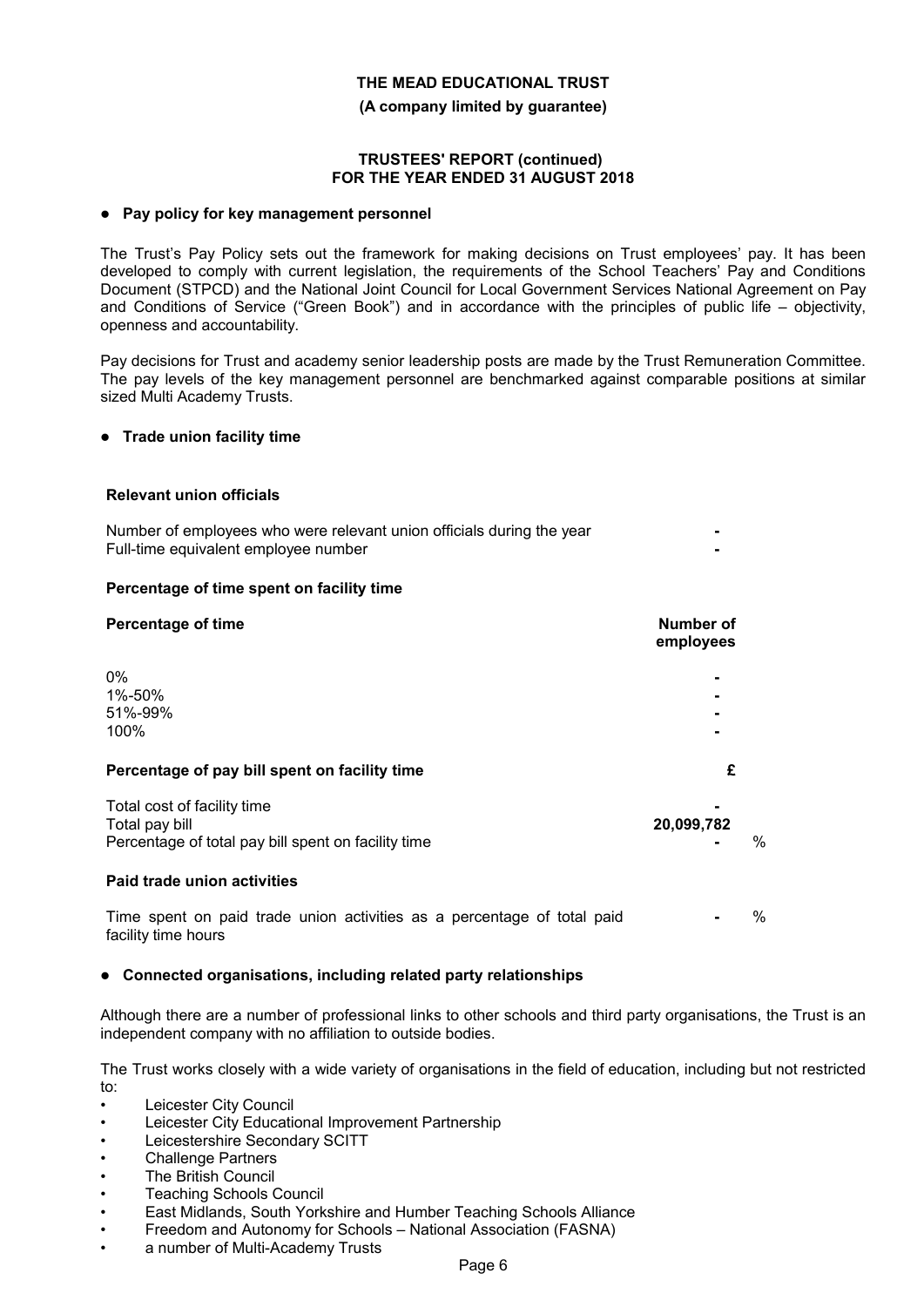**(A company limited by guarantee)**

### **TRUSTEES' REPORT (continued) FOR THE YEAR ENDED 31 AUGUST 2018**

### **OBJECTIVES AND ACTIVITIES**

#### **Objects and aims**

The Trust's mission statement is 'together we make a positive difference'.

Our mission statement demonstrates our fundamental belief that we can achieve more together than separately. We believe that we will be able to provide the best possible education for local young people where our academies create a climate within which young people will thrive. We will achieve this through strong collaboration, through strong executive leadership and management, through excellent learning, teaching and assessment, where our teachers are expert in their fields, and where we have effective local governance, a professional approach to our business, and sound financial management.

We have built our vision and values around the 7 Cs:

| Challenge            | Providing an excellent education by having high aspirations for all young people and giving<br>them confidence in themselves, so they can become the best they can be and contribute<br>actively to society. |
|----------------------|--------------------------------------------------------------------------------------------------------------------------------------------------------------------------------------------------------------|
| <b>Collaboration</b> | Working effectively and harmoniously together across phases and accepting our shared<br>accountability for meeting our aims.                                                                                 |
| Culture              | Respecting and celebrating diversity and enabling children and young people to participate<br>in, and respond to, artistic and cultural experiences.                                                         |
| Community            | Building a safe and stimulating environment where caring relationships and kindness are<br>consistently developed and communication is excellent.                                                            |
| Courage              | Making sure all decisions are based on clear high moral values and commitment to<br>doing the right thing with compassion and integrity.                                                                     |
| Creativity           | Providing pioneering, innovative, vibrant and enjoyable learning experiences that are<br>open to all and based on research, so that the curriculum sits at the forefront of education.                       |
| Character            | Nurturing positive character attributes such as perseverance, resilience,<br>confidence, optimism, tolerance, respect, community spirit, honesty, integrity and dignity.                                     |

Each academy is required to develop a unique ethos and character reflecting its community and context rather than the Trust imposing a predetermined solution. However, where academies require sponsored solutions or strong intervention we will put in place a tight school improvement solution with much less flexibility and greater control.

The Trust ensures its values drive its key performance indicators and the academy improvement strategy. In particular, it is committed to ensuring that all its young people, particularly the least advantaged, receive excellent teaching so that they can make progress that is outstanding. The Trust, as the employer of all staff within its academies, provides high quality, professional development for staff so they can develop their own learning and skills.

The Trust is fully committed to a school led system, as already demonstrated through the Teaching School Alliance, SCITT and Challenge Partners Hub. It believes that strong networks build capacity from within and a culture that is constantly reflective and outward focused.

Trust strategy begins from careful audits of each new school, understanding through due diligence processes as to the strengths and areas for development in each academy from the beginning. Each of our academies has a challenging improvement plan which is carefully monitored both by the academy's Local Governing Body/Local Advisory Group and the Trust Executive Team, overseen by the Trust's Board of Trustees. The Trust also captures areas of expertise that can share capacity to support other academies as well as school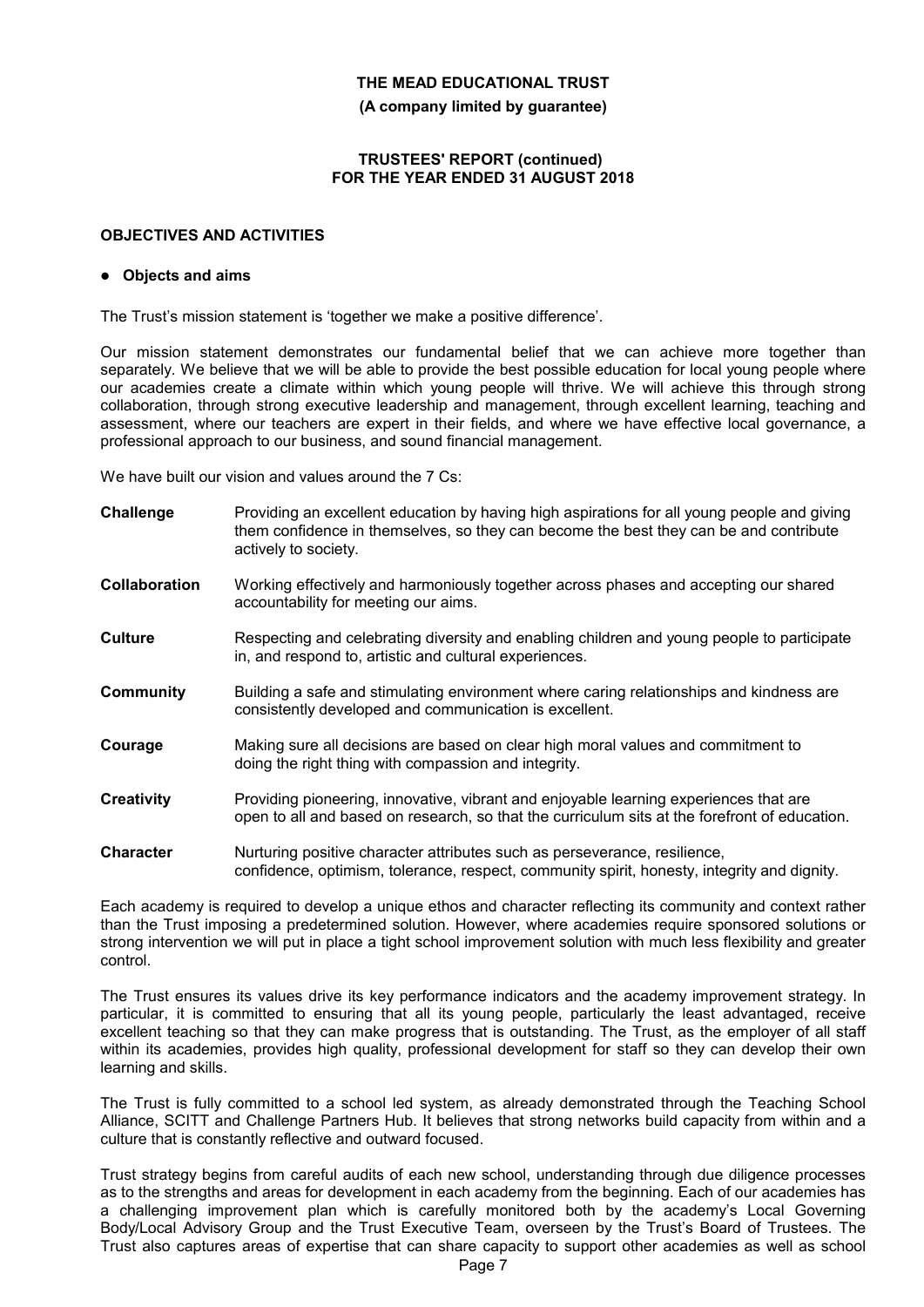**(A company limited by guarantee)**

#### **TRUSTEES' REPORT (continued) FOR THE YEAR ENDED 31 AUGUST 2018**

specific requirements. Bespoke high quality packages of support are facilitated, using the Trust's network of system leadership and core services. The academy improvement model ensures that academies needing full recovery have strong support and monitoring. The Trust builds leadership and management capacity internally and trains and deploys their own NLEs, LLEs and SLEs via the Teaching School.

A major benefit of the model is formalised school to school support, impacting directly on all young people. Leadership development and career opportunities within the Trust also directly impact on outcomes by providing secondment opportunities and breadth of experience to colleagues within the Trust. This school led system ensures the Trust academies have strong networks and a strong voice in their own future. Schools which join our Trust are able to help shape and develop its work and benefit both from the support they have received and the opportunities for school improvement they are in turn able to offer.

### **Public benefit**

The Trustees confirm that they have complied with their duty to have due regard to the guidance on public benefit published by the Charity Commission in exercising their powers or duties.

The Trust supports schools, both inside and outside the Trust, through the National Support School status of two of its academies, delivery of professional development, through the Trust's Leicester Teaching School Alliance, and the sharing of effective practice and knowledge to ultimately benefit the wider community.

The Academy's public benefit is enshrined in its charitable objectives, which state "to play a role in the regeneration of communities that the academies serve by increasing the belief of parents and carers in the purpose and value of education and valuing the partnership with families and children".

## **STRATEGIC REPORT**

## **Key performance indicators**

The Trust now provides education for 4,300 pupils in Leicester in seven academies, two of which are secondary (11-16 years) and five of which are primary.

The Trust Board and Executive Team monitor a range of KPIs in all of the academies to ensure that issues are quickly identified and strategies are developed to address concerns. These include:

- pupil achievement
- outcomes of Ofsted inspections and Challenge Partner Reviews
- pupil attendance
- pupil behaviour (exclusions, bullying, racist incidents)
- staff training and development
- quality of teaching
- staff absence
- staff vacancies
- parents' evening attendance
- complaints

The quality of education provided by the Trust has improved over the year, and this is reflected in the 2018 results, the Challenge Partner Reviews and the Ofsted inspection of Northfield House Primary Academy. This is the first Trust academy to undergo an Ofsted inspection. Northfield House Primary Academy joined the Trust in November 2015 as a sponsored academy having been placed in Special Measures in September 2013 and in July 2018 Ofsted judged the Academy to be good. The inspection report stated that "*the school has undergone significant change since becoming an academy and has improved considerably*".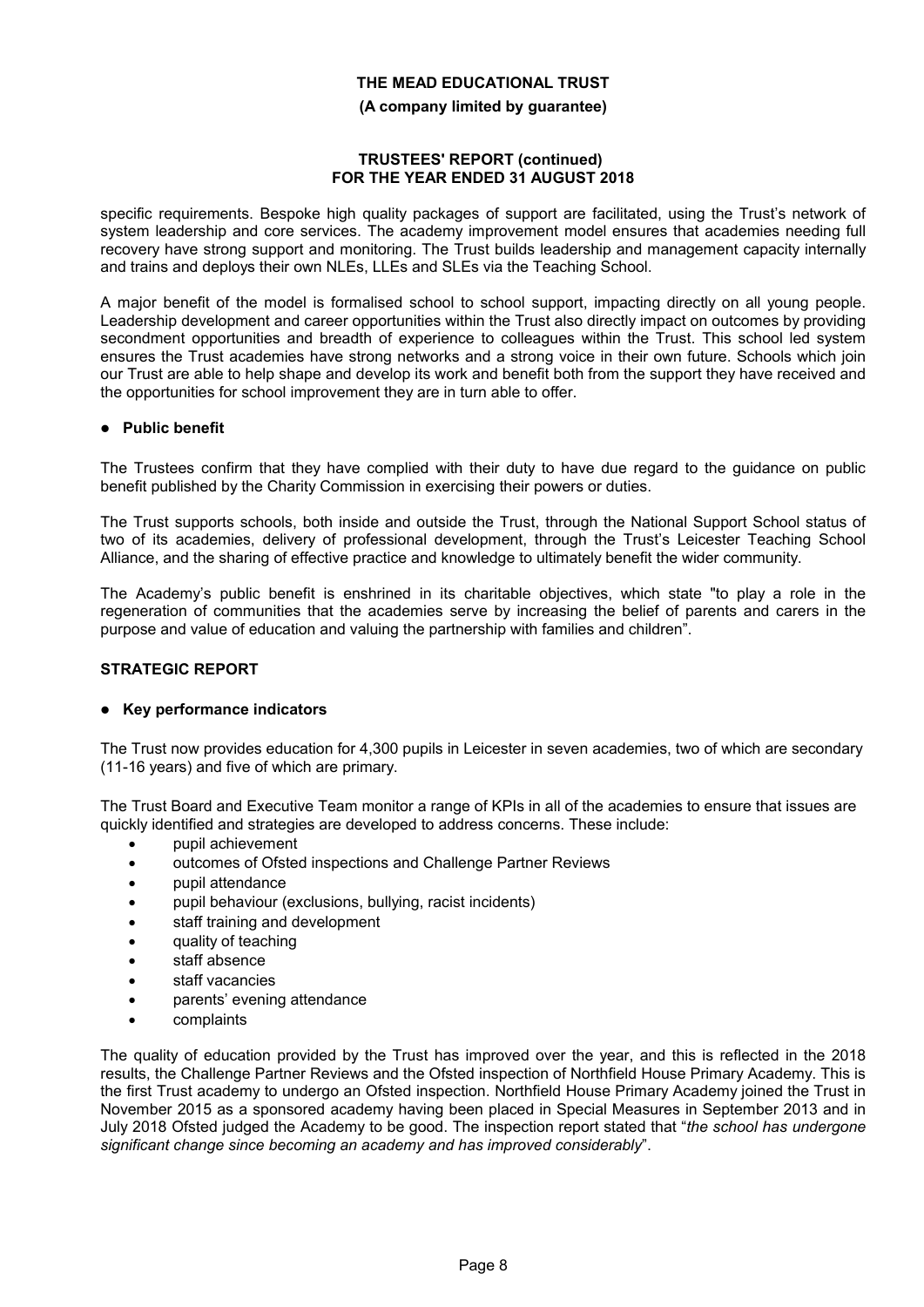**(A company limited by guarantee)**

#### **TRUSTEES' REPORT (continued) FOR THE YEAR ENDED 31 AUGUST 2018**

### **Primary academy results**

The 2018 Key Stage 2 performance data show that performance is improving and that the Trust aggregate results are all above national averages as shown in the table overleaf for age related expectations (ARE) and for greater depth (GD). The five primary academies work together very effectively, sharing staff and expertise, working collaboratively and moderating. In 2017-18 a Trust Primary Lead Practitioner model was successfully piloted to provide expert practitioners to support specific areas in academies. As a result, by the end of this year, five Lead Practitioners had been appointed to provide support in literacy, maths, EYFS (Early Years Foundation Stage), EAL (English as an Additional Language) and behaviour management.

|                     | 2018<br><b>National Average</b><br>% | 2017<br><b>Trust aggregate</b><br>% | 2018<br><b>Trust aggregate</b><br>% |
|---------------------|--------------------------------------|-------------------------------------|-------------------------------------|
| <b>Reading ARE</b>  | 75                                   | 76                                  | 82                                  |
| <b>Writing ARE</b>  | 78                                   | 84                                  | 87                                  |
| Maths ARE           | 76                                   | 86                                  | 88                                  |
| <b>EGPS ARE</b>     | 78                                   | 78                                  | 87                                  |
| <b>Combined ARE</b> | 64                                   | 70                                  | 78                                  |
| Reading GD          | 28                                   | 21                                  | 36                                  |
| Writing GD          | 20                                   | 27                                  | 27                                  |
| Maths GD            | 24                                   | 24                                  | 34                                  |
| EGPS GD             | 34                                   | 33                                  | 42                                  |
| Combined GD         | 10                                   | 8                                   | 15                                  |

Notes on the above performance information:

- 2017 and 2018 data are for the current five primary academies in the Trust
- All figures are provisional and unvalidated at the time of submission

#### Secondary Academy results

The Key Stage 4 results are shown separately for Rushey Mead and Hamilton Academies because they are at such different stages in their school improvement journey.

In the 2017-18 results Rushey Mead Academy continued to significantly exceed national averages.

| <b>Rushey Mead Academy</b>                  | 2017<br>Academy | 2018<br>Academy<br>(provisional) | 2018<br><b>National</b><br>Average |
|---------------------------------------------|-----------------|----------------------------------|------------------------------------|
| Progress 8                                  | 0.75            | 0.75                             |                                    |
| Attainment 8                                | 52.1            | 53                               | 44.3                               |
| Grade 5 or above in English & maths GSCEs   | 59%             | 55%                              | 39.9%                              |
| EBacc at Grade 5/C or above                 |                 |                                  | 3.83                               |
| Entering EBacc                              | 66%             | 63%                              | 35.1%                              |
| Staying in education or entering employment | 96%             | 97%                              | 94%                                |

Hamilton Academy joined the Trust in September 2017 as a sponsored academy after being placed in special measures by Ofsted in October 2016. Significant developments have been made at the Academy in 2017-18, including: senior leadership team restructure; recruitment of new staff (one third of teaching staff were new in 2017-18); implementation of a new behaviour for learning policy; rewrite of the curriculum; and, introduction of three 'Learning Journey' reviews of teaching and learning. A great deal of support has been provided by the Trust central team, Rushey Mead Academy and the Teaching School.

The 2017-18 results show a slight improvement in the Progress 8 score.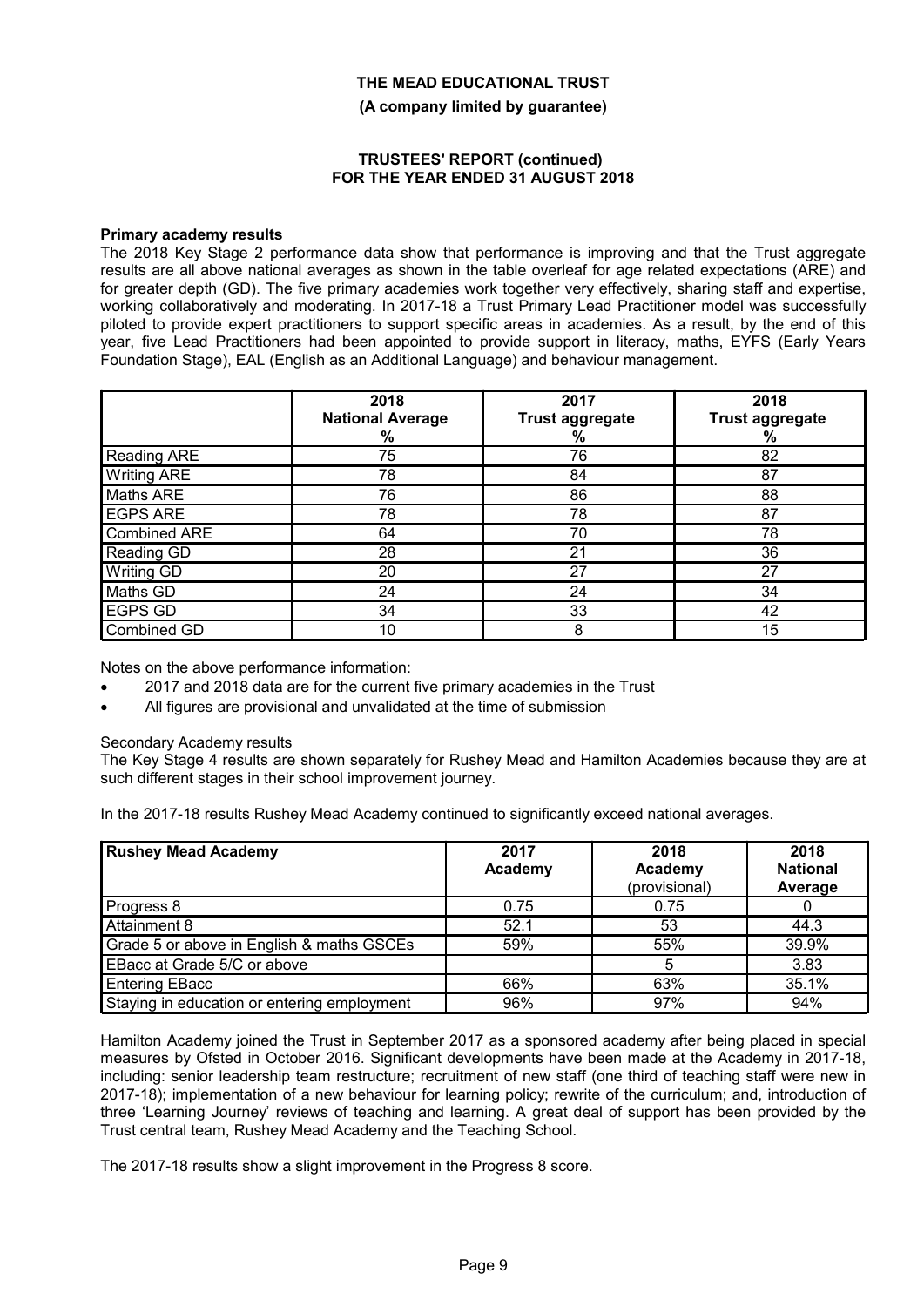**(A company limited by guarantee)**

#### **TRUSTEES' REPORT (continued) FOR THE YEAR ENDED 31 AUGUST 2018**

| <b>Hamilton Academy</b>                     | 2017<br>Academy | 2018<br>Academy<br>(provisional) | 2018<br><b>National</b><br>Average |
|---------------------------------------------|-----------------|----------------------------------|------------------------------------|
| Progress 8                                  | $-0.78$         | $-0.64$                          |                                    |
| Attainment 8                                | 31.3            | 31.5                             | 44.3                               |
| Attainment 8                                | 17%             | 15%                              | 39.9%                              |
| EBacc at Grade 5/C or above                 |                 | 2.73                             | 3.83                               |
| Entering EBacc                              | 20%             | 31%                              | 35.1%                              |
| Staying in education or entering employment | 83%             |                                  | 94%                                |

## **SCITT**

The Leicestershire Secondary SCITT (School Centred Initial Teacher Training) works with a range of partnership schools in Leicester and Leicestershire and continues to achieve a high level of success. In 2017-18 it bucked the national trend in a drop in applications to teacher training and succeeded in recruiting 40 trainees across 11 subjects, its biggest cohort yet.

The 2017-18 data:

- 35 trainees completed the course. 4 withdrew and 1 is extending the training due to ill health.
- 86% (30/35) trainees graduating with QTS were rated as Good or Outstanding in their final assessments.
- 74% (26/35) of NQTs are now working in SCITT partnership schools.
- 94% (33/35) secured employment in a school. One trainee decided to delay going into teaching and one trainee was moving abroad.
- 86% of those who have to date secured full time teaching posts are working in Leicester/shire schools.

The demand for secondary teachers is increasing in Leicester alongside the city's increasing student numbers. In response, the SCITT requested and received an increase in projected trainee numbers. For 2018-19 the SCITT has 75 training places available including 11 salaried School Direct places. 59 trainees are registered on the SCITT programme for the start of the autumn term 2018. This includes 15 salaried School Direct and 2 Researchers in School trainees.

#### **Teaching School**

The Teaching School continues to provide high quality development programmes for teaching and learning, leadership and governance. It also brokers school to school support by SLEs (Specialist Leaders of Education) and NLEs (National Leaders of Education). In order to meet this demand and that created by the successful SSIF bids (see below), the Teaching School has been successful in recruiting new SLEs in Leicester.

From the start of the 2017-18 academic year, the Teaching School was commissioned by LESP (the Leicester Education Strategic Partnership) to deliver on two very important strands of its leadership and development priorities: the New Head Teachers' Programme; and, development programmes for middle and senior leaders. The latter has seen over 80 middle and senior leaders engage in these nationally accredited programmes.

The Teaching School, working alongside the Local Authority and other local teaching schools, has been successful in securing two Strategic School Improvement Funding (SSIF) projects for Leicester schools. One is to support students with SEND at primary and secondary levels and the other will focus on raising Key Stage 4 Progress 8 outcomes in maths for disadvantaged students. As such the Trust will manage nearly £1 million of DfE school improvement funding that will impact positively on over 20 city schools at both primary and secondary level.

## **Going concern**

After making appropriate enquiries, the Board of Trustees has a reasonable expectation that the Trust has adequate resources to continue in operational existence for the foreseeable future. For this reason it continues to adopt the going concern basis in preparing the financial statements. Further details regarding the adoption of the going concern basis can be found in the Statement of Accounting Policies.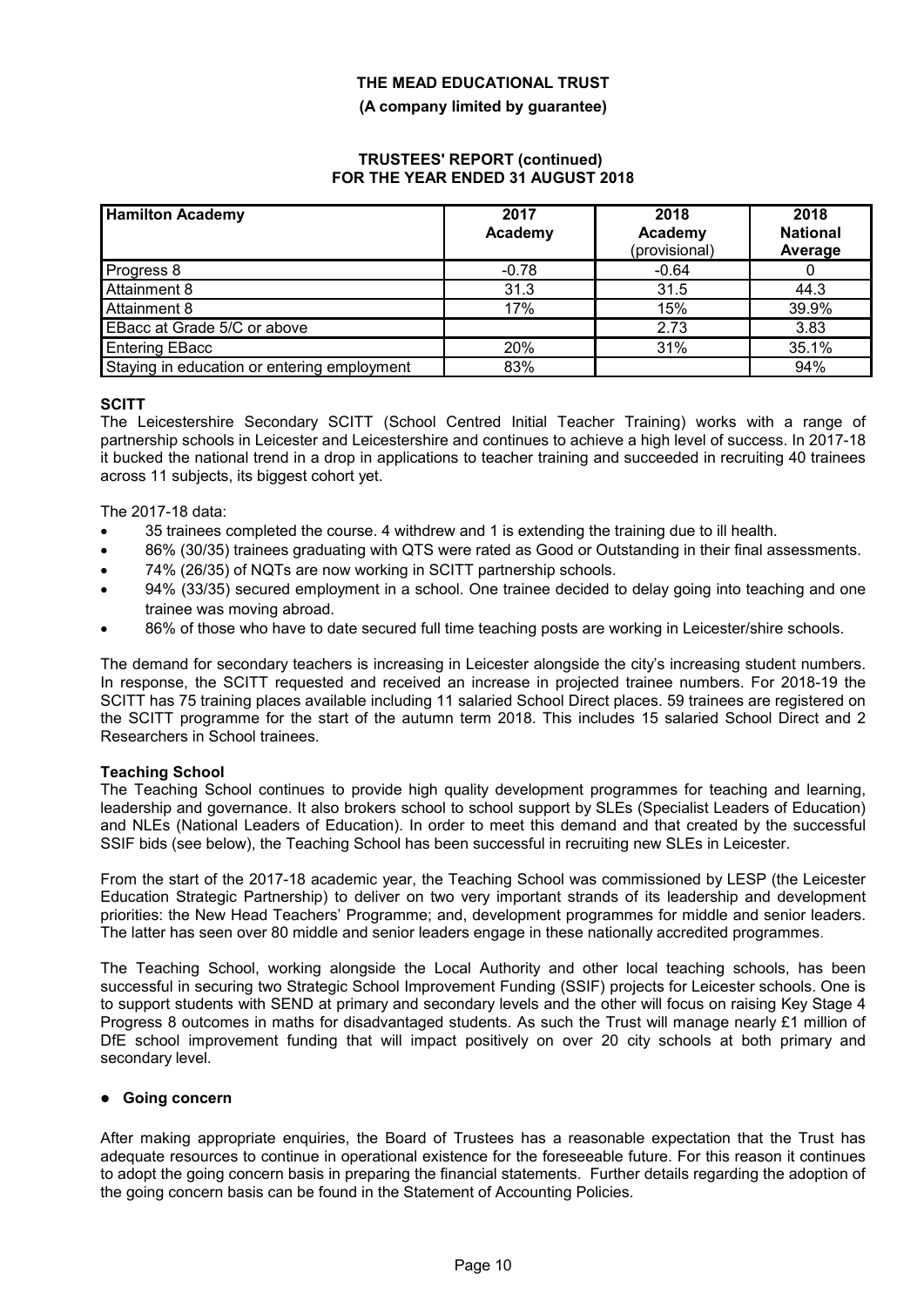**(A company limited by guarantee)**

#### **TRUSTEES' REPORT (continued) FOR THE YEAR ENDED 31 AUGUST 2018**

### **FINANCIAL REVIEW**

#### **Financial Review**

The Academy had a net increase in funds for the year ended 31 August 2018 of £2,781,431 including fixed assets movements but excluding pension reserve movements. As at 31 August 2018 the Trust held £1,613,301 of unrestricted reserves plus £1,481,469 of unspent (non-fixed asset) restricted funds. The Trust therefore held combined unrestricted and non-fixed asset restricted funds, being its available reserves of £3,094,770.

The Trust had a pension deficit on their Local Government Pension Scheme of £6,683,000 at 31 August 2018 and a fixed asset reserve of £35,278,934 (being the book value of past purchases £34,502,778 plus £776,156 of unspent capital grants.)

There are no significant factors going forward that are expected to impact on the normal continuing operation of the Trust. The principle financial management policies adopted in the year are included in the Trust's internal financial policies and are typical for a Trust of this size and type. There were no unusual significant events worthy of comment during the year.

The principal sources of funding for the Trust are the General Annual Grant (GAG) and other DfE Group, such as Pupil Premium. This funding has been used to support the key educational objectives of the Academy Trust, subject to any remaining reserves.

The Trust's investment policy is only to hold cash reserves on deposit with major holding banks so as to minimise risk.

## **Reserves policy**

The Trust Board review the actual reserve levels of the Academy Trust annually. This review encompasses the nature of income and expenditure streams, the need to match income with commitments and the nature of reserves. The target setting level of reserve`s will be considered annually by the Finance and Audit Committee and this target will be recorded in the minutes of the committee. The level of reserves held is set at the Trust level, however, it is the expectation that each individual Academy will achieve a similar position. The Academy Trust needs to hold reserves to allow for contingencies such as unfunded building repairs, unexpected staffing costs and to allow for some uncertainty in future government funding.

The Trustees have determined that the appropriate level of free reserves, which it considers to be unrestricted non-designated funds, plus unspent General Annual Grant (GAG), should be a minimum of one month's salary costs for the five Academies, being approximately £1,637,000.

Actual non-designated unrestricted funds plus unspent GAG as at 31 August 2018 were £2,952,126, being higher than the target level set by the Trustees by £1,315,126, which the Trustees expect to be used during the current 2018/19 academic year. The Academy Trust also held other available restricted revenue funds at the year end of £123,558 which are detailed further within note 19. Total available revenue reserves at 31 August 2018, including designated funds of £19,086 set aside for Teaching School use, were £3,094,770. Cash at bank at 31 August 2018 was £1,417,239 higher than total available reserves due principally due to capital income received in advance of payment plus various other accruals timing differences.

Included within unrestricted funds above were designated funds of £19,086 at 31 August 2018. The Trustees have identified £14,000 as the minimum level of reserves to be held by the Teaching School as this represents one month's salary costs. The remaining reserves are set aside by the Trustees for school improvement projects across the Trust. This reserve is likely to be spent over the course of the next two years, ending on 31 August 2020.

At 31 August 2018 the Trust's fixed asset reserve of £35,278,934 represented £34,502,778 of funds which could only be realised if the assets were sold, plus £776,156 of unspent capital grants.

The only reserve in deficit at the year end was the pension reserve (deficit of £6,683,000) which will be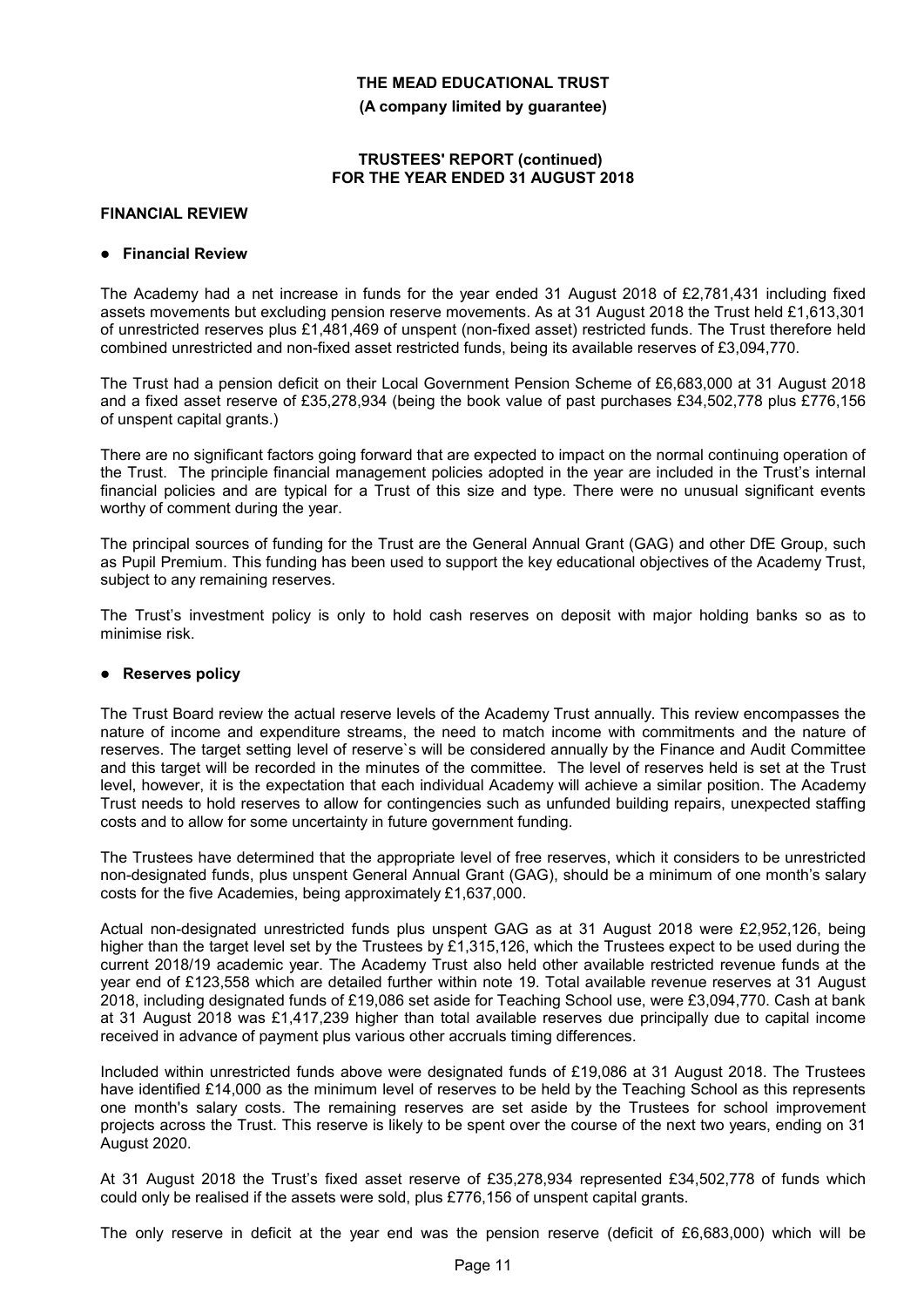#### **(A company limited by guarantee)**

#### **TRUSTEES' REPORT (continued) FOR THE YEAR ENDED 31 AUGUST 2018**

addressed via contribution rates decided on from time to time by the pension scheme actuaries. This deficit has arisen, as with many other schemes of this type, mainly due to increased life expectancies and reduced investment returns.

### **Investments policy**

The Trust's Investment Policy ensures that funds which the Academy Trust does not immediately need to cover anticipated expenditure are invested in such a way as to maximise income but without risk. Our aim is to spend the public monies with which we are entrusted for the direct education benefit of pupils as soon as is prudent. The Academy Trust does not consider the investment of surplus funds as a primary activity, rather it is the result of good practice as and when circumstances allow.

The purpose of the Trust Investment Policy is:

- To ensure adequate cash balances are maintained in the current account to cover day to day working capital requirements
- To ensure there is no risk of loss in capital value of any cash funds invested
- To protect the capital value of any invested funds against inflation
- To optimise returns on invested funds

Guidelines are strict and include:

- Regular cash flow reports are to be prepared and monitored to ensure there are adequate liquid funds to meet all payroll related commitments and outstanding creditors that are due for payment.
- Where the cash flow identifies a base level of cash funds that will be surplus to requirements these may be invested following approval from the Finance and Audit Committee. Approval must be signed off and recorded in the committee minutes.
- In making decisions regarding where and how any surplus funds should be invested, due regard will be given to risk. The Finance and Audit Committee will set a maximum level of investment with any single provider. This decision will be recorded in the minutes of this committee.
- The main bank account for each academy attracts interest at the current rate of 0.1% regardless of any separate investment. This interest is paid directly into the bank account of the individual academies and
- 

is a true reflection of the interest earned on their own balances.

- Currently, it is expected that surplus funds will be invested with the existing banker Lloyds Bank in an instant access deposit account. There is potential for a better rate of return from investing a single value that may be a contribution from any combination of Academies. The interest accrued would then be distributed proportionally to each academy.
- The Finance and Audit Committee will receive a report at each meeting as to the performance of the investment.
- The Chief Financial Officer will research alternative sources of investment return at least twice a year and will report to the Finance and Audit Committee the options available. Any decision to diversify the investments must be recorded in the minutes of this committee.
- The Finance and Audit Committee will consider the ethical and moral standing of any alternative investment provider and they will ensure that this potential investment partner meet the standards that will be expected by the Trust Board.

The aim is to reach an appropriate level of reserve to allow the management and the Finance and Audit Committee to explore alternative investment possibilities with criteria being:

- Investment with a different counterparty (in order to reduce counterparty risk);
- Consideration of whether there should be a maximum level of investment with a single approved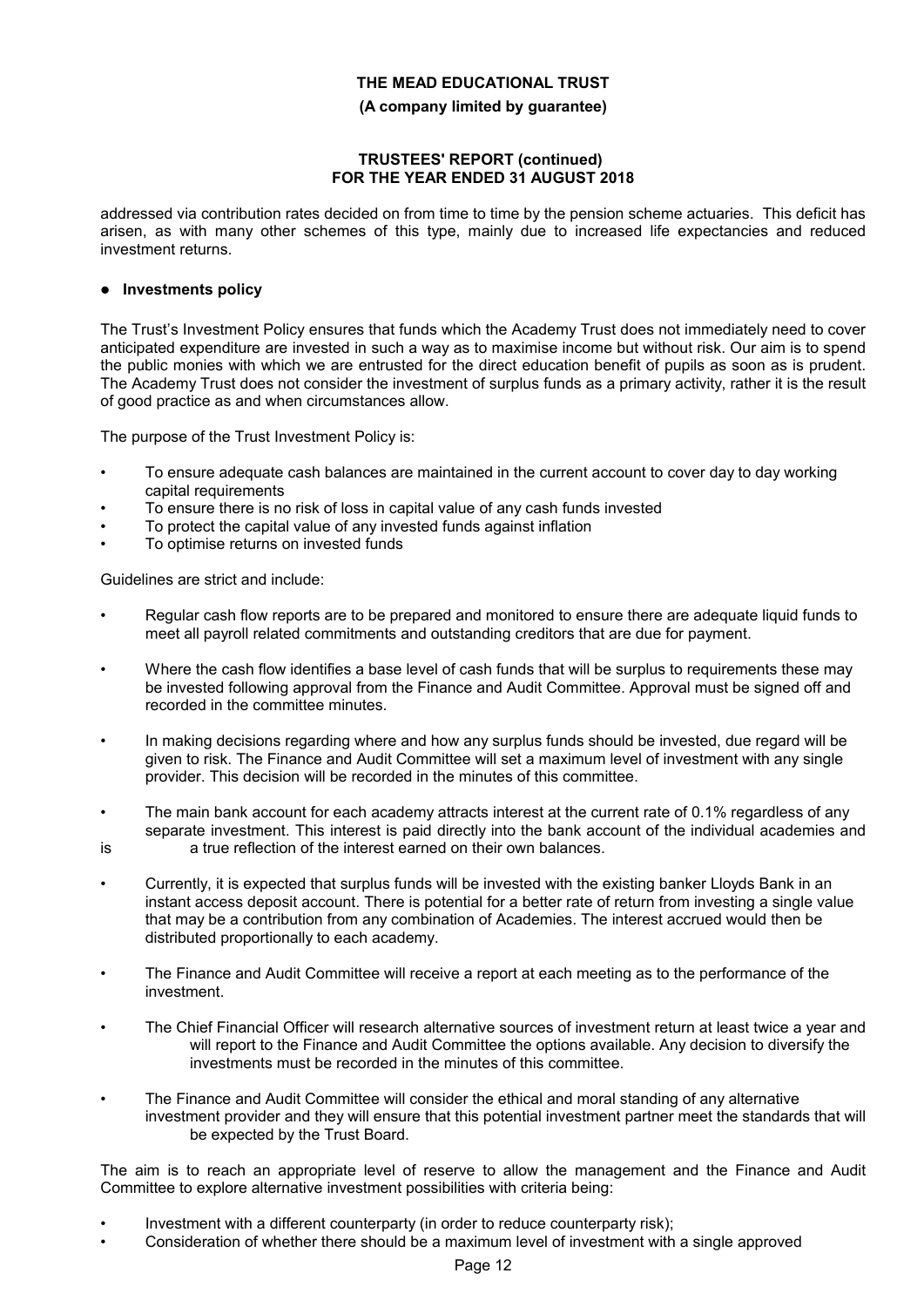**(A company limited by guarantee)**

### **TRUSTEES' REPORT (continued) FOR THE YEAR ENDED 31 AUGUST 2018**

counterparty; and

• A longer term investment with a higher return (but not high risk investments which are not in the best interests of the Academy Trust).

### **Principal risks and uncertainties**

The Trust has a risk register which lists potential risks and actions to mitigate the risk. The risk register is reviewed by the Trust senior leaders and the Trustees. Each academy has its own risk register which is kept under review by that academy senior leadership team and local governing body.

The Trust identified key risks are:

- **A failure to raise and maintain academy standards**: This is mitigated by rigorous monitoring of performance, early identification of under performance followed by quick response, continued focus on high quality teaching and deployment of Trust support and development opportunities.
- **A failure to recruit pupil numbers and resulting drop in funding:** This is mitigated by developing strong marketing, particularly for the secondary academies. Pupil numbers (current and projected) are monitored closely.
- **Failure to manage finances effectively resulting in financial insecurity and instability:** This is mitigated by the appointment of a suitably qualified and experienced Chief Financial Officer (CFO) who is supported by a finance team, appropriate financial management processes and systems implemented Trust-wide, frequent meetings of academy business managers with CFO, training and support for academy business managers and rigorous addressing of recommendations from internal and external financial audits.
- **The future financial viability of the LGPS pension scheme and increases in employer payroll on costs.**
- **Failure to achieve planned growth and capacity of Trust:** This is being addressed by developing relationships and partnerships with other schools, by continuing to improve performance to develop the Trust track record and by ensuring that staff and pupils in Trust academies have a good experience and become ambassadors for the Trust.
- **The Trust lacks the capacity and infrastructure to support its academies**: This is mitigated by the appointment of a Trust central team which is supported by staff from academies who also have a Trust role, e.g. Primary and Secondary Partnership Leads, Primary Lead Practitioners. The Teaching School plays a large part in supporting academy improvement. Additional external support is commissioned as required and the workload and impact of central staff is kept under review as the Trust expands.
- **Failure of the due diligence process resulting in the Trust taking in a school with significantly higher needs than expected and the resulting detrimental effect on the Trust and its existing Academies**: This is being mitigated by developing a more rigorous and in depth due diligence process.
- **Loss of key staff**: This is mitigated by the appointment of a number of senior staff in the Trust, by the creation of the Trust Executive Team which meets frequently and by succession planning. It is also supported by a high priority on staff well-being and CPD to support retention.

## **Fundraising**

Fundraising is very limited throughout the Trust. It is primarily related to pre-planned non-uniform days for students/pupils. These events were mostly connected to annual national charity appeals such as Children in Need and Red Nose Day

A total of £8,633 was raised across the Trust and paid across in full.

The Trust maintains separate nominal codes for charity income and expenditure and these accounts are reconciled to ensure all funds are paid out in full.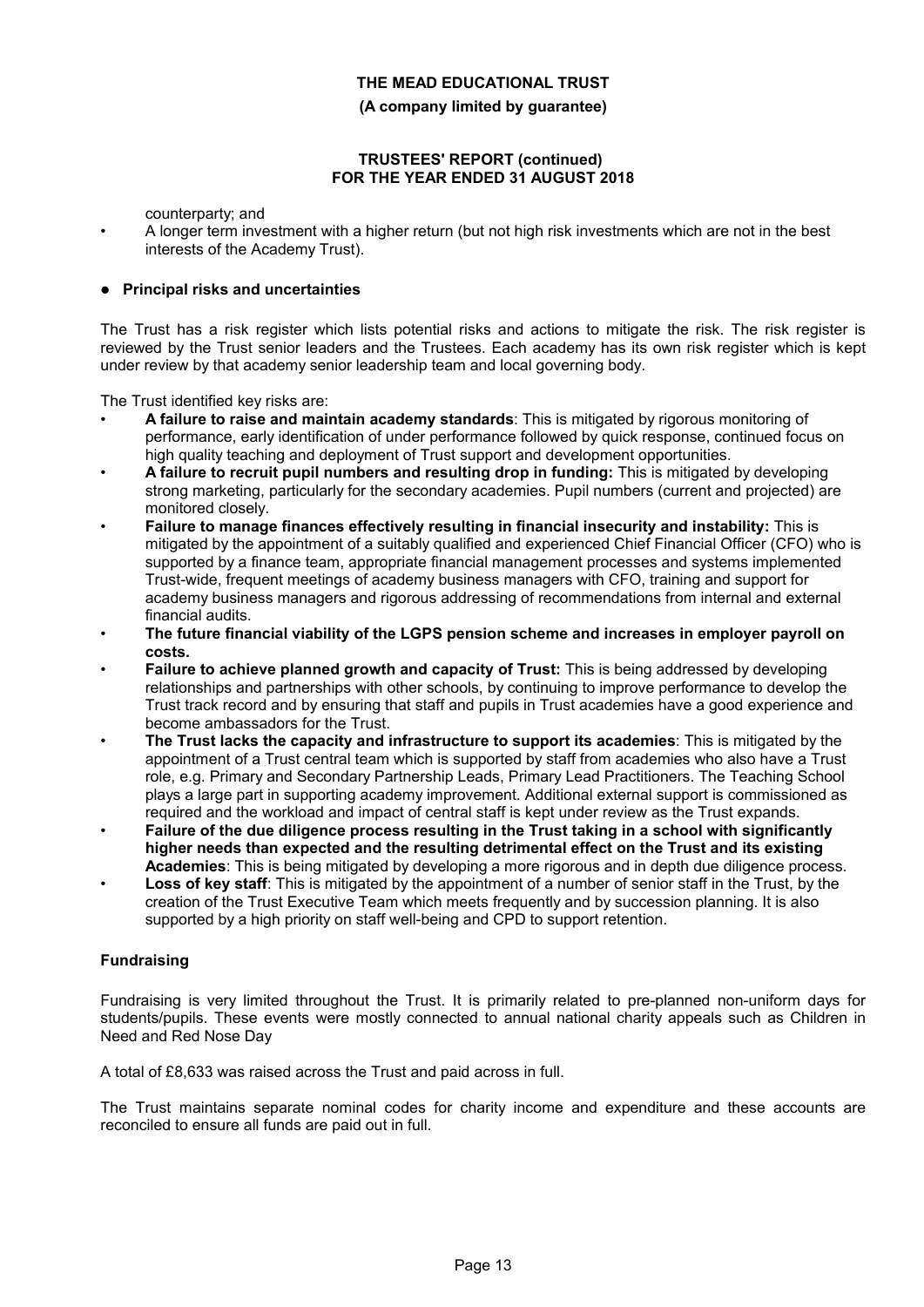**(A company limited by guarantee)**

### **TRUSTEES' REPORT (continued) FOR THE YEAR ENDED 31 AUGUST 2018**

# **PLANS FOR FUTURE PERIODS**

### **Future developments**

The Trust has clear strategic ambitions built on its vision and values, at the core of which is the determination that 'together we make a positive difference'. The Trust KPIs set out our high-level aspirations and are grouped together under the headings of:

- *• Together we make a positive difference for our learners*
- *• Together we make a positive difference with our staff*
- *• Together we make a positive difference through our leadership and governance*
- *• Together we make a positive difference by reaching out to parents, our community and through school to school support*

The Trust 3-year Business Plan (2017-2020) sets out how we will plan, guide and improve our Trust, ensuring there is a clear focus on raising standards and on improving leadership, governance, teaching and learning. We will also continue to develop a cost effective, sustainable organisation and a business model that delivers efficiency, effectiveness and economies of scale in order to free up more resources for pupils and school improvement. Our first phase of development concentrated on building capacity in order to realise our ambition to assist schools with greater needs, including full recovery where required. The Business Plan takes us forward into our next phase of growth.

### **Growth**

The Trust is now a well-established, respected, cross phase MAT with seven academies, 4,300 pupils, a combined GAG income of £21 million and a total income in excess of £25 million. The ambition of the Trust is to grow in our membership in order to create both value for money central services and also a highly responsive academy improvement model. A key aim of the Trust is to have a balance of academies at different starting points in their journey of improvement, therefore creating effective capacity for sponsorship. We intend to grow our membership in a carefully controlled way to extend our reach and impact in our local communities.

The Trust will start a secondary free school, Castle Mead Academy, in September 2019 and is in discussions with a number of primary and secondary schools with a view to developing stronger working partnerships and/or joining out Trust. The aim is for the Trust to grow to up to 16 academies (6 secondary and 10 primary) by the end of 2020.

The central Trust team will develop alongside the growth in the number of academies to provide capacity to support sustainable improvement. This may include development of central services in school improvement, curriculum design, data analysis, education welfare, educational psychology, behaviour, HR, business management, IT and estates.

#### **Funds held as custodian**

The Academy Trust does not hold funds on behalf of any other organisations.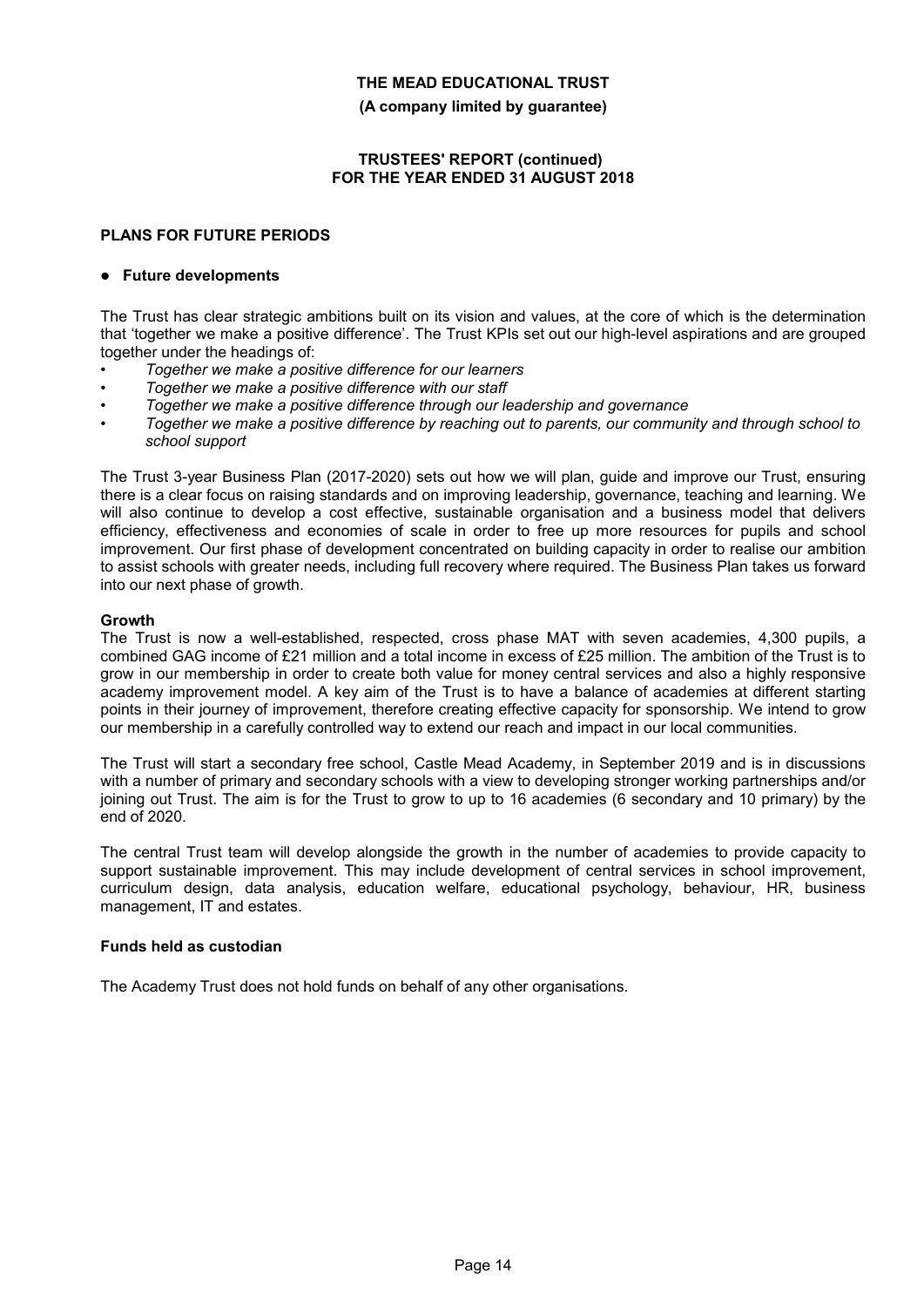**(A company limited by guarantee)**

### **TRUSTEES' REPORT (continued) FOR THE YEAR ENDED 31 AUGUST 2018**

### **Disclosure of information to auditors**

Insofar as the Trustees are aware:

- there is no relevant audit information of which the charitable company's auditors are unaware, and
- that Trustees have taken all the steps that ought to have been taken as a Trustee in order to be aware of any relevant audit information and to establish that the charitable company's auditors are aware of that information.

### **Auditors**

The auditors, Magma Audit LLP, have indicated their willingness to continue in office. The Designated Trustees will propose a motion re-appointing the auditors at a meeting of the Trustees.

The Trustees' Report was approved by order of the Board of Trustees, as the company directors, on 19 December 2018 and signed on its behalf by:

**Anthony Glover Chair of Trustees**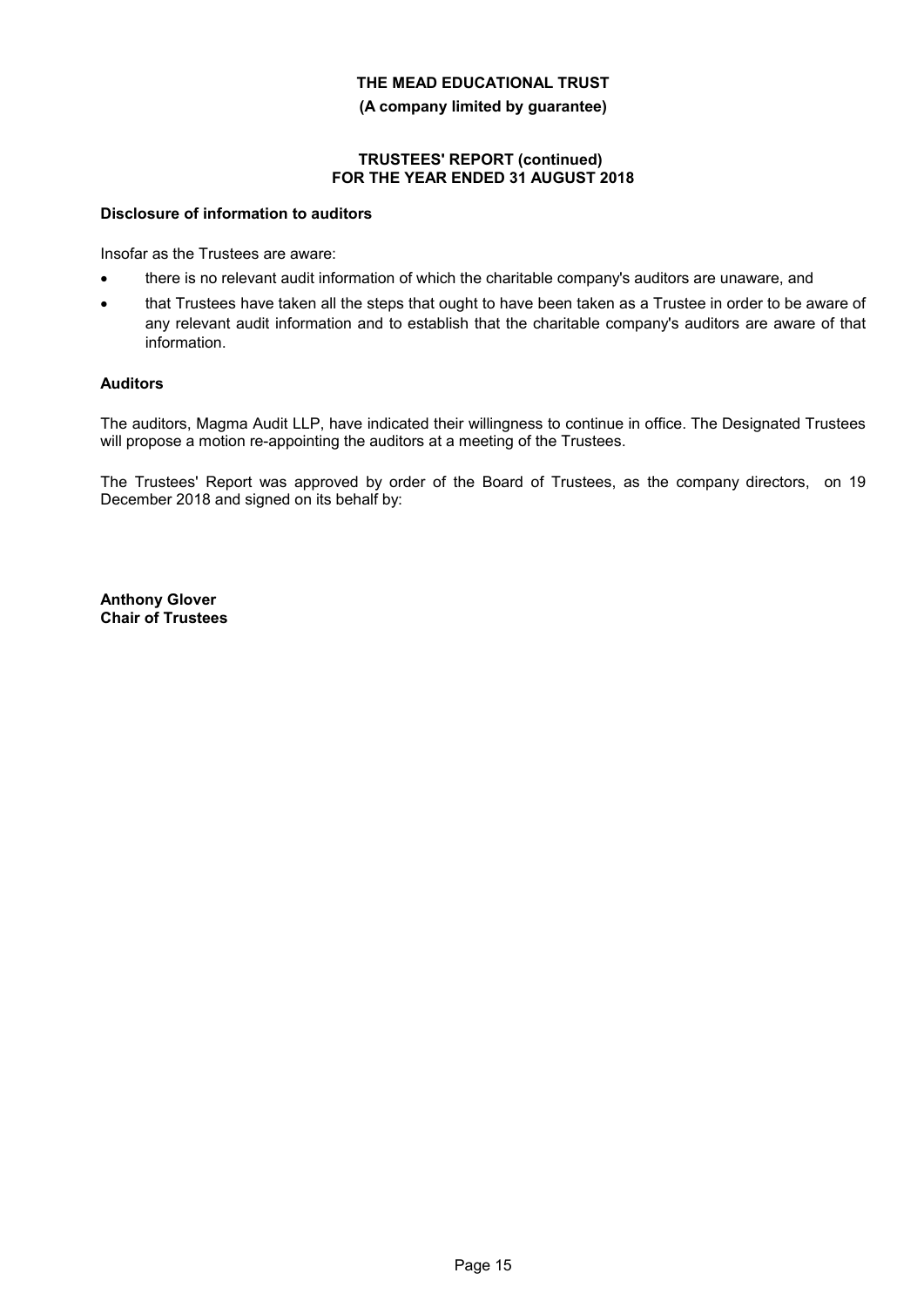# **THE MEAD EDUCATIONAL TRUST (A company limited by guarantee)**

### **GOVERNANCE STATEMENT**

#### **Scope of Responsibility**

As Trustees, we acknowledge we have overall responsibility for ensuring that The Mead Educational Trust has an effective and appropriate system of control, financial and otherwise. However such a system is designed to manage rather than eliminate the risk of failure to achieve business objectives, and can provide only reasonable and not absolute assurance against material misstatement or loss.

The Board of Trustees has delegated the day-to-day responsibility to the Chief Executive Officer, as Accounting Officer, for ensuring financial controls conform with the requirements of both propriety and good financial management and in accordance with the requirements and responsibilities assigned to it in the funding agreement between The Mead Educational Trust and the Secretary of State for Education. They are also responsible for reporting to the Board of Trustees any material weaknesses or breakdowns in internal control.

### **Governance**

The information on governance included here supplements that described in the Trustees' Report and in the Statement of Trustees' responsibilities. The Board of Trustees has formally met 4 times during the year. Attendance during the year at meetings of the Board of Trustees was as follows:

| Trustee                           | Meetings attended | Out of a possible |
|-----------------------------------|-------------------|-------------------|
| Anthony Glover, Chair of Trustees |                   |                   |
| Carolyn Robson                    |                   |                   |
| <b>Rachael Clarke</b>             | 3                 |                   |
| Colin Forknall                    |                   |                   |
| Elaine Taylor                     | 3                 |                   |
| Deepak Karia                      |                   |                   |
| <b>Hetal Parmar</b>               | 3                 |                   |
| Kamlesh Kotecha                   | ◠                 |                   |

During the year there has been one Trustee appointment (Gemma Bhagalia) and this appointment was made at the last meeting of the year.

The Finance and Audit Committee is a committee of the Board of Trustees. Its purpose is to provide assurance over the sustainability of, and compliance with, the Trust's financial systems and operational controls. The Committee's role is to maintain an oversight of the Trust's financial governance, risk management, internal control and value for money framework. This Committee incorporates the role of an Audit Committee. Whilst local governing bodies draft their annual budget and set their own staffing levels, the Board of Trustees has overall responsibility of approving or not approving these recommendations prior to submission to the ESFA by 31 July each year.

Elaine Taylor joined the Finance and Audit Committee for the autumn term 2017 and the spring term 2018 but ceased to be a member for the summer term 2018.

Attendance at Finance and Audit Committee meetings in the year was as follows:

| Trustee        | Meetings attended | Out of a possible |
|----------------|-------------------|-------------------|
| Deepak Karia   |                   |                   |
| Rachael Clarke |                   |                   |
| Colin Forknall |                   |                   |
| Elaine Taylor  |                   |                   |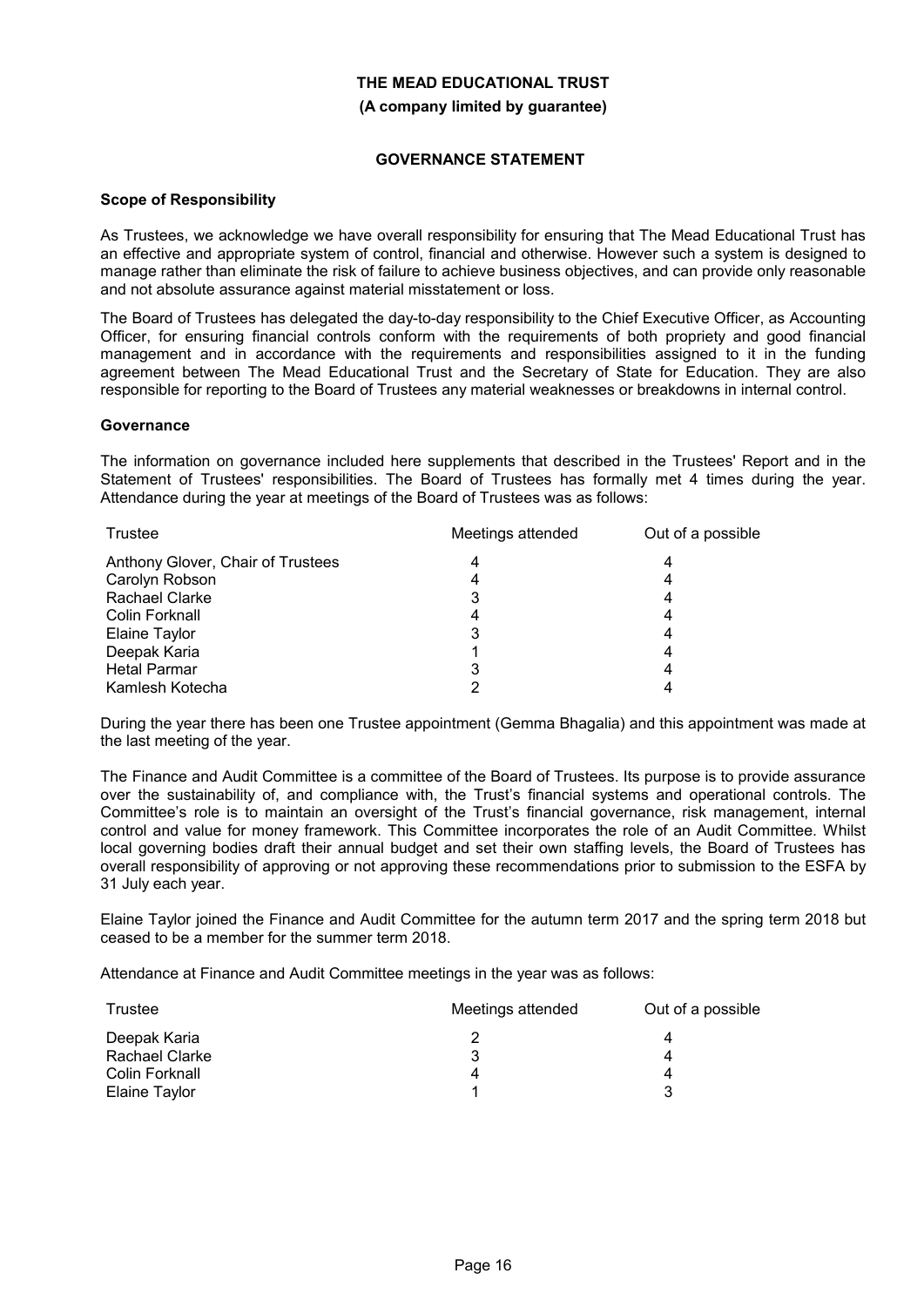#### **(A company limited by guarantee)**

# **GOVERNANCE STATEMENT (continued)**

The Remuneration Committee meets in the autumn term to receive recommendations for performance-related pay increases for senior Trust staff, including in the academies.

Attendance at Remuneration Committee meetings in the year was as follows:

| Trustee        | Meetings attended | Out of a possible |
|----------------|-------------------|-------------------|
| Anthony Glover |                   |                   |
| Rachael Clarke |                   |                   |
| Elaine Taylor  |                   |                   |

### **Governance reviews:**

The Board of Trustees has driven significant development in the Trust this year, and these are grouped under the six key features of effective governance as set out in the DfE Governance Handbook.

Strategic leadership:

- Discussions on Trust growth new schools and the development of the central team.
- Change of Trust name and brand identity, particularly to support the joint marketing of the secondary academies (Rushey Mead, Hamilton and Castle Mead).
- Development of a new Trust business plan for 2017-2020.
- Risk management.

### Accountability:

- Development of Trust data dashboards to monitor key metrics.
- Review and challenge of academy educational performance and improvement information, including scrutiny of data and Challenge Partner reviews and through presentations by academy principals.
- Review and challenge of financial performance, including approval of budget, monitoring of Trust budget and oversight of outcomes of financial audits.
- Scrutiny of pay recommendations of Trust senior leaders' salary levels and independent benchmarking report (through Board Remuneration Committee).
- Consideration of the impact the Trust has had on its academies.
- Attendance of Chair of Board at Members' meeting in February 2018 where he was questioned about the effectiveness of governance in the Trust.

## People:

- Development of the Trust central team, including recruitment of the Trust HR Manager and Governance and Compliance Officer.
- Development of the Trust capacity to support school improvement, including the appointment of five primary Lead Practitioners.
- Review of skills coverage of Trustees and identification of focus for further recruitment.
- Attendance of Chair of Board at termly Chairs' Forum to meet with the Head of Governance and all the LGB/LAG chairs.
- Bespoke Trust governance induction and training started in 2017-18 and a number of Trustees and local governors have engaged.
- Online governance area (GovernorHub) was launched to manage governance information.

## Structures:

• The Trust Remuneration Committee was set up and met for first time in November 2017.

Compliance:

- Appointment of Trust Data Protection Officer and development of GDPR-compliant policies and procedures.
- Review of latest version of Academies Financial Handbook and updating of relevant policies to bring them in line.
- Established QA system of reviews and audits of Trust and academies, including financial audits, Challenge Partner Reviews, Safeguarding Healthchecks and website reviews.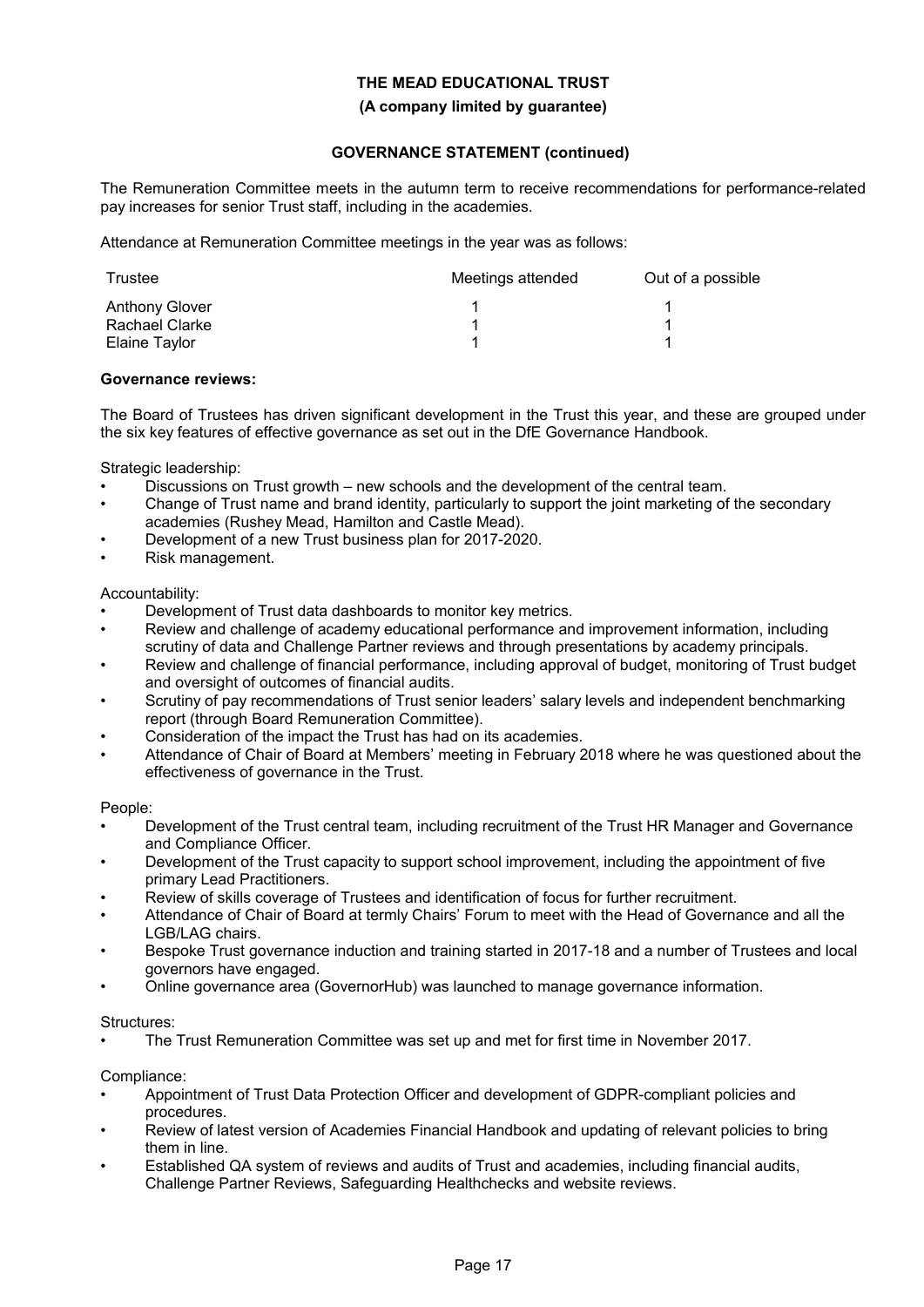#### **(A company limited by guarantee)**

# **GOVERNANCE STATEMENT (continued)**

Evaluation:

• A governance review was carried out of local governance by the Head of Governance in spring 2018 and has led to developments in support, structure and recruitment at LGB level.

In addition, one Trustee has worked with Academy Ambassadors and, through this link, led our Trust to contribute significantly to the new ESFA guide for school governors and Academy Trustees on 'understanding your data.

## **Review of Value for Money**

As Accounting Officer, the Chief Executive Officer has responsibility for ensuring that the Academy delivers good value in the use of public resources. The Accounting Officer understands that value for money refers to the educational and wider societal outcomes achieved in return for the taxpayer resources received.

The Accounting Officer considers how the Academy's use of its resources has provided good value for money during each academic year, and reports to the Board of Trustees where value for money can be improved, including the use of benchmarking data where appropriate. The Accounting Officer for the Academy has delivered improved value for money during the year by:

Centralisation of 'bespoke' business and management support with individual Academies. The objective of any change has been to enable the Academy Principals to fully focus on the core business of teaching and learning, raising standards, and achieving improved outcomes for pupils.

- Centralisation of the individual academy bank accounts to improve the efficiency of operations and to enhance the controls around cash-flow.
- Engaging internal audit through Leicestershire County Council
- Employment of Trust HR Manager and continued provision of external professional support
- Ensuring the Trust business management arrangements are effective and efficient and enable the Trust to deliver its commitments, and to grow and prosper.
- Developing the forums for Principals, chairs of governors and business/ finance staff throughout the Trust to discuss and develop best practice.
- Providing appropriate training for finance staff to ensure that all academies within the Trust can utilise the benefits of a single finance system through PS Financials.
- Providing appropriate training for finance staff to ensure that all academies within the Trust can utilise the benefits of a single budget system through Orovia.
- Enabling each Trust academy participating in central contracts to openly and transparently share the financial savings that these efficiencies bring.
- Negotiating Trust wide contracts such as catering. Reviewing all contracts held across the Trust, identifying opportunities to improve value for money.
- Conducting staffing reviews and appointing a Trust HR Manager (March 2018) and a Governance Compliance Officer (June 2018).

## **The Purpose of the System of Internal Control**

The system of internal control is designed to manage risk to a reasonable level rather than to eliminate all risk of failure to achieve policies, aims and objectives; it can therefore only provide reasonable and not absolute assurance of effectiveness. The system of internal control is based on an ongoing process designed to identify and prioritise the risks to the achievement of Academy policies, aims and objectives, to evaluate the likelihood of those risks being realised and the impact should they be realised, and to manage them efficiently, effectively and economically. The system of internal control has been in place in The Mead Educational Trust for the year 1 September 2017 to 31 August 2018 and up to the date of approval of the annual report and financial statements.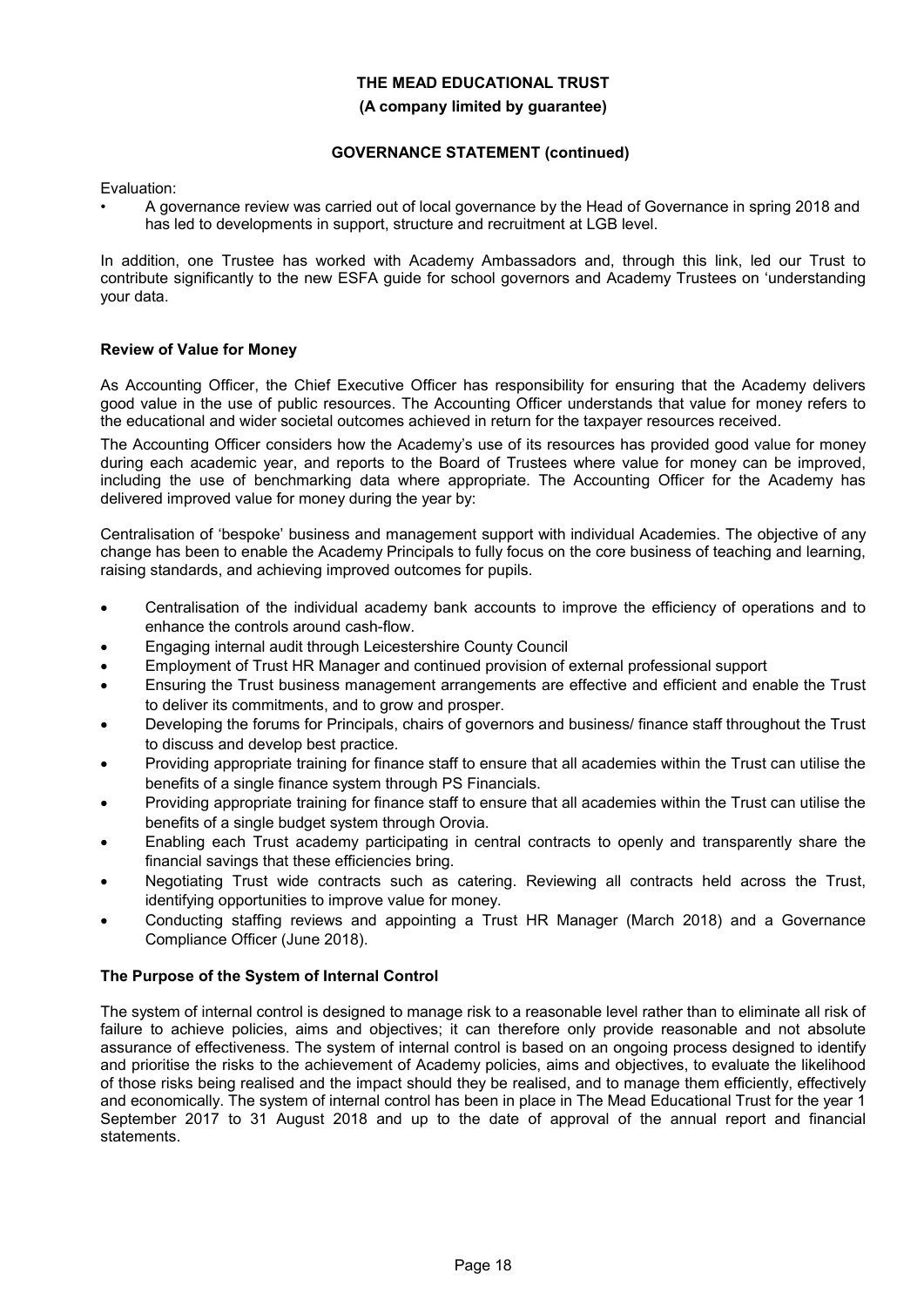#### **(A company limited by guarantee)**

## **GOVERNANCE STATEMENT (continued)**

### **Capacity to Handle Risk**

The Board of Trustees has reviewed the key risks to which the Academy is exposed together with the operating, financial and compliance controls that have been implemented to mitigate those risks. The Board of Trustees is of the view that there is a formal ongoing process for identifying, evaluating and managing the Academy's significant risks, that has been in place for the year 1 September 2017 to 31 August 2018 and up to the date of approval of the annual report and financial statements. This process is regularly reviewed by the Board of Trustees.

### **The Risk and Control Framework**

The Academy's system of internal financial control is based on a framework of regular management information and administrative procedures including the segregation of duties and a system of delegation and accountability. In particular, it includes:

- comprehensive budgeting and monitoring systems with an annual budget and periodic financial reports which are reviewed and agreed by the Board of Trustees;
- regular reviews by the Trust Finance and Audit Committee of reports which indicate financial performance against the forecasts and of major purchase plans, capital works and expenditure programmes;
- setting targets to measure financial and other performance;
- clearly defined purchasing (asset purchase or capital investment) guidelines.
- delegation of authority and segregation of duties;
- identification and management of risks.

The Board of Trustees has considered the need for a specific internal audit function and has decided to appoint Leicestershire County Council as internal auditor.

The internal auditor's role includes giving advice on financial matters and performing a range of checks on the Academy's financial systems. In particular the checks carried out in the current period included:

- testing on payroll systems
- testing of purchase systems
- testing of control accounts and bank reconciliations

On an annual basis, the auditor reports to the Board of Trustees through the Finance and Audit Committee on the operation of the systems of control and on the discharge of the Board of Trustees' financial responsibilities.

The 2017-18 internal audits for the seven Academies and the central Trust function were completed in May and June 2018 by Leicestershire County Council. In all cases, there were no significant or concerning issues.

#### **Review of Effectiveness**

As Accounting Officer, the Chief Executive Officer has responsibility for reviewing the effectiveness of the system of internal control. During the year in question the review has been informed by:

- the work of the internal auditor;
- the work of the external auditors;
- the financial management and governance self-assessment process;
- the work of the executive managers within the Academy who have responsibility for the development and maintenance of the internal control framework.

The Accounting Officer has been advised of the implications of the result of their review of the system of internal control by the Finance and Audit Committee and a plan to address weaknesses and ensure continuous improvement of the system is in place.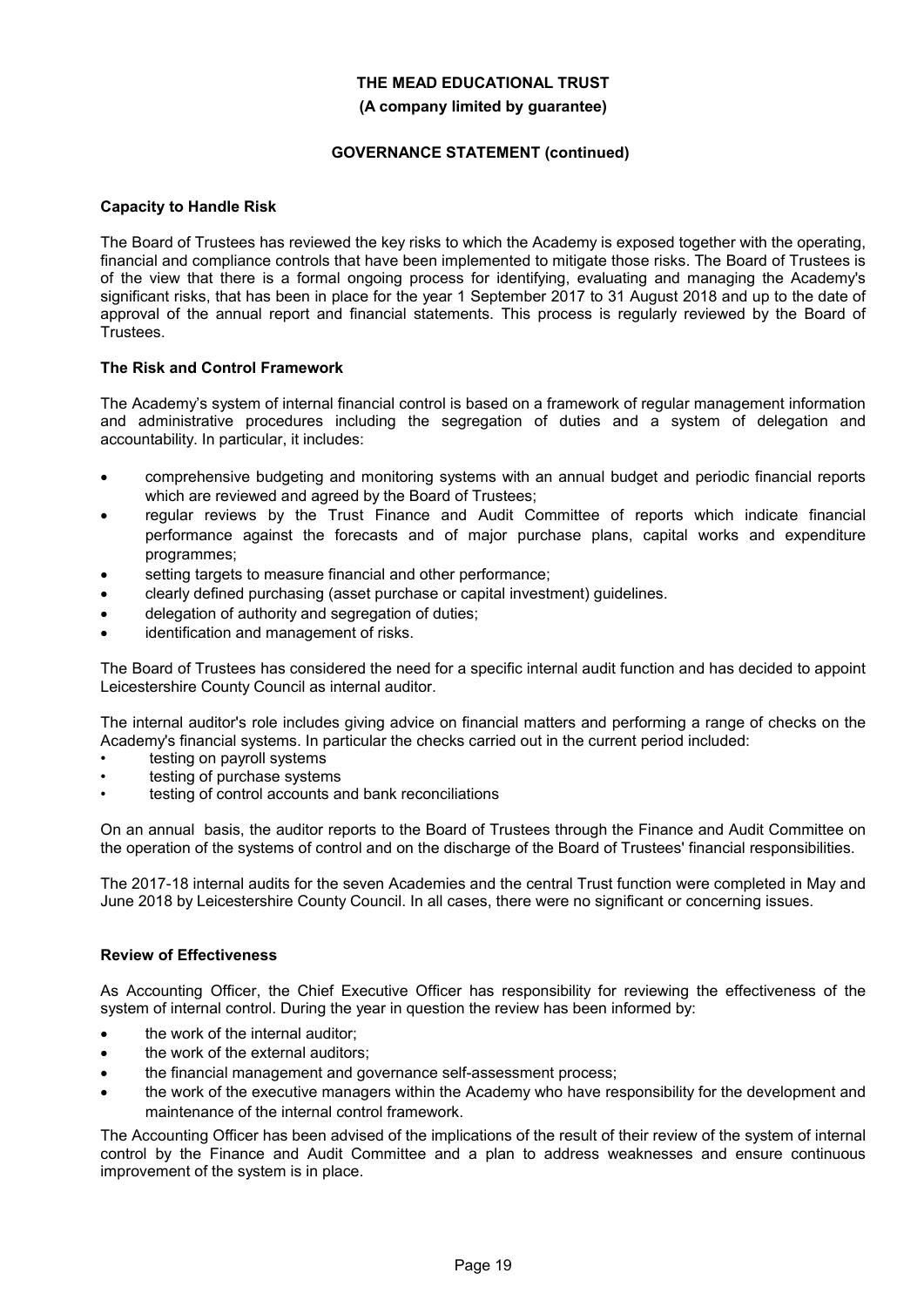# **THE MEAD EDUCATIONAL TRUST (A company limited by guarantee)**

# **GOVERNANCE STATEMENT (continued)**

Approved by order of the members of the Board of Trustees on 19 December 2018 and signed on their behalf, by:

**Anthony Glover Chair of Trustees** **Carolyn Robson Accounting Officer**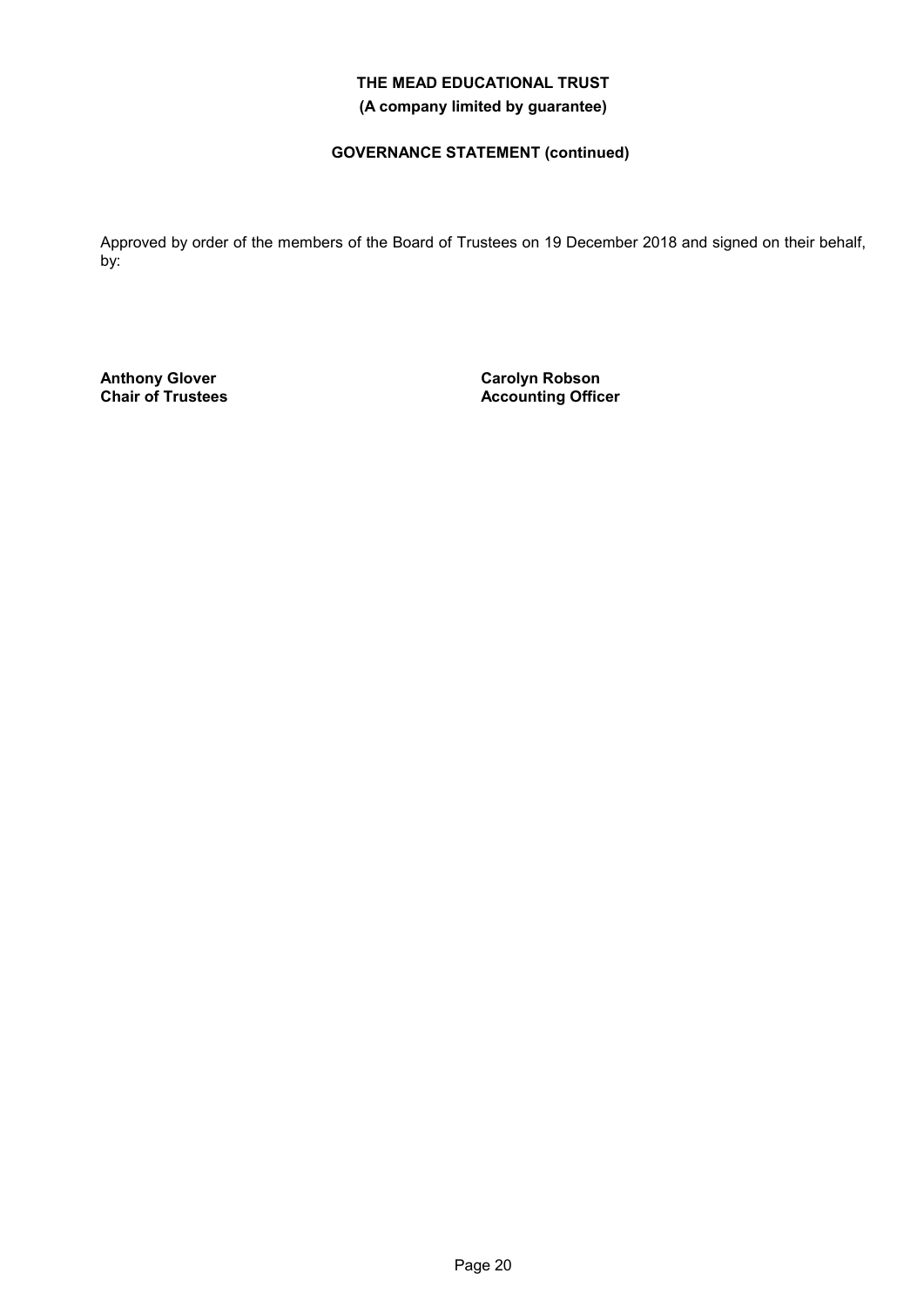#### **(A company limited by guarantee)**

### **STATEMENT ON REGULARITY, PROPRIETY AND COMPLIANCE**

As Accounting Officer of The Mead Educational Trust I have considered my responsibility to notify the Academy Trust board of trustees and the Education & Skills Funding Agency (ESFA) of material irregularity, impropriety and non-compliance with terms and conditions of all funding received by the Academy Trust, under the funding agreement in place between the Academy Trust and the Secretary of State for Education. As part of my consideration I have had due regard to the requirements of the Academies Financial Handbook 2017.

I confirm that I and the Academy Trust board of trustees are able to identify any material irregular or improper use of funds by the Academy Trust, or material non-compliance with the terms and conditions of funding under the Academy Trust's funding agreement and the Academies Financial Handbook 2017.

I confirm that no instances of material irregularity, impropriety or funding non-compliance have been discovered to date. If any instances are identified after the date of this statement, these will be notified to the board of trustees and ESFA.

**Carolyn Robson Accounting Officer**

Date: 19 December 2018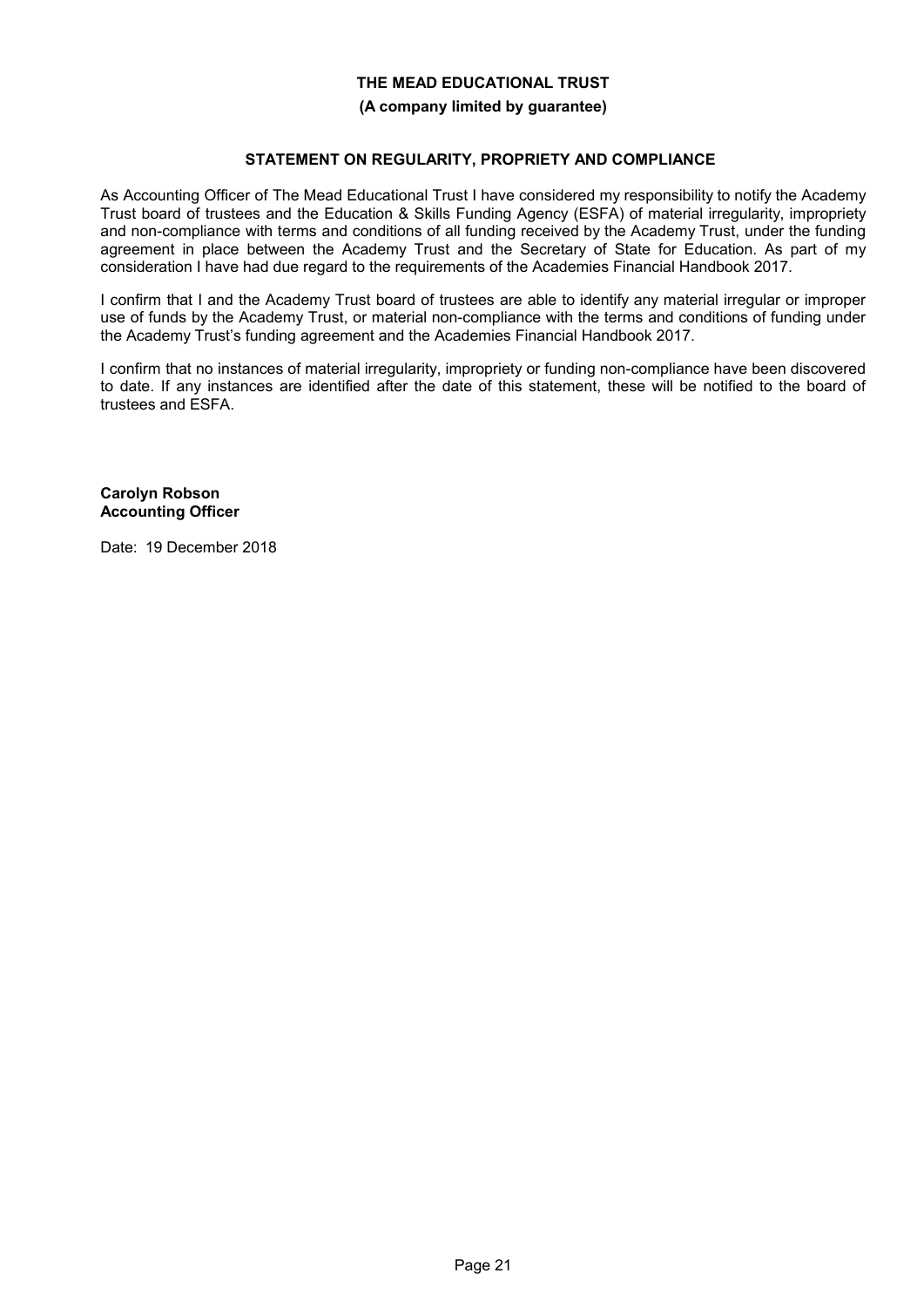### **(A company limited by guarantee)**

#### **STATEMENT OF TRUSTEES' RESPONSIBILITIES FOR THE YEAR ENDED 31 AUGUST 2018**

The Trustees (who are also the directors of the charitable company for the purposes of company law) are responsible for preparing the Trustees' Report and the financial statements in accordance with the Annual Accounts Direction issued by the Education & Skills Funding Agency, United Kingdom Accounting Standards (United Kingdom Generally Accepted Accounting Practice) and applicable law and regulations.

Company law requires the Trustees to prepare financial statements for each financial year. Under company law the Trustees must not approve the financial statements unless they are satisfied that they give a true and fair view of the state of affairs of the charitable company and of its incoming resources and application of resources, including its income and expenditure, for that period. In preparing these financial statements, the Trustees are required to:

- select suitable accounting policies and then apply them consistently;
- observe the methods and principles of the Charities SORP 2015 and the Academies Accounts Direction 2017 to 2018;
- make judgments and accounting estimates that are reasonable and prudent;
- state whether applicable UK Accounting Standards have been followed, subject to any material departures disclosed and explained in the financial statements;
- prepare the financial statements on the going concern basis unless it is inappropriate to presume that the charitable company will continue in business.

The Trustees are responsible for keeping adequate accounting records that are sufficient to show and explain the charitable company's transactions and disclose with reasonable accuracy at any time the financial position of the charitable company and enable them to ensure that the financial statements comply with the Companies Act 2006. They are also responsible for safeguarding the assets of the charitable company and hence for taking reasonable steps for the prevention and detection of fraud and other irregularities.

The Trustees are responsible for ensuring that in its conduct and operation the charitable company applies financial and other controls, which conform with the requirements both of propriety and of good financial management. They are also responsible for ensuring grants received from ESFA/DfE have been applied for the purposes intended.

The Trustees are responsible for the maintenance and integrity of the corporate and financial information included on the charitable company's website. Legislation in the United Kingdom governing the preparation and dissemination of financial statements may differ from legislation in other jurisdictions.

Approved by order of the members of the Board of Trustees on 19 December 2018 and signed on its behalf by:

**Anthony Glover Chair of Trustees**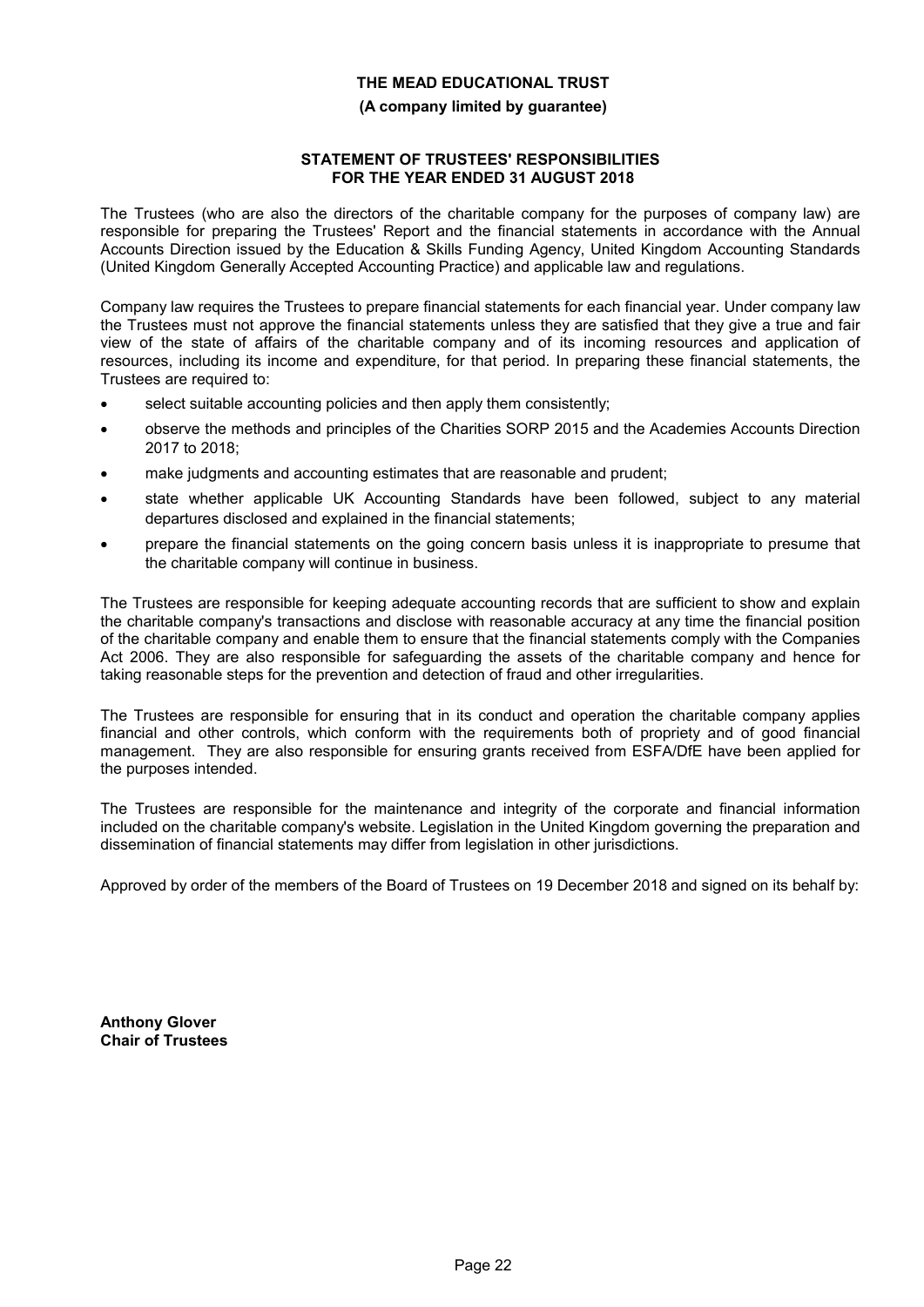### **(A company limited by guarantee)**

#### **INDEPENDENT AUDITORS' REPORT ON THE FINANCIAL STATEMENTS TO THE MEMBERS OF THE MEAD EDUCATIONAL TRUST**

### **Qualified Opinion**

We have audited the financial statements of The Mead Educational Trust (the 'Academy') for the year ended 31 August 2018 which comprise the statement of financial activities incorporating income and expenditure account, the balance sheet, the Statement of cash flows and the related notes, including a summary of significant accounting policies. The financial reporting framework that has been applied in their preparation is applicable law, United Kingdom Accounting Standards (United Kingdom Generally Accepted Accounting Practice), including Financial Reporting Standard 102 'The Financial Reporting Standard applicable in the UK and Republic of Ireland' and the Academies Accounts Direction 2017 to 2018 issued by the Education & Skills Funding Agency.

Except for the matters described in the basis of qualified opinion paragraph, in our opinion the financial statements:

- give a true and fair view of the state of the Academy's affairs as at 31 August 2018 and of its incoming resources and application of resources, including its income and expenditure for the year then ended;
- have been properly prepared in accordance with United Kingdom Generally Accepted Accounting Practice; and
- have been prepared in accordance with the requirements of the Companies Act 2006, the Charities SORP 2015 and the Academies Accounts Direction 2017 to 2018 issued by the Education & Skills Funding Agency.

### **Basis for Qualified opinion**

Due to a lack of land and buildings valuations for the new converter school, Hamilton Academy, the Multi-Academy Trust was unable to account for the value of rights to land and buildings in accordance with FRS102 and we have been unable to satisfy ourselves about the amount of the restricted fixed asset fund at the date of conversion, or at 31 August 2018. Other alternative audit procedures were not available to us.

As detailed in note 13 to the financial statements, at the date of approval of the financial statements, there were no indications of the valuations of the land and buildings of Hamilton Academy inherited on conversion to the Multi Academy Trust or at 31 August 2018. Had this valuation been available, the value would have been included as a fixed asset on the balance sheet, and would have increased the restricted fixed asset fund. Any valuation inherited on conversion would have been included in the Statement of Financial Activities within Donations and capital grants – fixed assets transferred on conversion to a Multi-Academy Trust.

We conducted our audit in accordance with International Standards on Auditing (UK) (ISAs (UK)) and applicable law. Our responsibilities under those standards are further described in the auditor's responsibilities for the audit of the financial statements section of our report. We are independent of the Academy in accordance with the ethical requirements that are relevant to our audit of the financial statements in the United Kingdom, including the Financial Reporting Council's Ethical Standard, and we have fulfilled our other ethical responsibilities in accordance with these requirements. We believe that the audit evidence we have obtained is sufficient and appropriate to provide a basis for our qualified opinion.

#### **Conclusions relating to going concern**

We have nothing to report in respect of the following matters in relation to which the ISAs (UK) require us to report to you where:

- the Trustees' use of the going concern basis of accounting in the preparation of the financial statements is not appropriate; or
- the Trustees have not disclosed in the financial statements any identified material uncertainties that may cast significant doubt about the Academy's ability to continue to adopt the going concern basis of accounting for a period of at least twelve months from the date when the financial statements are authorised for issue.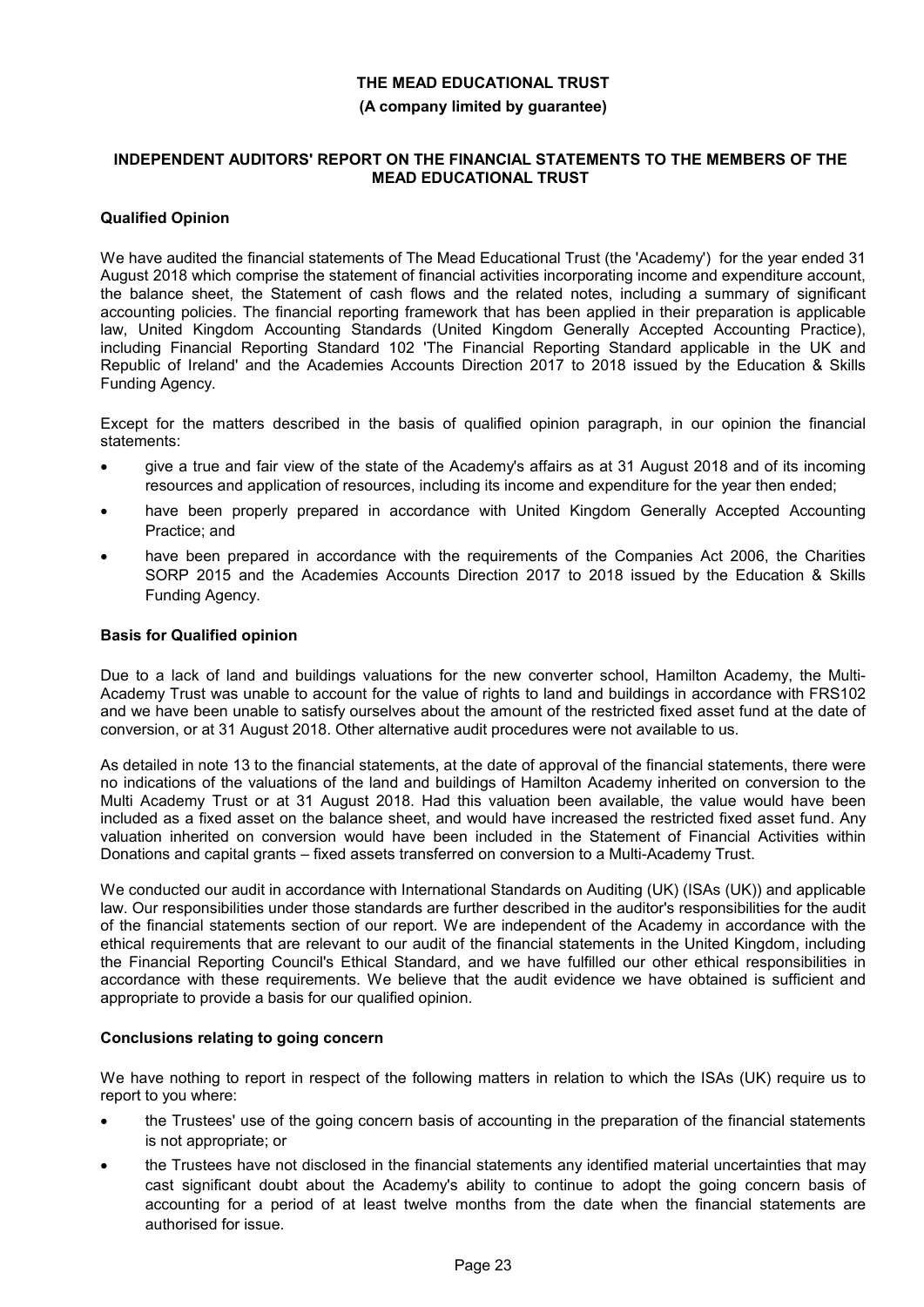#### **(A company limited by guarantee)**

#### **INDEPENDENT AUDITORS' REPORT ON THE FINANCIAL STATEMENTS TO THE MEMBERS OF THE MEAD EDUCATIONAL TRUST**

#### **Other information**

The Trustees are responsible for the other information. The other information comprises the information included in the annual report, other than the financial statements and our Auditors' report thereon. Our opinion on the financial statements does not cover the other information and, except to the extent otherwise explicitly stated in our report, we do not express any form of assurance conclusion thereon.

In connection with our audit of the financial statements, our responsibility is to read the other information and, in doing so, consider whether the other information is materially inconsistent with the financial statements or our knowledge obtained in the audit or otherwise appears to be materially misstated. If we identify such material inconsistencies or apparent material misstatements, we are required to determine whether there is a material misstatement in the financial statements or a material misstatement of the other information. If, based on the work we have performed, we conclude that there is a material misstatement of this other information, we are required to report that fact.

We have nothing to report in this regard.

### **Opinion on other matters prescribed by the Companies Act 2006**

In our opinion, based on the work undertaken in the course of the audit:

- the information given in the Trustees' report for which the financial statements are prepared is consistent with the financial statements.
- the Trustees' report has been prepared in accordance with applicable legal requirements.

#### **Matters on which we are required to report by exception**

In the light of our knowledge and understanding of the Academy and its environment obtained in the course of the audit, we have not identified material misstatements in the Trustees' Report.

We have nothing to report in respect of the following matters in relation to which the Companies Act 2006 requires us to report to you if, in our opinion:

- adequate accounting records have not been kept, or returns adequate for our audit have not been received from branches not visited by us; or
- the financial statements are not in agreement with the accounting records and returns; or
- certain disclosures of Trustees' remuneration specified by law are not made; or
- we have not received all the information and explanations we require for our audit.

#### **Responsibilities of trustees**

As explained more fully in the statement of trustees' responsibilities, the Trustees (who are also the directors of the Academy for the purposes of company law) are responsible for the preparation of the financial statements and for being satisfied that they give a true and fair view, and for such internal control as the Trustees determine is necessary to enable the preparation of financial statements that are free from material misstatement, whether due to fraud or error.

In preparing the financial statements, the Trustees are responsible for assessing the Academy's ability to continue as a going concern, disclosing, as applicable, matters related to going concern and using the going concern basis of accounting unless the Trustees either intend to liquidate the Academy or to cease operations, or have no realistic alternative but to do so.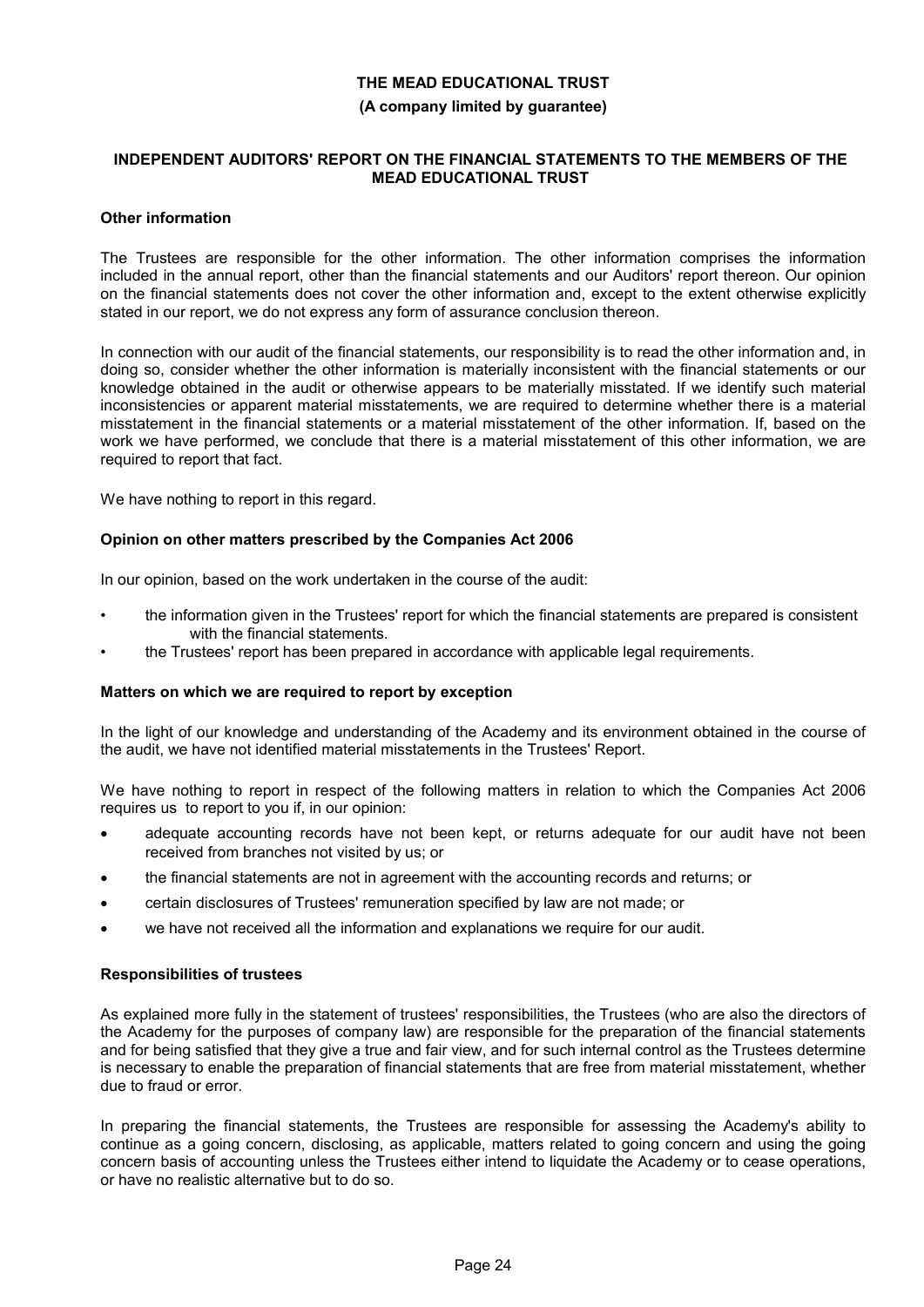#### **(A company limited by guarantee)**

### **INDEPENDENT AUDITORS' REPORT ON THE FINANCIAL STATEMENTS TO THE MEMBERS OF THE MEAD EDUCATIONAL TRUST**

#### **Auditors' responsibilities for the audit of the financial statements**

Our objectives are to obtain reasonable assurance about whether the financial statements as a whole are free from material misstatement, whether due to fraud or error, and to issue an Auditors' report that includes our opinion. Reasonable assurance is a high level of assurance, but is not a guarantee that an audit conducted in accordance with ISAs (UK) will always detect a material misstatement when it exists. Misstatements can arise from fraud or error and are considered material if, individually or in the aggregate, they could reasonably be expected to influence the economic decisions of users taken on the basis of these financial statements.

A further description of our responsibilities for the audit of the financial statements is located on the Financial Reporting Council's website at: www.frc.org.uk/auditorsresponsibilities. This description forms part of our Auditors' report.

### **Use of our report**

This report is made solely to the Academy's members, as a body, in accordance with Chapter 3 of Part 16 of the Companies Act 2006. Our audit work has been undertaken so that we might state to the Academy's members those matters we are required to state to them in an Auditors' report and for no other purpose. To the fullest extent permitted by law, we do not accept or assume responsibility to anyone other than the Academy and its members, as a body, for our audit work, for this report, or for the opinions we have formed.

Luke Turner ACA FCCA (Senior statutory auditor)

for and on behalf of

**Magma Audit LLP**

Chartered Accountants Statutory Auditors

Unit 2, Charnwood Edge Business Park Syston Road **Cossington** Leicestershire LE7 4UZ 21 December 2018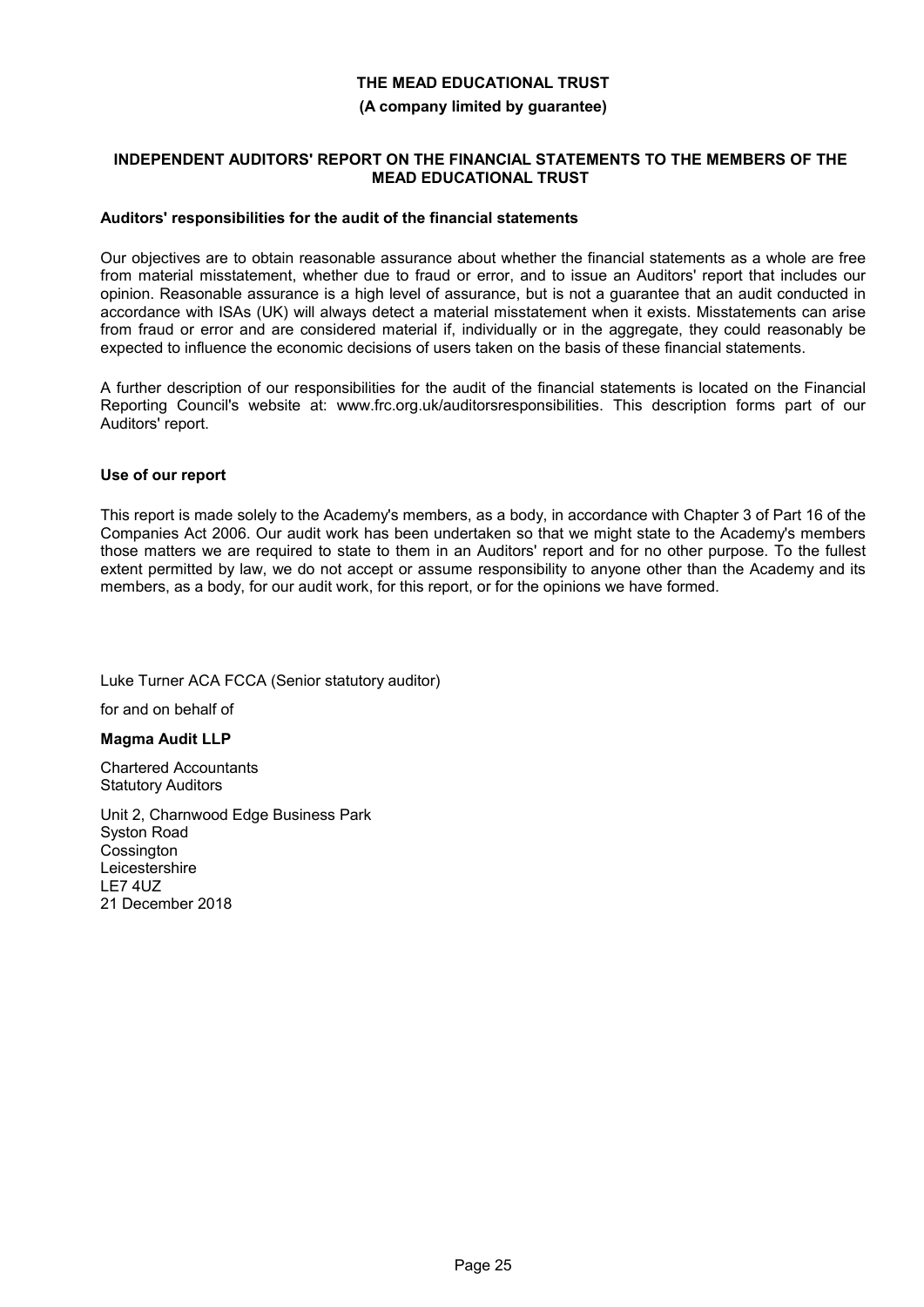#### **(A company limited by guarantee)**

#### **INDEPENDENT REPORTING ACCOUNTANTS' ASSURANCE REPORT ON REGULARITY TO THE MEAD EDUCATIONAL TRUST AND THE EDUCATION AND SKILLS FUNDING AGENCY**

In accordance with the terms of our engagement letter dated 22 August 2018 and further to the requirements of the Education & Skills Funding Agency (ESFA) as included in the Academies Accounts Direction 2017 to 2018, we have carried out an engagement to obtain limited assurance about whether the expenditure disbursed and income received by The Mead Educational Trust during the year 1 September 2017 to 31 August 2018 have been applied to the purposes identified by Parliament and the financial transactions conform to the authorities which govern them.

This report is made solely to The Mead Educational Trust and the ESFA in accordance with the terms of our engagement letter. Our work has been undertaken so that we might state to The Mead Educational Trust and the ESFA those matters we are required to state in a report and for no other purpose. To the fullest extent permitted by law, we do not accept or assume responsibility to anyone other than The Mead Educational Trust and the ESFA, for our work, for this report, or for the conclusion we have formed.

#### **Respective responsibilities of The Mead Educational Trust's accounting officer and the reporting accountant**

The Accounting Officer is responsible, under the requirements of The Mead Educational Trust's funding agreement with the Secretary of State for Education dated 10 June 2014, and the Academies Financial Handbook extant from 1 September 2017, for ensuring that expenditure disbursed and income received is applied for the purposes intended by Parliament and the financial transactions conform to the authorities which govern them.

Our responsibilities for this engagement are established in the United Kingdom by our profession's ethical guidance and are to obtain limited assurance and report in accordance with our engagement letter and the requirements of the Academies Accounts Direction 2017 to 2018. We report to you whether anything has come to our attention in carrying out our work which suggests that in all material respects, expenditure disbursed and income received during the year 1 September 2017 to 31 August 2018 have not been applied to purposes intended by Parliament or that the financial transactions do not conform to the authorities which govern them.

## **Approach**

We conducted our engagement in accordance with the Academies Accounts Direction 2017 to 2018 issued by the ESFA. We performed a limited assurance engagement as defined in our engagement letter.

The objective of a limited assurance engagement is to perform such procedures as to obtain information and explanations in order to provide us with sufficient appropriate evidence to express a negative conclusion on regularity.

A limited assurance engagement is more limited in scope than a reasonable assurance engagement and consequently does not enable us to obtain assurance that we would become aware of all significant matters that might be identified in a reasonable assurance engagement. Accordingly, we do not express a positive opinion.

Our engagement includes examination, on a test basis, of evidence relevant to the regularity and propriety of the Academy's income and expenditure.

The work undertaken to draw our conclusion includes:

- On a sample basis testing transactions and balances.
- Making enquiries of the Academy regarding systems and controls in place that are relevant to our regularity conclusion.
- On a sample basis reviewing records for evidence of those systems and controls in operation.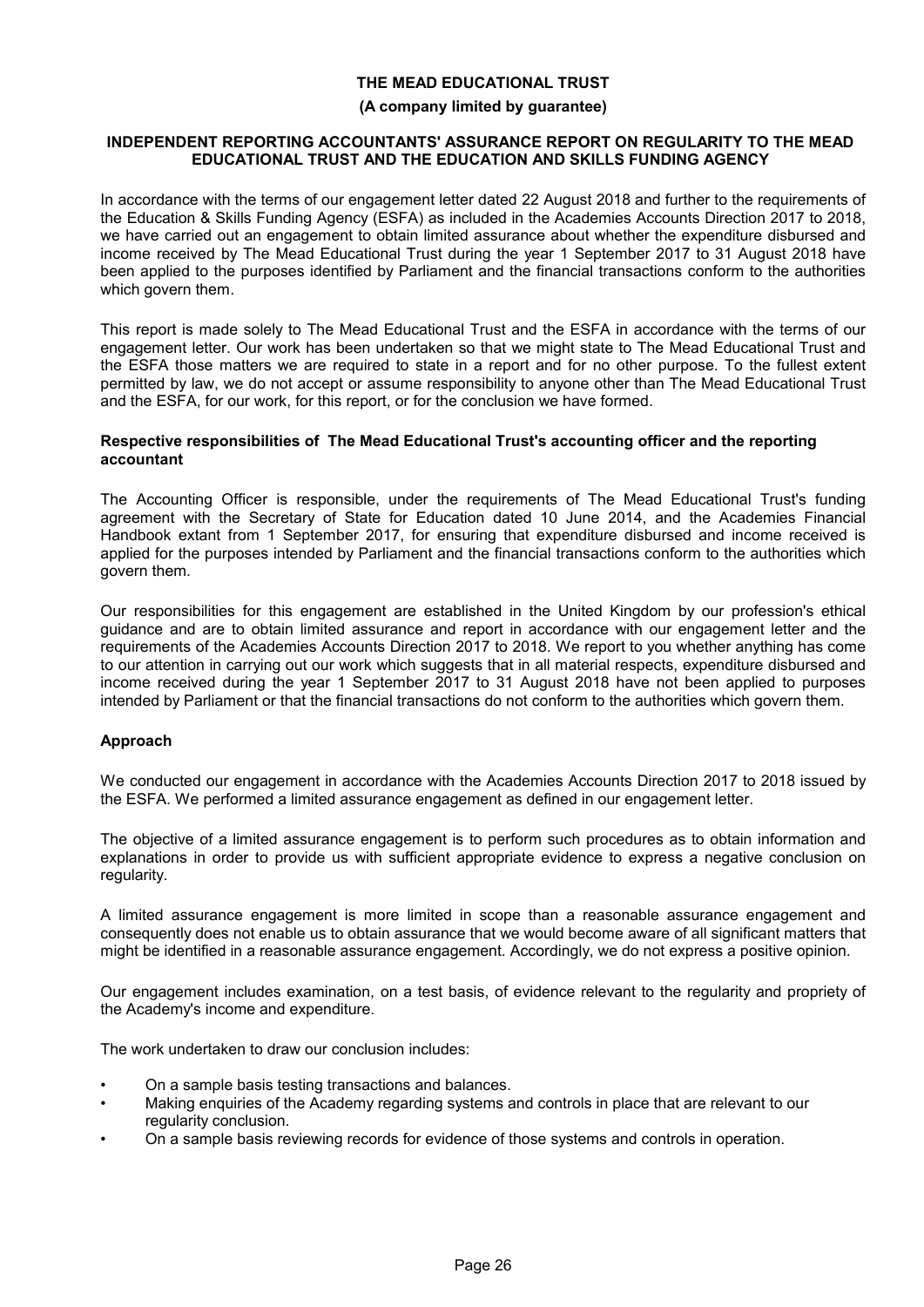# **THE MEAD EDUCATIONAL TRUST (A company limited by guarantee)**

### **INDEPENDENT REPORTING ACCOUNTANTS' ASSURANCE REPORT ON REGULARITY TO THE MEAD EDUCATIONAL TRUST AND THE EDUCATION AND SKILLS FUNDING AGENCY (continued)**

### **Conclusion**

In the course of our work, nothing has come to our attention which suggests that in all material respects the expenditure disbursed and income received during the year 1 September 2017 to 31 August 2018 have not been applied to purposes intended by Parliament and the financial transactions do not conform to the authorities which govern them.

Reporting Accountant

#### **Magma Audit LLP**

Chartered Accountants Statutory Auditors

Unit 2, Charnwood Edge Business Park Syston Road **Cossington** Leicestershire LE7 4UZ

21 December 2018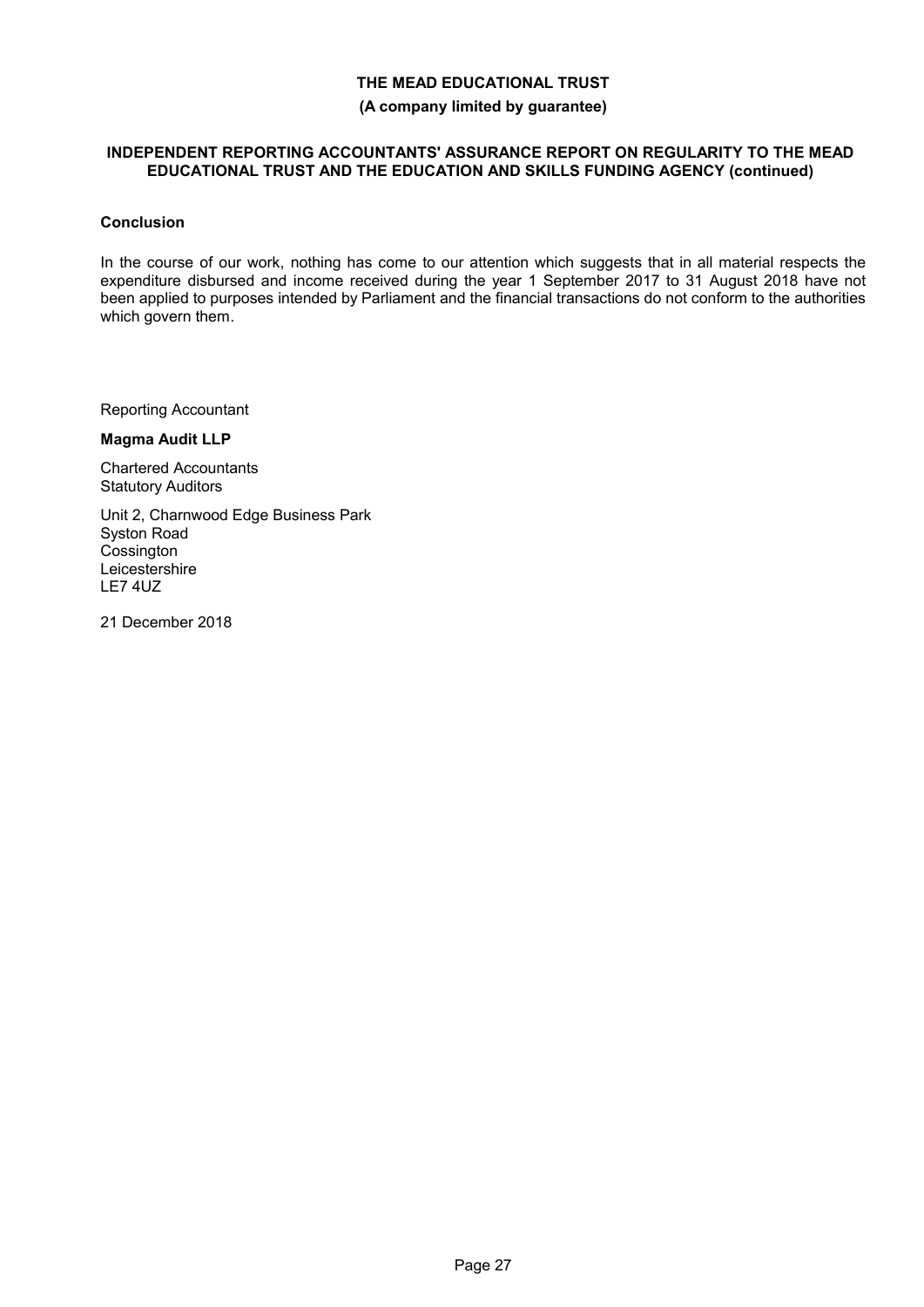### **(A company limited by guarantee)**

### **STATEMENT OF FINANCIAL ACTIVITIES INCORPORATING INCOME AND EXPENDITURE ACCOUNT FOR THE YEAR ENDED 31 AUGUST 2018**

|                                                                                                   |                     |                                           |                                         | <b>Restricted</b>                 |                                           |                                           |
|---------------------------------------------------------------------------------------------------|---------------------|-------------------------------------------|-----------------------------------------|-----------------------------------|-------------------------------------------|-------------------------------------------|
|                                                                                                   | <b>Note</b>         | <b>Unrestricted</b><br>funds<br>2018<br>£ | <b>Restricted</b><br>funds<br>2018<br>£ | fixed asset<br>funds<br>2018<br>£ | <b>Total</b><br>funds<br>2018<br>£        | Total<br>funds<br>2017<br>£               |
| <b>INCOME FROM:</b>                                                                               |                     |                                           |                                         |                                   |                                           |                                           |
| Donations & capital grants:<br><b>Transfer from Local Authority</b><br>on conversion              | $\overline{2}$      | 13,396                                    | (1, 207, 000)                           | 507,769                           | (685, 835)                                | 2,208,773                                 |
| Donation of Head office from<br><b>Local Authority</b><br>Other donations and capital             | 2                   |                                           |                                         | 948,000                           | 948,000                                   |                                           |
| grants<br>Charitable activities:<br>Funding for the Academy                                       | $\overline{2}$<br>3 | 3,055                                     | 360,000                                 | 1,559,841                         | 1,922,896                                 | 1,678,986                                 |
| Trust's educational operations<br>Teaching school<br>Other trading activities<br>Investments      | 4<br>5              | 189,990<br>106,381<br>9,781               | 24,528,580<br>556,680                   |                                   | 24,528,580<br>746,670<br>106,381<br>9,781 | 15,676,568<br>282,062<br>191,484<br>1,967 |
| <b>TOTAL INCOME</b>                                                                               |                     | 322,603                                   | 24,238,260                              | 3,015,610                         | 27,576,473                                | 20,039,840                                |
| <b>EXPENDITURE ON:</b><br>Raising funds<br>Charitable activities:                                 |                     | 70,793                                    |                                         |                                   | 70,793                                    | 180,541                                   |
| Academy Trust educational<br>operations<br>Teaching school                                        |                     | 165<br>189,409                            | 24,958,381<br>565,723                   | 1,276,571                         | 26,235,117<br>755,132                     | 16,602,674<br>356,534                     |
| <b>TOTAL EXPENDITURE</b>                                                                          | 6                   | 260,367                                   | 25,524,104                              | 1,276,571                         | 27,061,042                                | 17, 139, 749                              |
| <b>NET BEFORE TRANSFERS</b><br>Transfers between funds                                            | 19                  | 62,236<br>(74, 064)                       | (1, 285, 844)<br>(282, 648)             | 1,739,039<br>356,712              | 515,431                                   | 2,900,091                                 |
| <b>NET INCOME /</b><br>(EXPENDITURE) BEFORE<br><b>OTHER RECOGNISED GAINS</b><br><b>AND LOSSES</b> |                     | (11, 828)                                 | (1,568,492)                             | 2,095,751                         | 515,431                                   | 2,900,091                                 |
| Actuarial gains on defined<br>benefit pension schemes                                             | 25                  |                                           | 1,943,000                               |                                   | 1,943,000                                 | 1,082,000                                 |
| <b>NET MOVEMENT IN FUNDS</b>                                                                      |                     | (11, 828)                                 | 374,508                                 | 2,095,751                         | 2,458,431                                 | 3,982,091                                 |
| <b>RECONCILIATION OF FUNDS:</b>                                                                   |                     |                                           |                                         |                                   |                                           |                                           |
| Total funds brought forward                                                                       |                     | 1,625,129                                 | (5,576,039)                             | 33, 183, 183                      | 29,232,273                                | 25, 250, 182                              |
| <b>TOTAL FUNDS CARRIED</b><br><b>FORWARD</b>                                                      |                     | 1,613,301                                 | (5,201,531)                             | 35,278,934                        | 31,690,704                                | 29, 232, 273                              |

The notes on pages 31 to 61 form part of these financial statements.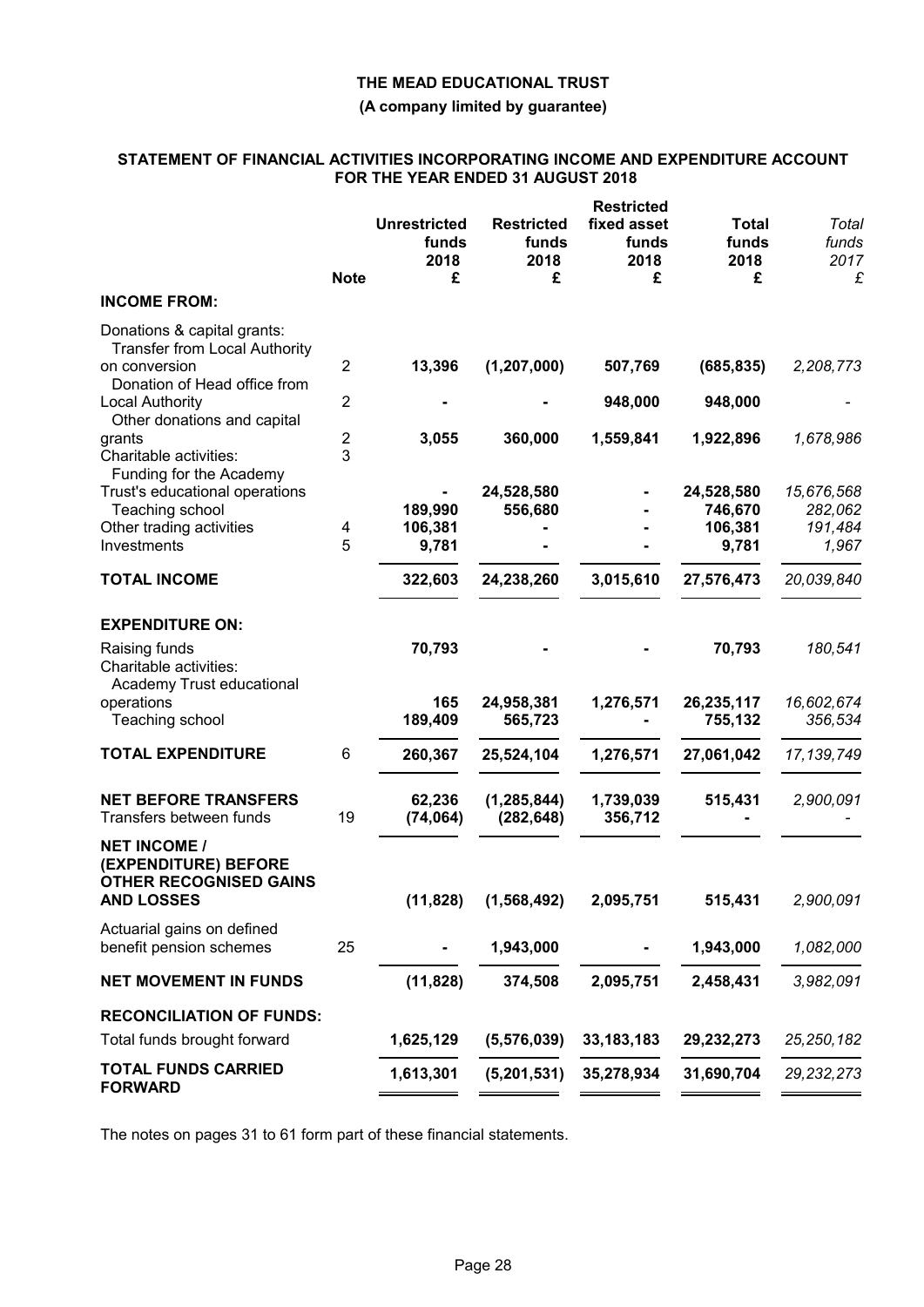**(A company limited by guarantee) REGISTERED NUMBER: 09079258**

#### **BALANCE SHEET AS AT 31 AUGUST 2018**

|                                                                   |             |             | 2018        |               | 2017          |
|-------------------------------------------------------------------|-------------|-------------|-------------|---------------|---------------|
|                                                                   | <b>Note</b> | £           | £           | £             | £             |
| <b>FIXED ASSETS</b>                                               |             |             |             |               |               |
| Tangible assets                                                   | 13          |             | 34,502,778  |               | 32,670,264    |
| <b>CURRENT ASSETS</b>                                             |             |             |             |               |               |
| <b>Stocks</b>                                                     | 14          | 63,663      |             | 52,984        |               |
| <b>Debtors</b>                                                    | 15          | 1,158,702   |             | 1,495,528     |               |
| Investments                                                       | 16          | 1,000,000   |             |               |               |
| Cash at bank and in hand                                          |             | 4,512,009   |             | 3,922,477     |               |
|                                                                   |             | 6,734,374   |             | 5,470,989     |               |
| <b>CREDITORS: amounts falling due within</b>                      |             |             |             |               |               |
| one year                                                          | 17          | (2,693,233) |             | (2, 433, 645) |               |
| <b>NET CURRENT ASSETS</b>                                         |             |             | 4,041,141   |               | 3,037,344     |
| TOTAL ASSETS LESS CURRENT LIABILITIES                             |             |             | 38,543,919  |               | 35,707,608    |
| <b>CREDITORS: amounts falling due after</b><br>more than one year | 18          |             | (170, 215)  |               | (115, 335)    |
| <b>NET ASSETS EXCLUDING PENSION</b>                               |             |             |             |               |               |
| <b>SCHEME LIABILITIES</b>                                         |             |             | 38,373,704  |               | 35,592,273    |
| Defined benefit pension scheme liability                          | 25          |             | (6,683,000) |               | (6, 360, 000) |
| <b>NET ASSETS INCLUDING PENSION</b><br><b>SCHEME LIABILITIES</b>  |             |             | 31,690,704  |               | 29, 232, 273  |
| <b>FUNDS OF THE ACADEMY</b>                                       |             |             |             |               |               |
| Restricted funds:                                                 |             |             |             |               |               |
| Restricted income fund                                            | 19          | 1,481,469   |             | 783,961       |               |
| Fixed asset fund                                                  | 19          | 35,278,934  |             | 33, 183, 183  |               |
| Restricted funds excluding pension liability                      |             | 36,760,403  |             | 33,967,144    |               |
| Pension reserve                                                   |             | (6,683,000) |             | (6, 360, 000) |               |
| <b>Total restricted funds</b>                                     |             |             | 30,077,403  |               | 27,607,144    |
| Unrestricted income funds                                         | 19          |             | 1,613,301   |               | 1,625,129     |
| <b>TOTAL FUNDS</b>                                                |             |             | 31,690,704  |               | 29, 232, 273  |
|                                                                   |             |             |             |               |               |

The financial statements on pages 28 to 61 were approved by the Trustees, and authorised for issue, on 19 December 2018 and are signed on their behalf, by:

#### **Anthony Glover Chair of Trustees**

The notes on pages 31 to 61 form part of these financial statements.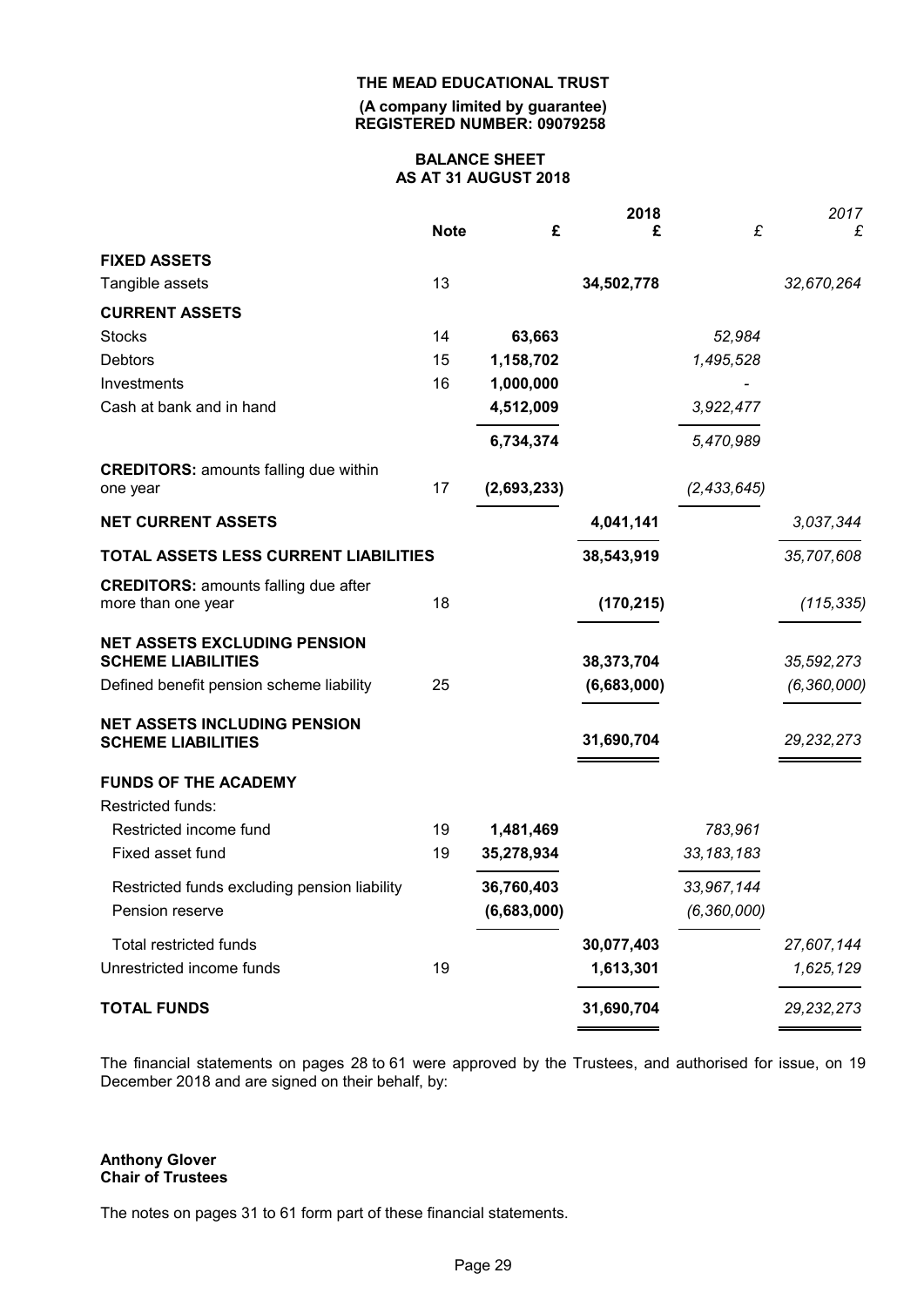**(A company limited by guarantee)**

#### **STATEMENT OF CASH FLOWS FOR THE YEAR ENDED 31 AUGUST 2018**

|    | 2018        | 2017                                        |
|----|-------------|---------------------------------------------|
|    | £           | £                                           |
|    |             |                                             |
| 21 | 1,607,368   | 2,556,651                                   |
|    |             |                                             |
|    |             | 1,967                                       |
|    |             | (1,985,857)                                 |
|    |             | 1,702,981                                   |
|    | (83, 694)   | (280,909)                                   |
|    |             |                                             |
|    | (21, 969)   | (16, 476)                                   |
|    |             |                                             |
|    | 65,858      | (16, 476)                                   |
|    | 1,589,532   | 2,259,266                                   |
|    | 3,922,477   | 1,663,211                                   |
| 22 | 5,512,009   | 3,922,477                                   |
|    | <b>Note</b> | 9,781<br>(1,653,316)<br>1,559,841<br>87,827 |

The notes on pages 31 to 61 form part of these financial statements.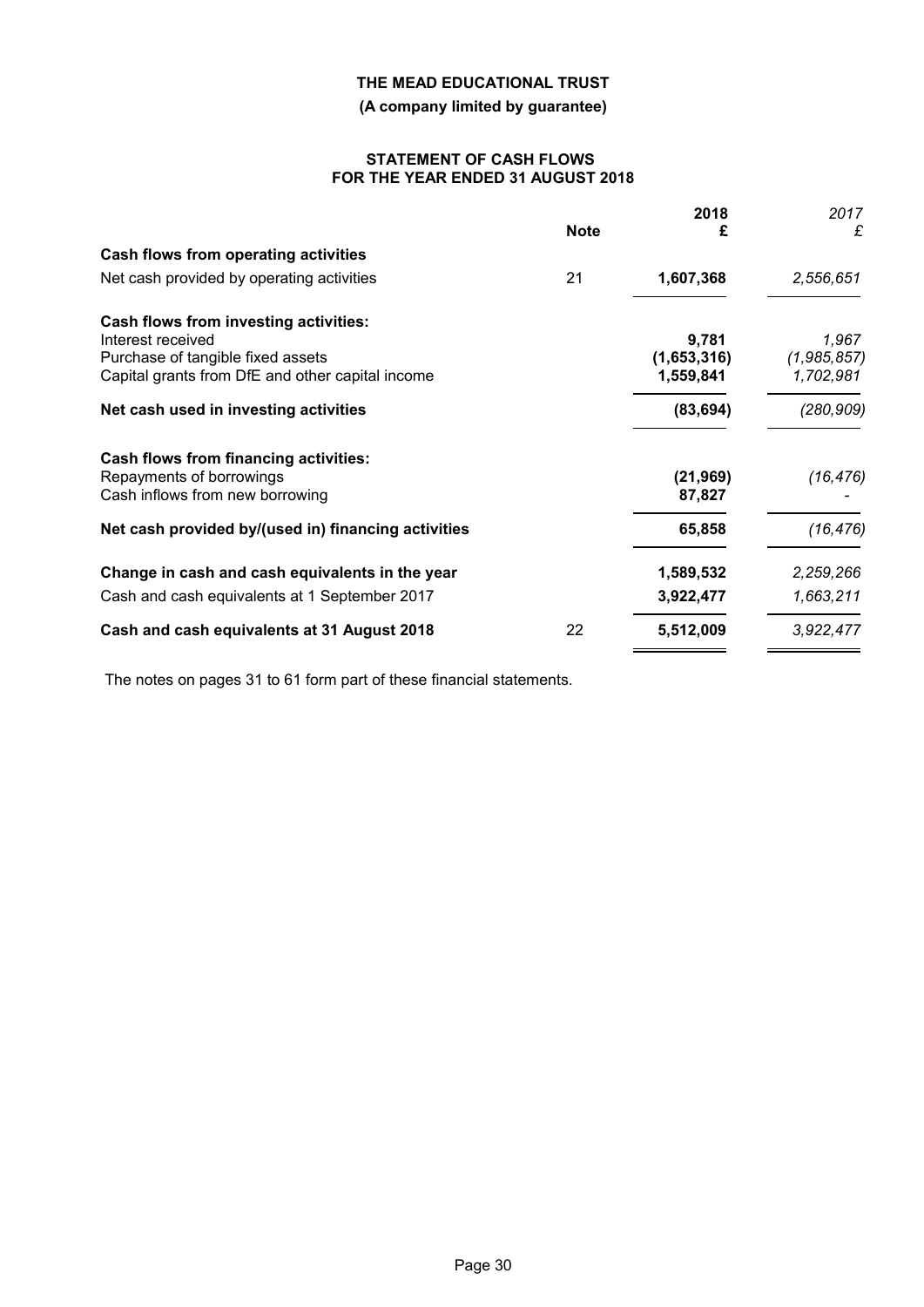**(A company limited by guarantee)**

#### **NOTES TO THE FINANCIAL STATEMENTS FOR THE YEAR ENDED 31 AUGUST 2018**

# **1. ACCOUNTING POLICIES**

A summary of the principal accounting policies adopted (which have been applied consistently, except where noted), judgments and key sources of estimation uncertainty, is set out below.

### **1.1 BASIS OF PREPARATION OF FINANCIAL STATEMENTS**

The financial statements of the Academy Trust, which is a public benefit entity under FRS 102, have been prepared under the historical cost convention in accordance with the Financial Reporting Standard Applicable in the UK and Republic of Ireland (FRS 102), the Accounting and Reporting by Charities: Statement of Recommended Practice applicable to charities preparing their accounts in accordance with the Financial Reporting Standard applicable in the UK and Republic of Ireland (FRS 102) (Charities SORP (FRS 102)), the Academies Accounts Direction 2017 to 2018 issued by ESFA, the Charities Act 2011 and the Companies Act 2006.

The Mead Educational Trust constitutes a public benefit entity as defined by FRS 102.

## **1.2 FUND ACCOUNTING**

Unrestricted income funds represent those resources which may be used towards meeting any of the charitable objects of the Academy at the discretion of the Trustees.

Designated funds comprise unrestricted funds that have been set aside by the Trustees for particular purposes. The aim and use of each designated fund is set out in the notes to the financial statements.

Restricted fixed asset funds are resources which are to be applied to specific capital purposes imposed by funders where the asset acquired or created is held for a specific purpose.

Restricted general funds comprise all other restricted funds received with restrictions imposed by the funder/donor and include grants from the Department for Education Group.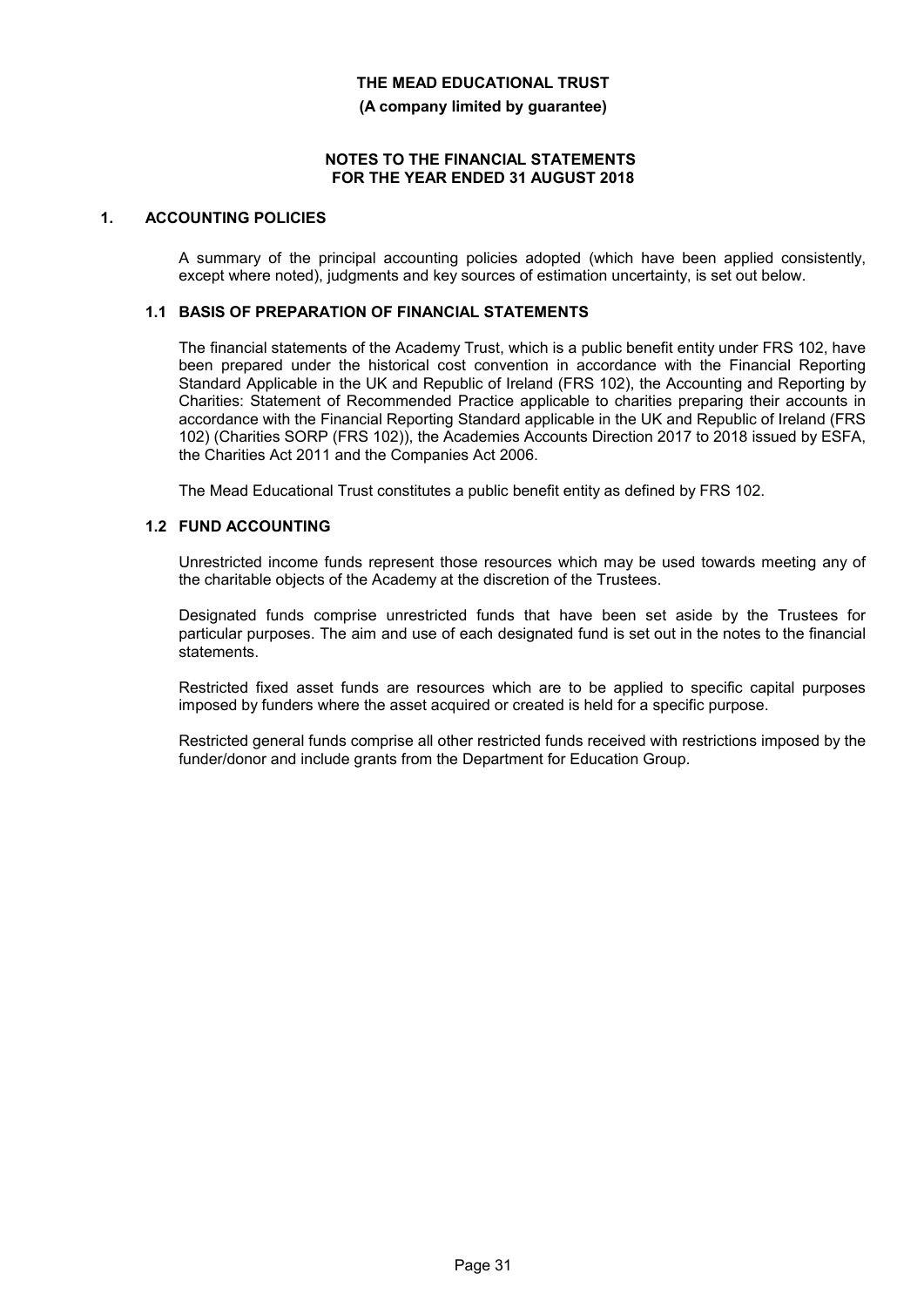**(A company limited by guarantee)**

#### **NOTES TO THE FINANCIAL STATEMENTS FOR THE YEAR ENDED 31 AUGUST 2018**

#### **1. ACCOUNTING POLICIES (continued)**

#### **1.3 INCOME**

All income is recognised once the Academy Trust has entitlement to the income, it is probable that the income will be received and the amount of income receivable can be measured reliably.

Grants are included in the statement of financial activities incorporating income and expenditure account on a receivable basis. The balance of income received for specific purposes but not expended during the period is shown in the relevant funds on the balance sheet. Where income is received in advance of entitlement of receipt, its recognition is deferred and included in creditors as deferred income. Where entitlement occurs before income is received, the income is accrued.

General Annual Grant is recognised in full in the statement of financial activities incorporating income and expenditure account in the year for which it is receivable and any abatement in respect of the period is deducted from income and recognised as a liability.

Capital grants are recognised when there is entitlement and are not deferred over the life of the asset on which they are expended. Unspent amounts of capital grant are reflected in the balance in the restricted fixed asset fund.

Donated fixed assets are measured at fair value, unless it is impractical to measure this reliably, in which case the cost of the item to the donor should be used. The gain is recognised as income from donations and a corresponding amount is included in the appropriate fixed asset category and depreciated over the useful economic life in accordance with the Academy Trust's accounting policies.

Donations are recognised on a receivable basis where receipt is probable and the amount can be reliably measured.

Donations for facilities and services are included in incoming resources when the benefit to the Academy is reasonably quantifiable and measurable. The rental value of facilities being used by Rushey Mead Academy are included in donations at a value the Academy would have to pay at an open market value.

Other income, including the hire of facilities, is recognised in the period in which it is receivable and to the extent the goods have been provided or on completion of the service.

Notional income and notional expenditure have been recognised in the statement of financial activities incorporating income and expenditure account in relation to the apprenticeship levy in line with the provision of training received.

Where assets are received by the Academy Trust on conversion to an Academy, the transferred assets are measured at fair value and recognised in the balance sheet at the point when the risk and rewards of ownership pass to the Academy Trust. An equal amount of income is recognised as a transfer on conversion within income from donations and capital grants. The land and buildings are held on a 125 year lease with the Local Authority (LA). The cost of the land and buildings was arrived at using either the ESFA or Leicestershire County Council standard valuation on a depreciated replacement cost basis provided to the Academy Trust. This provided a value for the land and buildings as at the date of conversion.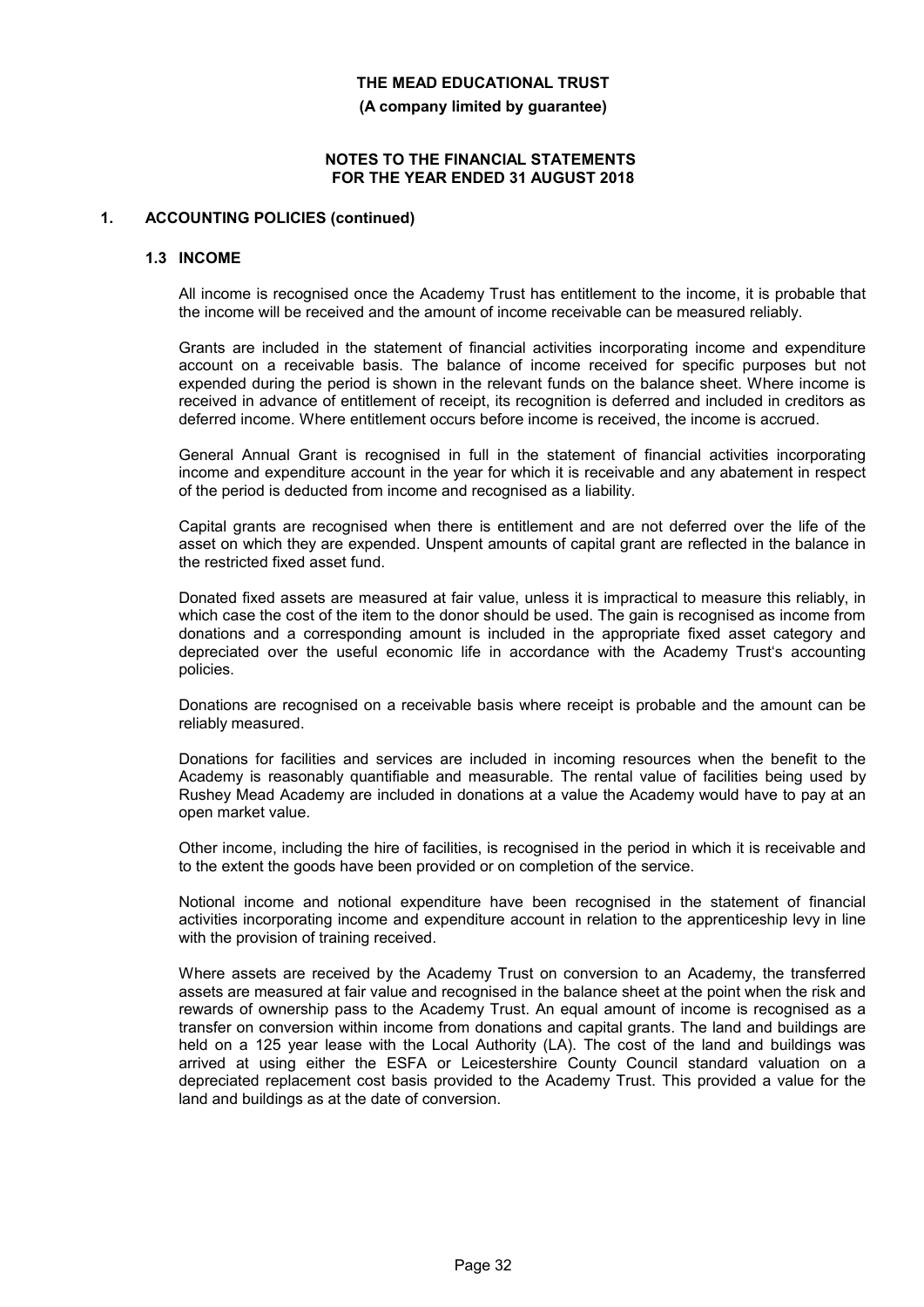**(A company limited by guarantee)**

#### **NOTES TO THE FINANCIAL STATEMENTS FOR THE YEAR ENDED 31 AUGUST 2018**

### **1. ACCOUNTING POLICIES (continued)**

#### **1.4 EXPENDITURE**

Expenditure is recognised once there is a legal or constructive obligation to transfer economic benefit to a third party, it is probable that a transfer of economic benefits will be required in settlement and the amount of the obligation can be measured reliably. Expenditure is classified by activity. The costs of each activity are made up of the total of direct costs and shared costs, including support costs involved in undertaking each activity. Direct costs attributable to a single activity are allocated directly to that activity. Shared costs which contribute to more than one activity and support costs which are not attributable to a single activity are apportioned between those activities on a basis consistent with the use of resources. Central staff costs are allocated on the basis of time spent, and depreciation charges allocated on the portion of the asset's use.

Expenditure on raising funds includes all expenditure incurred by the Academy Trust's to raise funds for its charitable purposes and includes costs of all fundraising activities events and non-charitable trading.

Expenditure on charitable activities are costs incurred on the Academy Trust's educational operations, including support costs and those costs relating to the governance of the Academy Trust's appointed to charitable activities.

Grants payable are charged in the year when the offer is made except in those cases where the offer is conditional, such grants being recognised as expenditure when the conditions attaching are fulfilled. Grants offered subject to conditions which have not been met at the year end are noted as a commitment, but not accrued as expenditure.

All expenditure is inclusive of irrecoverable VAT.

#### **1.5 GOING CONCERN**

The Trustees assess whether the use of going concern is appropriate, i.e. whether there are any material uncertainties related to events or conditions that may cast significant doubt on the ability of the Academy Trust to continue as a going concern. The Trustees make this assessment in respect of a period of at least one year from the date of authorisation for issue of the financial statements and have concluded that the Academy Trust has adequate resources to continue in operational existence for the foreseeable future and there are no material uncertainties about the Academy Trust's ability to continue as a going concern, thus they continue to adopt the going concern basis of accounting in preparing the financial statements.

## **1.6 TANGIBLE FIXED ASSETS AND DEPRECIATION**

All assets costing more than £500 are capitalised and are carried at cost, net of depreciation and any provision for impairment.

Where tangible fixed assets have been acquired with the aid of specific grants, either from the government or from the private sector, they are included in the balance sheet at cost and depreciated over their expected useful economic life. Where there are specific conditions attached to the funding requiring the continued use of the asset, the related grants are credited to a restricted fixed asset fund in the statement of financial activities incorporating income and expenditure account and carried forward in the balance sheet. Depreciation on the relevant assets is charged directly to the restricted fixed asset fund in the statement of financial activities incorporating income and expenditure account.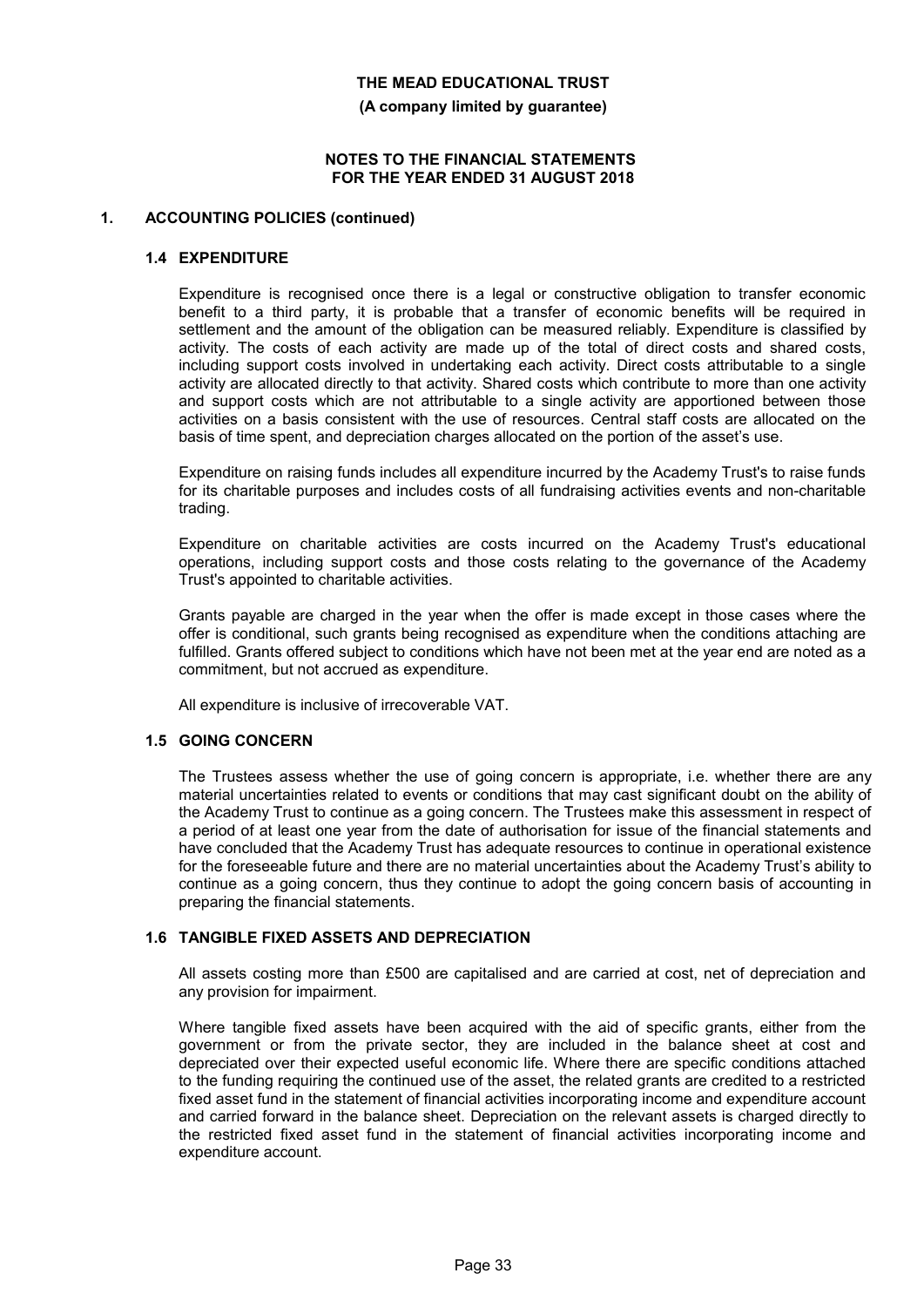**(A company limited by guarantee)**

#### **NOTES TO THE FINANCIAL STATEMENTS FOR THE YEAR ENDED 31 AUGUST 2018**

#### **1. ACCOUNTING POLICIES (continued)**

Tangible fixed assets are carried at cost, net of depreciation and any provision for impairment. Depreciation is not charged on freehold land. Depreciation is provided at rates calculated to write off the cost of fixed assets, less their estimated residual value, over their expected useful lives on the following bases:

| Leasehold buildings             |        | 2-5% straight line |
|---------------------------------|--------|--------------------|
| Leasehold land (125 year lease) | $\sim$ | over 125 years     |
| <b>Furniture and fixtures</b>   |        | 15% straight line  |
| Computer equipment              |        | 25% straight line  |

A review for impairment of a fixed asset is carried out if events or changes in circumstances indicate that the carrying value of any fixed asset may not be recoverable. Shortfalls between the carrying value of fixed assets and their recoverable amounts are recognised as impairments. Impairment losses are recognised in the statement of financial activities incorporating income and expenditure account.

### **1.7 OPERATING LEASES**

Rentals under operating leases are charged to the statement of financial activities incorporating income and expenditure account on a straight line basis over the lease term.

#### **1.8 STOCKS**

Classroom consumables, unsold uniforms and catering stocks are valued at the lower of cost or net realisable value.

#### **1.9 CURRENT ASSET INVESTMENTS**

Current asset investments are cash or cash equivalents with a maturity date of less than one year valued at fair value.

#### **1.10 CASH AT BANK AND IN HAND**

Cash at bank and in hand includes cash and short term highly liquid investments with a short maturity of three months or less from the date of acquisition or opening of the deposit or similar account.

#### **1.11 LIABILITIES AND PROVISIONS**

Liabilities and provisions are recognised when there is an obligation at the balance sheet date as a result of a past event, it is probable that a transfer of economic benefit will be required in settlement, and the amount of the settlement can be estimated reliably. Liabilities are recognised at the amount that the Academy Trust anticipates it will pay to settle the debt or the amount it has received as advanced payments for the goods or services it must provide.

Provisions are recognised when the Academy Trust has an obligation at the reporting date as a result of a past event which it is probable will result in the transfer of economic benefits and the obligation can be estimated reliably. Provisions are measured at the best estimate of the amounts required to settle the obligation. Where the effect of the time value of money is material, the provision is based on the present value of those amounts, discounted at the pre-tax discount rate that reflects the risks specific to the liability. The unwinding of the discount is recognised within interest payable and similar charges.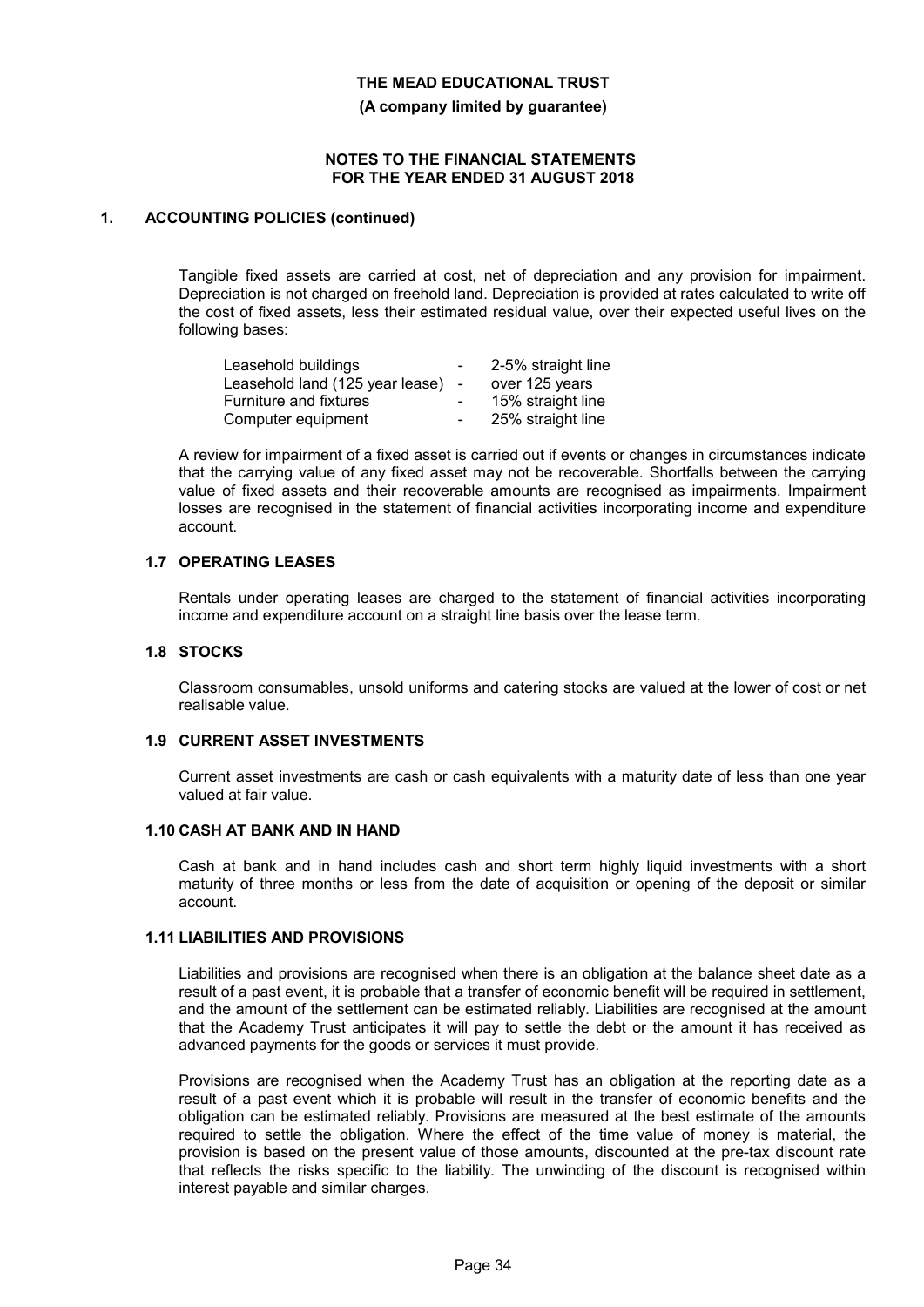**(A company limited by guarantee)**

#### **NOTES TO THE FINANCIAL STATEMENTS FOR THE YEAR ENDED 31 AUGUST 2018**

#### **1. ACCOUNTING POLICIES (continued)**

#### **1.12 FINANCIAL INSTRUMENTS**

The Academy Trust only holds basic financial instruments as defined in FRS 102. The financial assets and financial liabilities of the Academy Trust and their measurement basis are as follows:

Financial assets - trade and other debtors are basic financial instruments and are debt instruments measured at amortised cost as detailed in note 14. Prepayments are not financial instruments. Cash at bank is classified as a basic financial instrument and is measured at face value.

Financial liabilities - trade creditors, accruals and other creditors are financial instruments, and are measured at amortised costs as detailed in notes 16 and 17. Taxation and social security are not included in the financial instruments disclosure definition. Deferred income is not deemed to be a financial liability, as the cash settlement has already taken place and there is an obligation to deliver services rather than cash or another financial instruments.

### **1.13 TAXATION**

The Academy Trust is considered to pass the tests set out in Paragraph 1 Schedule 6 of the Finance Act 2010 and therefore it meets the definition of a charitable company for UK corporation tax purposes.

Accordingly, the Academy Trust is potentially exempt from taxation in respect of income or capital gains received within categories covered by Chapter 3 Part 11 of the Corporation Tax Act 2010 or Section 256 of the Taxation of Chargeable Gains Act 1992, to the extent that such income or gains are applied exclusively to charitable purposes.

#### **1.14 PENSIONS**

Retirement benefits to employees of the Academy Trust are provided by the Teachers' Pension Scheme ("TPS") and the Local Governments Pension Scheme ("LGPS"). These are defined benefit schemes.

The TPS is an unfunded scheme and contributions are calculated so as to spread the cost of pensions over employees' working lives with the Academy Trust in such a way that the pension cost is a substantially level percentage of current and future pensionable payroll. The contributions are determined by the Government Actuary on the basis of quadrennial valuations using a prospective unit credit method. TPS is an unfunded Multi-employer scheme with no underlying assets to assign between employers. The TPS is therefore treated as a defined contribution scheme for accounting purposes and the contributions recognised in the period to which they relate.

The LGPS is a funded scheme and the assets are held separately from those of the Academy Trust in separate Trustee administered funds. Pension scheme assets are measured at fair value and liabilities are measured on an actuarial basis using the projected unit credit method and discounted at a rate equivalent to the current rate of return on a high quality corporate bond of equivalent term and currency to the liabilities. The actuarial valuations are obtained at least triennially and are updated at each balance sheet date. The amounts charged to operating surplus are the current service costs and the costs of scheme introductions, benefit changes, settlements and curtailments. They are included as part of staff costs as incurred. Net interest on the net defined benefit liability/asset is also recognised in the statement of financial activities incorporating income and expenditure account and comprises the interest cost on the defined benefit obligation and interest income on the scheme assets, calculated by multiplying the fair value of the scheme assets at the beginning of the period by the rate used to discount the benefit obligations. The difference between the interest income on the scheme assets and the actual return on the scheme assets is recognised in other recognised gains and losses.

Actuarial gains and losses are recognised immediately in other recognised gains and losses.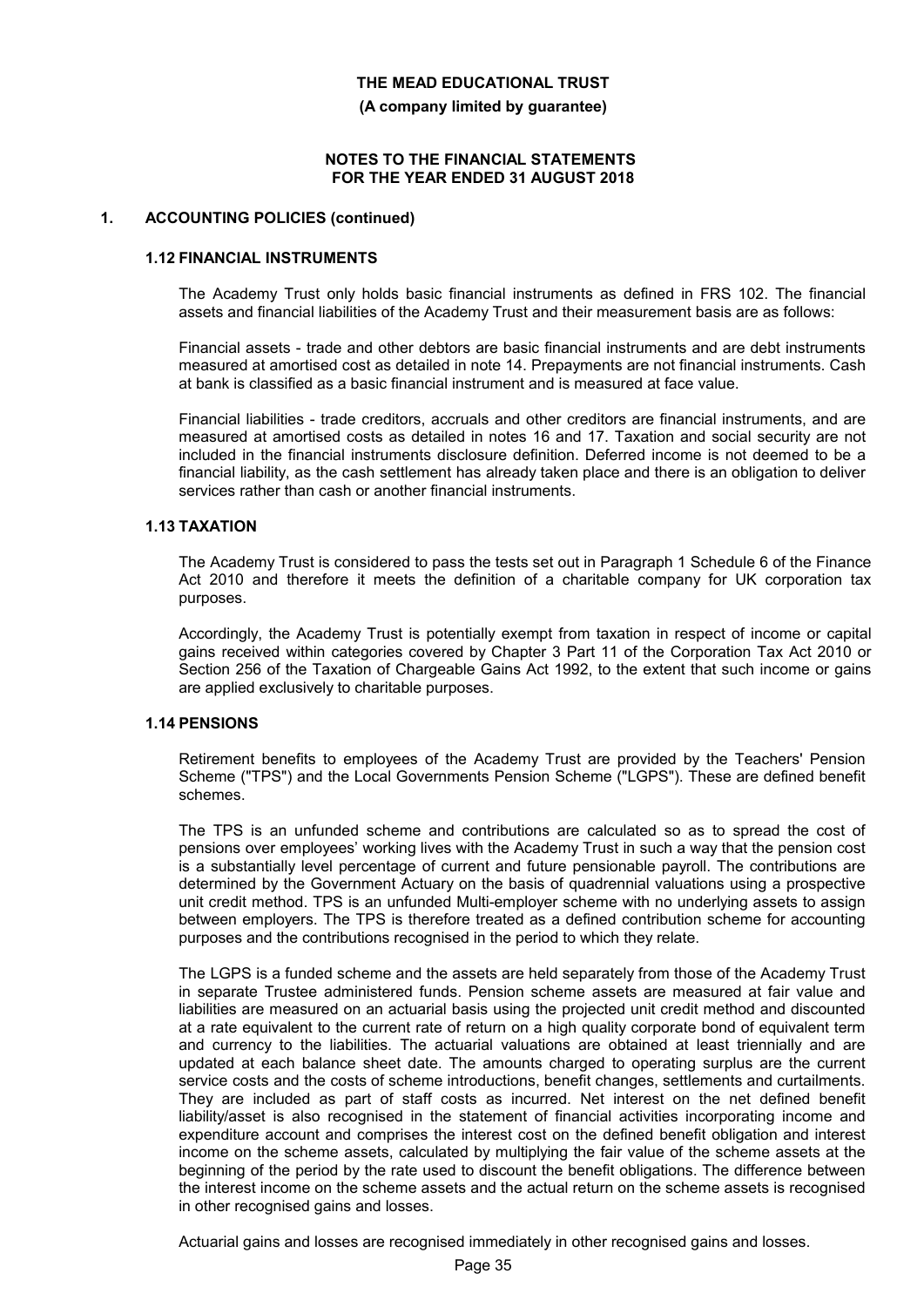**(A company limited by guarantee)**

#### **NOTES TO THE FINANCIAL STATEMENTS FOR THE YEAR ENDED 31 AUGUST 2018**

#### **1. ACCOUNTING POLICIES (continued)**

#### **1.15 CONVERSION TO AN ACADEMY TRUST**

The conversion from a state maintained school to an Academy Trust involved the transfer of identifiable assets and liabilities and the operation of the school for £NIL consideration. The substance of the transfer is that of a gift and it has been accounted for on that basis as set out below.

The assets and liabilities transferred on conversion from Hamilton Academy to an Academy Trust have been valued at their fair value. The fair value has been derived based on that of equivalent items. The amounts have been recognised under the appropriate balance sheet categories, with a corresponding amount recognised in 'donations and capital grants - transfer from Local Authority on conversion' in the statement of financial activities incorporating income and expenditure account and analysed under unrestricted funds, restricted general funds and restricted fixed asset funds.

On conversion and simultaneous entry into the Academy Trust, the Academy was gifted property from Leicester City Council. This was valued at depreciated replacement cost by Leicestershire County Council at the date of conversion. The amount is included in the appropriate fixed asset category and depreciated over the useful economic life in accordance with the Academy Trust's policies. Other fixed assets have been valued on a the basis of open market value as at the date of conversion, by the Trustees.

The pension liability inherited on conversion has been included at the valuation determined by the pension scheme actuary at the date of the conversion.

Further details of the transaction are set out in note 23.

## **1.16 CRITICAL ACCOUNTING ESTIMATES AND AREAS OF JUDGEMENT**

Estimates and judgments are continually evaluated and are based on historical experience and other factors, including expectations of future events that are believed to be reasonable under the circumstances.

The Academy Trust makes estimates and assumptions concerning the future. The resulting accounting estimates and assumptions will, by definition, seldom equal the related actual results. The estimates and assumptions that have a significant risk of causing a material adjustment to the carrying amounts of assets and liabilities within the next financial year are discussed below.

#### **Defined benefit pension scheme**

The present value of the Local Government Pension Scheme defined benefit liability depends on a number of factors that are determined on an actuarial basis using a variety of assumptions. The assumptions used in determining the net cost (income) for pensions include the discount rate. Any changes in these assumptions, which are disclosed in note 25, will impact the carrying amount of the pension liability. Furthermore a roll forward approach which projects results from the latest full actuarial valuation performed at 31 March 2016 has been used by the actuary in valuing the pensions liability at 31 August 2018. Any differences between the figures derived from the roll forward approach and a full actuarial valuation would impact on the carrying amount of the pension liability.

#### **Tangible assets**

The annual depreciation charge for tangible assets is sensitive to changes in the estimated useful economic lives and residual values of the assets. The useful economic lives and residual values are reassessed annually. They are amended when necessary to reflect current estimates, based on technological advancement, future investments, economic utilisation and the physical condition of the assets. See note 13 for the carrying amount of the property plant and equipment, and note 1.6 for the useful economic lives for each class of assets.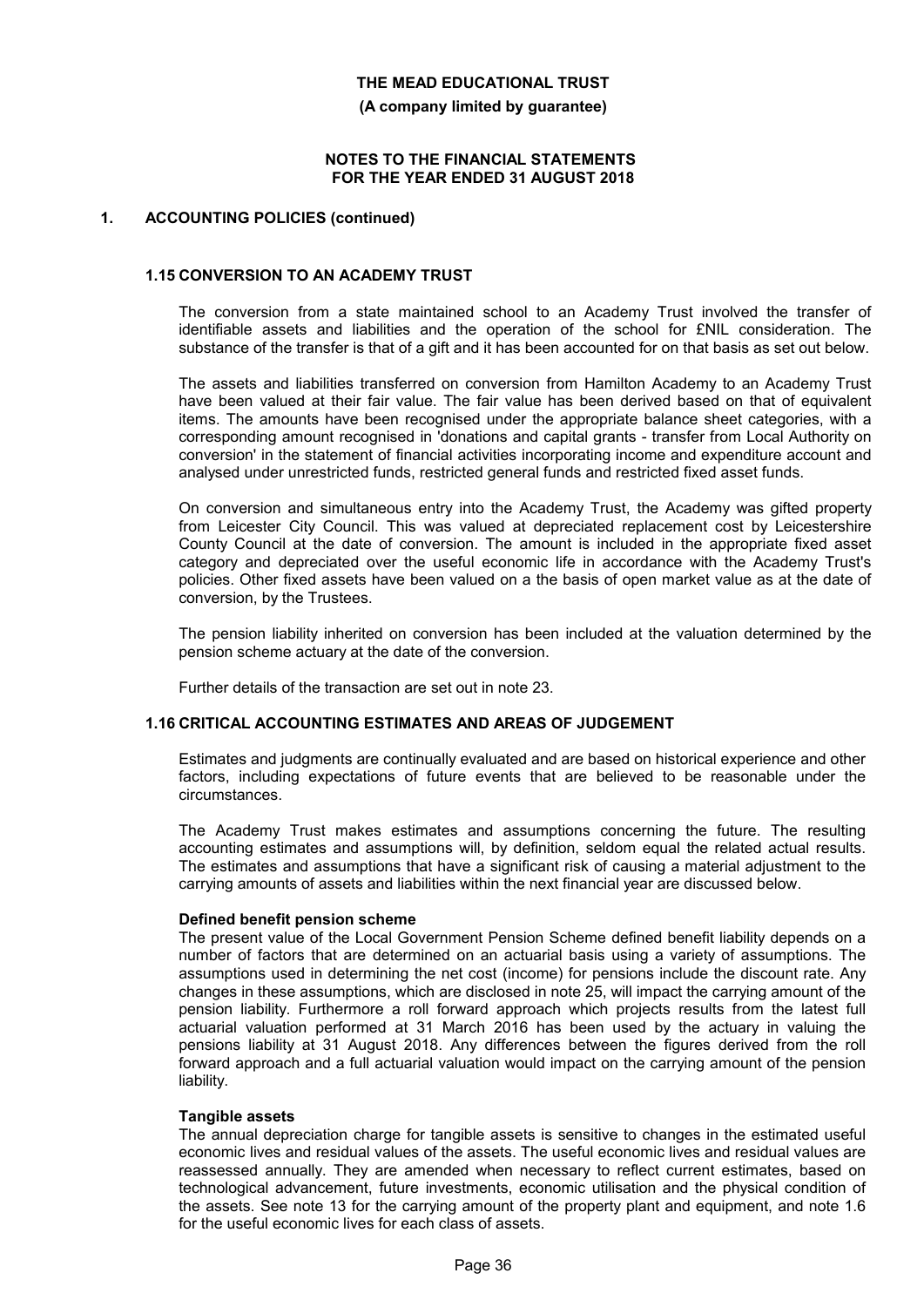**(A company limited by guarantee)**

#### **NOTES TO THE FINANCIAL STATEMENTS FOR THE YEAR ENDED 31 AUGUST 2018**

# **2. INCOME FROM DONATIONS AND CAPITAL GRANTS**

|                                                                                | <b>Unrestricted</b><br>funds<br>2018<br>£ | <b>Restricted</b><br>funds<br>2018<br>£ | <b>Restricted</b><br>fixed asset<br>funds<br>2018<br>£ | <b>Total</b><br>funds<br>2018<br>£ | Total<br>funds<br>2017<br>£ |
|--------------------------------------------------------------------------------|-------------------------------------------|-----------------------------------------|--------------------------------------------------------|------------------------------------|-----------------------------|
| Transfer from Local Authority on<br>conversion<br>Donation of Head office from | 13,396                                    | (1,207,000)                             | 507,769                                                | (685, 835)                         | 2,208,773                   |
| Local Authority                                                                |                                           |                                         | 948,000                                                | 948,000                            |                             |
|                                                                                | 13,396                                    | (1, 207, 000)                           | 1,455,769                                              | 262,165                            | 2,208,773                   |
| Capital grants<br>Donations<br>Donated use of asset                            | 3,055                                     | 360,000                                 | 1,559,841                                              | 1,559,841<br>3,055<br>360,000      | 1,675,068<br>3,918          |
|                                                                                | 3,055                                     | 360,000                                 | 1,559,841                                              | 1,922,896                          | 1,678,986                   |
|                                                                                | 16,451                                    | (847,000)                               | 3,015,610                                              | 2,185,061                          | 3,887,759                   |
| <b>Total 2017</b>                                                              | 312,205                                   | (586, 500)                              | 4,162,054                                              | 3,887,759                          |                             |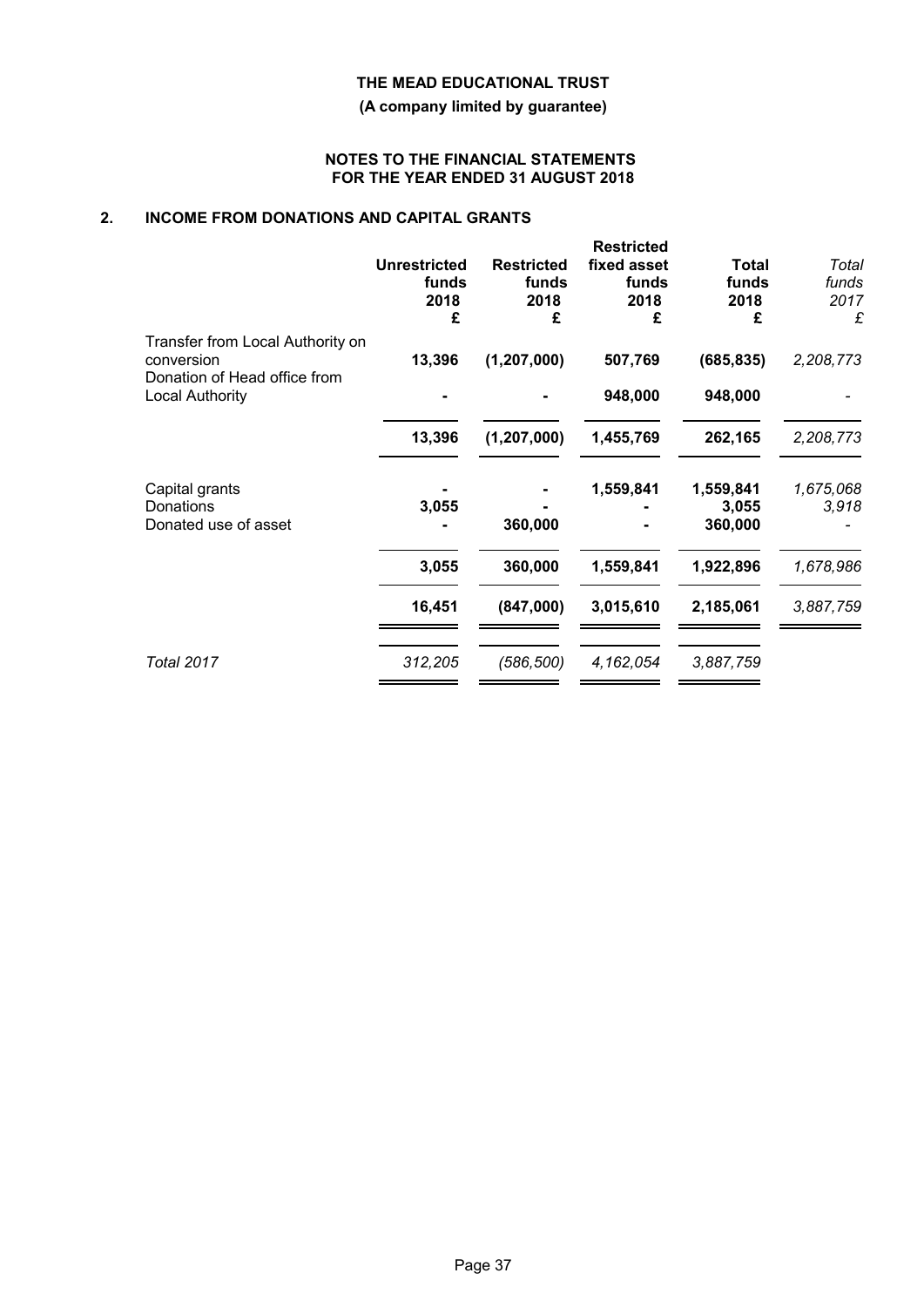**(A company limited by guarantee)**

#### **NOTES TO THE FINANCIAL STATEMENTS FOR THE YEAR ENDED 31 AUGUST 2018**

# **3. FUNDING FOR ACADEMY'S EDUCATIONAL OPERATIONS**

|                                                                                | <b>Unrestricted</b><br>funds<br>2018<br>£ | <b>Restricted</b><br>funds<br>2018<br>£ | <b>Total</b><br>funds<br>2018<br>£ | <b>Total</b><br>funds<br>2017<br>£ |
|--------------------------------------------------------------------------------|-------------------------------------------|-----------------------------------------|------------------------------------|------------------------------------|
| DfE/ESFA grants                                                                |                                           |                                         |                                    |                                    |
| General Annual Grant (GAG)<br>Other DfE Group grants<br><b>Teaching School</b> |                                           | 21,266,215<br>2,017,662<br>544,680      | 21,266,215<br>2,017,662<br>544,680 | 12,965,816<br>1,668,007<br>125,007 |
|                                                                                |                                           | 23,828,557                              | 23,828,557                         | 14,758,830                         |
| Other government grants                                                        |                                           |                                         |                                    |                                    |
| Special Educational Needs (SEN)<br>Early Years Single Funding Formula          |                                           | 384,493                                 | 384,493                            | 320,678                            |
| (EYSFF)                                                                        |                                           | 388,613                                 | 388,613                            | 317,587                            |
| Pupil Premium (LAC)                                                            |                                           | 57,707                                  | 57,707                             | 19,450                             |
| <b>Healthy Living Initiative</b><br>Other grants                               |                                           | 170<br>700                              | 170<br>700                         | 1,000                              |
|                                                                                |                                           | 831,683                                 | 831,683                            | 658,715                            |
| <b>Other funding</b>                                                           |                                           |                                         |                                    |                                    |
| <b>Teaching School</b><br>School Centred Initial Teacher Training              | 189,990                                   | 12,000                                  | 201,990                            | 157,055                            |
| (SCITT)                                                                        |                                           | 339,840                                 | 339,840                            | 333,629                            |
| Science Hub & Spoke                                                            |                                           | 20,000                                  | 20,000                             | 20,000                             |
| Other funding                                                                  |                                           | 41,493                                  | 41,493                             | 30,401                             |
| Apprenticeship levy                                                            |                                           | 11,687                                  | 11,687                             |                                    |
|                                                                                | 189,990                                   | 425,020                                 | 615,010                            | 541,085                            |
| <b>Total 2018</b>                                                              | 189,990                                   | 25,085,260                              | 25,275,250                         | 15,958,630                         |
| <b>Total 2017</b>                                                              | 214,612                                   | 15,744,018                              | 15,958,630                         |                                    |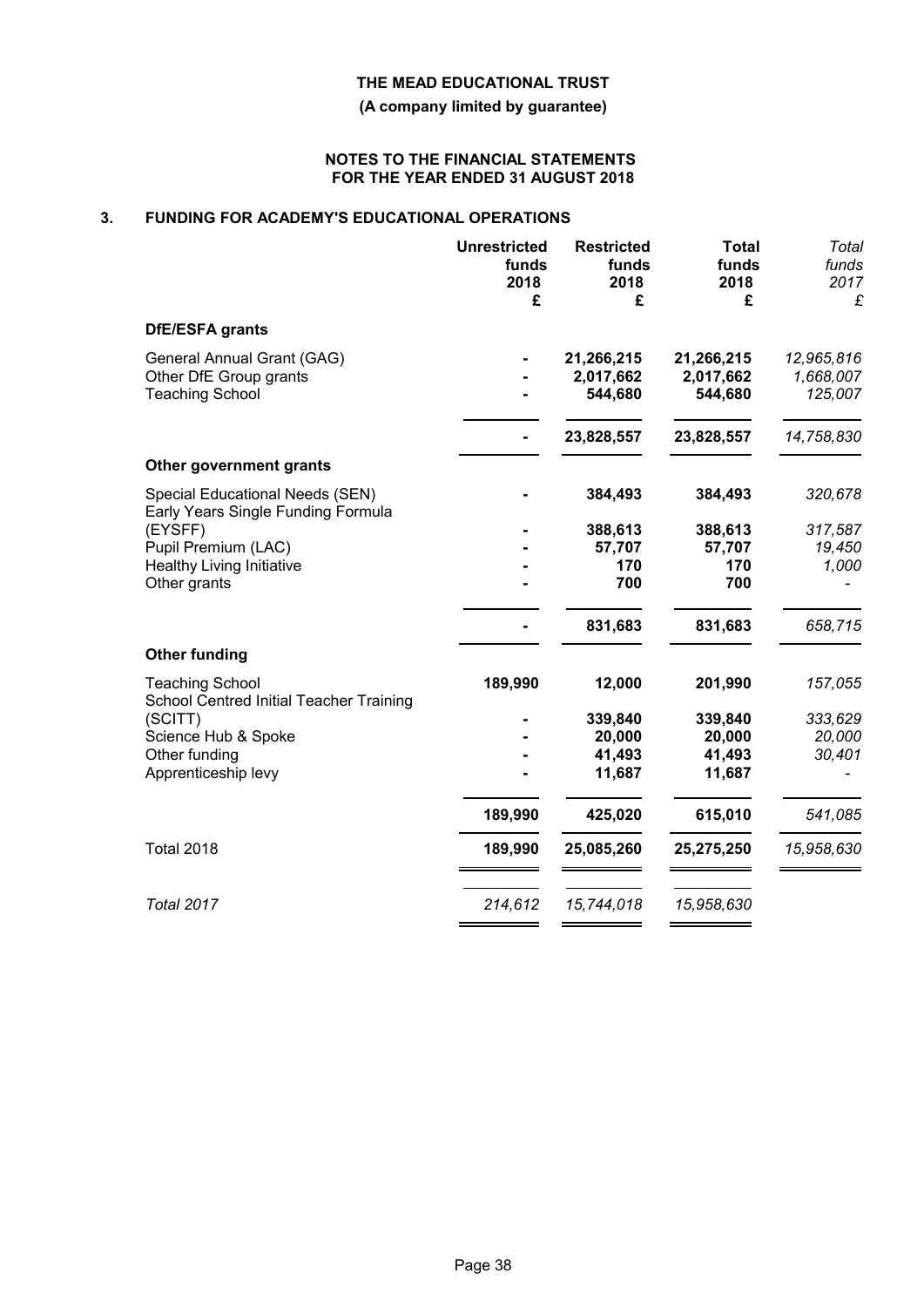### **(A company limited by guarantee)**

#### **NOTES TO THE FINANCIAL STATEMENTS FOR THE YEAR ENDED 31 AUGUST 2018**

# **4. OTHER TRADING ACTIVITIES**

|                    | <b>Unrestricted</b> | <b>Restricted</b>        | <b>Total</b> | Total   |
|--------------------|---------------------|--------------------------|--------------|---------|
|                    | funds               | funds                    | funds        | funds   |
|                    | 2018                | 2018                     | 2018         | 2017    |
|                    | £                   | £                        | £            | £       |
| Lettings income    | 22,925              | $\blacksquare$           | 22,925       | 5,268   |
| Consultancy income | 21,162              | $\blacksquare$           | 21,162       | 147,450 |
| Other income       | 62,294              | $\blacksquare$           | 62,294       | 38,766  |
|                    | 106,381             | $\blacksquare$           | 106,381      | 191,484 |
| <b>Total 2017</b>  | 191,484             | $\overline{\phantom{a}}$ | 191,484      |         |

# **5. INVESTMENT INCOME**

|                      | <b>Unrestricted</b><br>funds<br>2018<br>£ | <b>Restricted</b><br>funds<br>2018<br>£ | <b>Total</b><br>funds<br>2018<br>£ | Total<br>funds<br>2017<br>£ |
|----------------------|-------------------------------------------|-----------------------------------------|------------------------------------|-----------------------------|
| <b>Bank interest</b> | 9,781                                     | $\blacksquare$                          | 9,781                              | 1,967                       |
| Total 2017           | 1,967                                     | $\qquad \qquad$                         | 1,967                              |                             |

# **6. EXPENDITURE**

|                                                                 | <b>Staff costs</b><br>2018<br>£ | <b>Premises</b><br>2018<br>£ | <b>Other costs</b><br>2018<br>£ | <b>Total</b><br>2018<br>£ | Total<br>2017<br>£      |
|-----------------------------------------------------------------|---------------------------------|------------------------------|---------------------------------|---------------------------|-------------------------|
| Expenditure on raising<br>funds:<br>Direct costs                | 2,990                           |                              |                                 | 2,990                     |                         |
| Support costs                                                   | 12,315                          |                              | 55,488                          | 67,803                    | 180,541                 |
| <b>Educational Operations:</b><br>Direct costs<br>Support costs | 13,717,032<br>6,765,544         | 957,428<br>1,878,212         | 2,062,073<br>1,609,960          | 16,736,533<br>10,253,716  | 10,514,879<br>6,444,329 |
|                                                                 | 20,497,881                      | 2,835,640                    | 3,727,521                       | 27,061,042                | 17, 139, 749            |
| <b>Total 2017</b>                                               | 13,051,243                      | 1,794,737                    | 2,293,769                       | 17, 139, 749              |                         |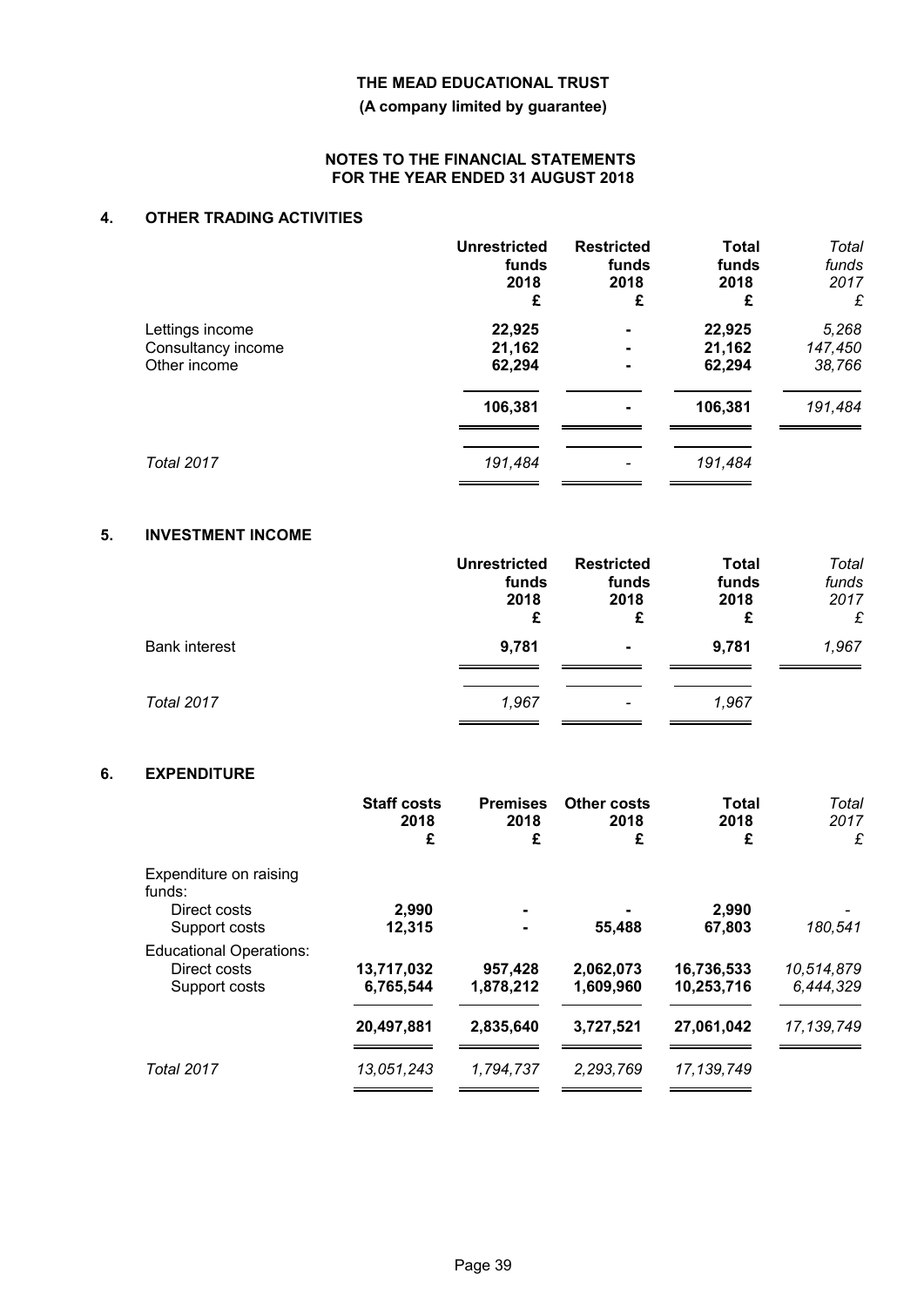**(A company limited by guarantee)**

#### **NOTES TO THE FINANCIAL STATEMENTS FOR THE YEAR ENDED 31 AUGUST 2018**

# **7. CHARITABLE ACTIVITIES**

|                                                                                                                                                                                                                                                                                                                                                                                                                                               | <b>Total</b><br>funds<br>2018<br>£                                                                                        | Total<br>funds<br>2017<br>£                                                                                               |
|-----------------------------------------------------------------------------------------------------------------------------------------------------------------------------------------------------------------------------------------------------------------------------------------------------------------------------------------------------------------------------------------------------------------------------------------------|---------------------------------------------------------------------------------------------------------------------------|---------------------------------------------------------------------------------------------------------------------------|
| <b>DIRECT COSTS - EDUCATIONAL OPERATIONS</b>                                                                                                                                                                                                                                                                                                                                                                                                  |                                                                                                                           |                                                                                                                           |
| Teaching and educational support staff costs - salaries<br>Teaching and educational support staff costs - NI<br>Teaching and educational support staff costs - pensions<br>LGPS pension interest cost (£415,000) less return on assets (£215,000)<br><b>Educational supplies</b><br><b>Examination fees</b><br>Staff development<br>Other direct costs<br>School Centred Initial Teacher Training (SCITT)<br>Depreciation<br>Technology costs | 10,083,559<br>919,649<br>2,498,805<br>200,000<br>653,247<br>194,816<br>132,456<br>881,636<br>137,484<br>957,428<br>77,453 | 6,295,847<br>562,127<br>1,638,553<br>141,000<br>368,045<br>115,070<br>105,333<br>343,681<br>124,599<br>699,465<br>121,159 |
| SUPPORT COSTS - EDUCATIONAL OPERATIONS                                                                                                                                                                                                                                                                                                                                                                                                        | 16,736,533                                                                                                                | 10,514,879                                                                                                                |
|                                                                                                                                                                                                                                                                                                                                                                                                                                               |                                                                                                                           |                                                                                                                           |
| Support staff costs - salaries                                                                                                                                                                                                                                                                                                                                                                                                                | 5,182,678                                                                                                                 | 3,455,594                                                                                                                 |
| Support staff costs - NI<br>Support staff costs - pensions                                                                                                                                                                                                                                                                                                                                                                                    | 549,433<br>850,353                                                                                                        | 347,584<br>505,291                                                                                                        |
| Support staff costs                                                                                                                                                                                                                                                                                                                                                                                                                           | 51,486                                                                                                                    | 3,327                                                                                                                     |
| Recruitment                                                                                                                                                                                                                                                                                                                                                                                                                                   | 55,530                                                                                                                    | 18,694                                                                                                                    |
| Maintenance of premises and equipment                                                                                                                                                                                                                                                                                                                                                                                                         | 435,287                                                                                                                   | 279,043                                                                                                                   |
| Cleaning                                                                                                                                                                                                                                                                                                                                                                                                                                      | 108,317                                                                                                                   | 57,788                                                                                                                    |
| Rent & rates                                                                                                                                                                                                                                                                                                                                                                                                                                  | 553,542                                                                                                                   | 114,564                                                                                                                   |
| Insurance                                                                                                                                                                                                                                                                                                                                                                                                                                     | 135,280                                                                                                                   | 165,361                                                                                                                   |
| Depreciation                                                                                                                                                                                                                                                                                                                                                                                                                                  | 319,143                                                                                                                   | 233,155                                                                                                                   |
| Catering                                                                                                                                                                                                                                                                                                                                                                                                                                      | 526,408                                                                                                                   | 378,571                                                                                                                   |
| Legal and professional fees                                                                                                                                                                                                                                                                                                                                                                                                                   | 54,332                                                                                                                    | 3,327                                                                                                                     |
| Other support costs                                                                                                                                                                                                                                                                                                                                                                                                                           | 544,925                                                                                                                   | 256,075                                                                                                                   |
| Security and transport                                                                                                                                                                                                                                                                                                                                                                                                                        | 64,683                                                                                                                    | 56,698                                                                                                                    |
| Technology costs                                                                                                                                                                                                                                                                                                                                                                                                                              | 413,603                                                                                                                   | 293,589                                                                                                                   |
| Energy costs                                                                                                                                                                                                                                                                                                                                                                                                                                  | 334,310                                                                                                                   | 190,711                                                                                                                   |
| Governance                                                                                                                                                                                                                                                                                                                                                                                                                                    | 74,406                                                                                                                    | 84,957                                                                                                                    |
|                                                                                                                                                                                                                                                                                                                                                                                                                                               | 10,253,716                                                                                                                | 6,444,329                                                                                                                 |
| Total Academy's educational operations                                                                                                                                                                                                                                                                                                                                                                                                        | 26,990,249                                                                                                                | 16,959,208                                                                                                                |
|                                                                                                                                                                                                                                                                                                                                                                                                                                               |                                                                                                                           |                                                                                                                           |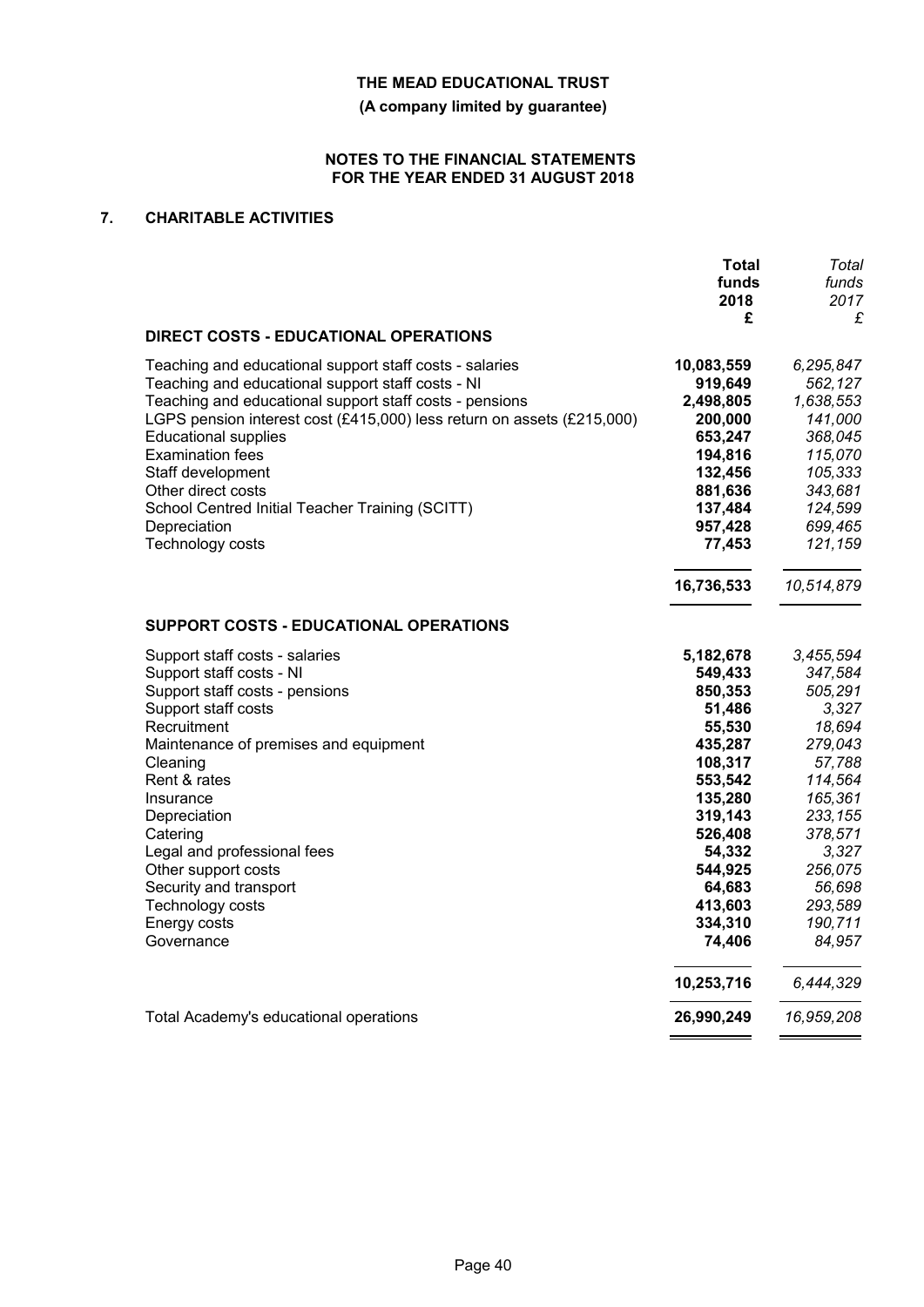**(A company limited by guarantee)**

#### **NOTES TO THE FINANCIAL STATEMENTS FOR THE YEAR ENDED 31 AUGUST 2018**

# **8. NET INCOME/(EXPENDITURE)**

This is stated after charging:

|                                         | 2018      | 2017    |
|-----------------------------------------|-----------|---------|
|                                         | £         | £       |
| Depreciation of tangible fixed assets:  |           |         |
| - capitalised by the charity            | 1,276,571 | 932,620 |
| Auditors' remuneration - audit          | 20,000    | 17.000  |
| Auditors' remuneration - other services | 26,341    | 28,260  |
| Governance internal audit costs         | 9.440     | 6.343   |
| Operating lease rentals                 | 43.364    | 36.867  |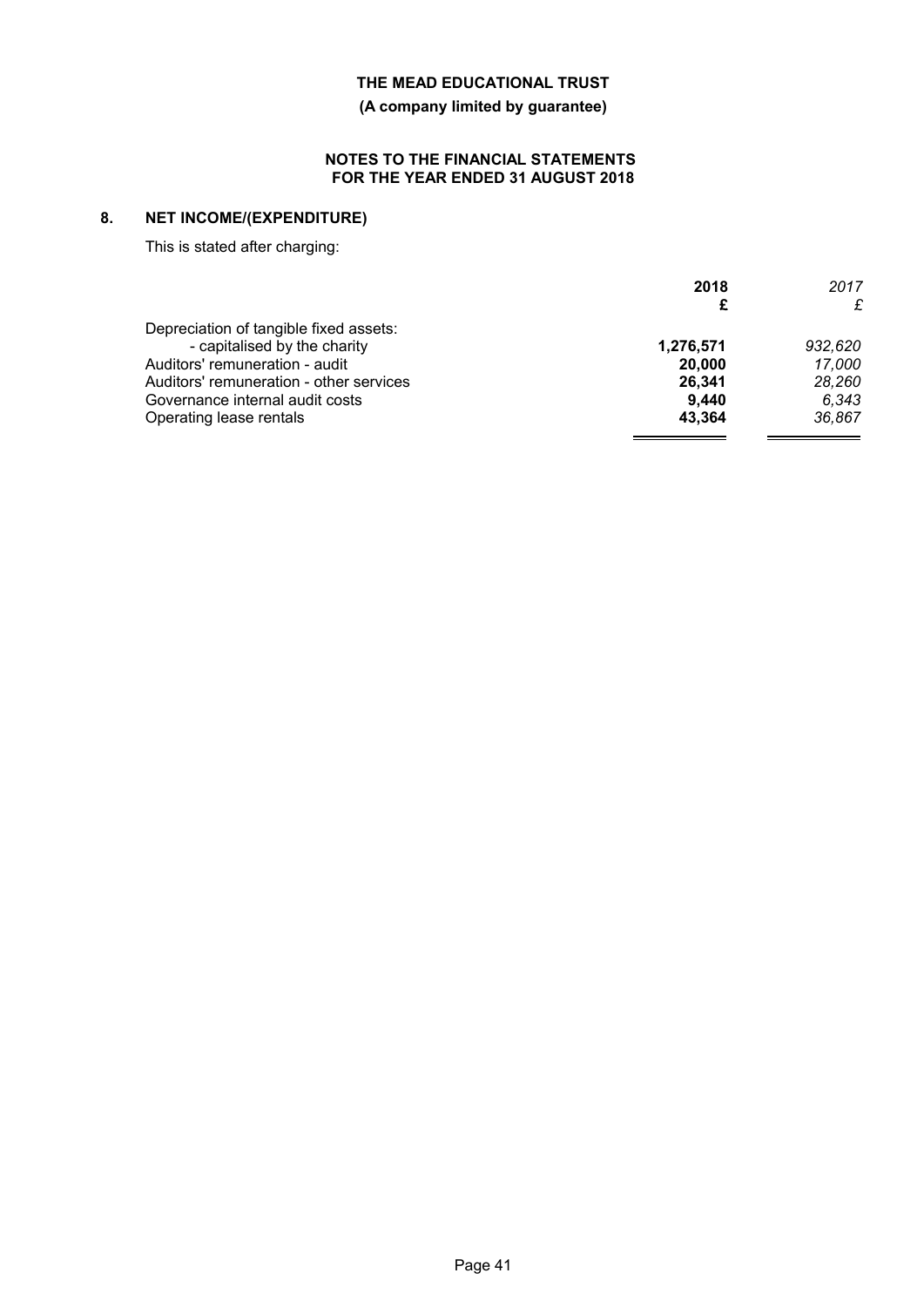**(A company limited by guarantee)**

#### **NOTES TO THE FINANCIAL STATEMENTS FOR THE YEAR ENDED 31 AUGUST 2018**

#### **9. STAFF COSTS**

# **a. Staff costs**

Staff costs were as follows:

|                                     | 2018<br>£  | 2017<br>£  |
|-------------------------------------|------------|------------|
| Wages and salaries                  | 15,281,542 | 9,851,158  |
| Social security costs               | 1,469,082  | 909,711    |
| Pension costs                       | 3,349,158  | 2,143,844  |
|                                     | 20,099,782 | 12,904,713 |
| Agency staff costs                  | 278,064    | 145,030    |
| Staff restructuring costs           | 120,035    | 1,500      |
|                                     | 20,497,881 | 13,051,243 |
| Staff restructuring costs comprise: |            |            |
|                                     | 2018       | 2017       |
|                                     | £          | £          |
| Redundancy payments                 | 97,015     |            |
| Severance payments                  | 23,020     | 1,500      |
|                                     | 120,035    | 1,500      |
|                                     |            |            |

### **b. Non-statutory/non-contractual staff severance payments**

Included in staff restructuring costs are non-statutory/non-contractual severance payments totalling £23,020 (2017: £1,500). Individually the payments were £23,020 paid on 31 July 2018 (2017 - £1,500).

## **c. Staff numbers**

The average number of persons employed by the Academy Trust during the year was as follows:

|                            | 2018<br>No. | 2017<br>No. |
|----------------------------|-------------|-------------|
| <b>Teachers</b>            | 214         | 167         |
| Administration and support | 425         | 275         |
| Management                 | 11          | 9           |
|                            | 650         | 451         |

# **d. Higher paid staff**

The number of employees whose employee benefits (excluding employer pension costs) exceeded £60,000 was:

|                                 | 2018<br>No. | 2017<br>No. |
|---------------------------------|-------------|-------------|
|                                 |             |             |
| In the band £60,001 - £70,000   |             | 4           |
| In the band £70,001 - £80,000   | 5           | 4           |
| In the band £80,001 - £90,000   |             | 0           |
| In the band £90,001 - £100,000  |             |             |
| In the band £120,001 - £130,000 |             | 0           |
| In the band £130,001 - £140,000 |             |             |
| In the band £150,001 - £160,000 |             | 0           |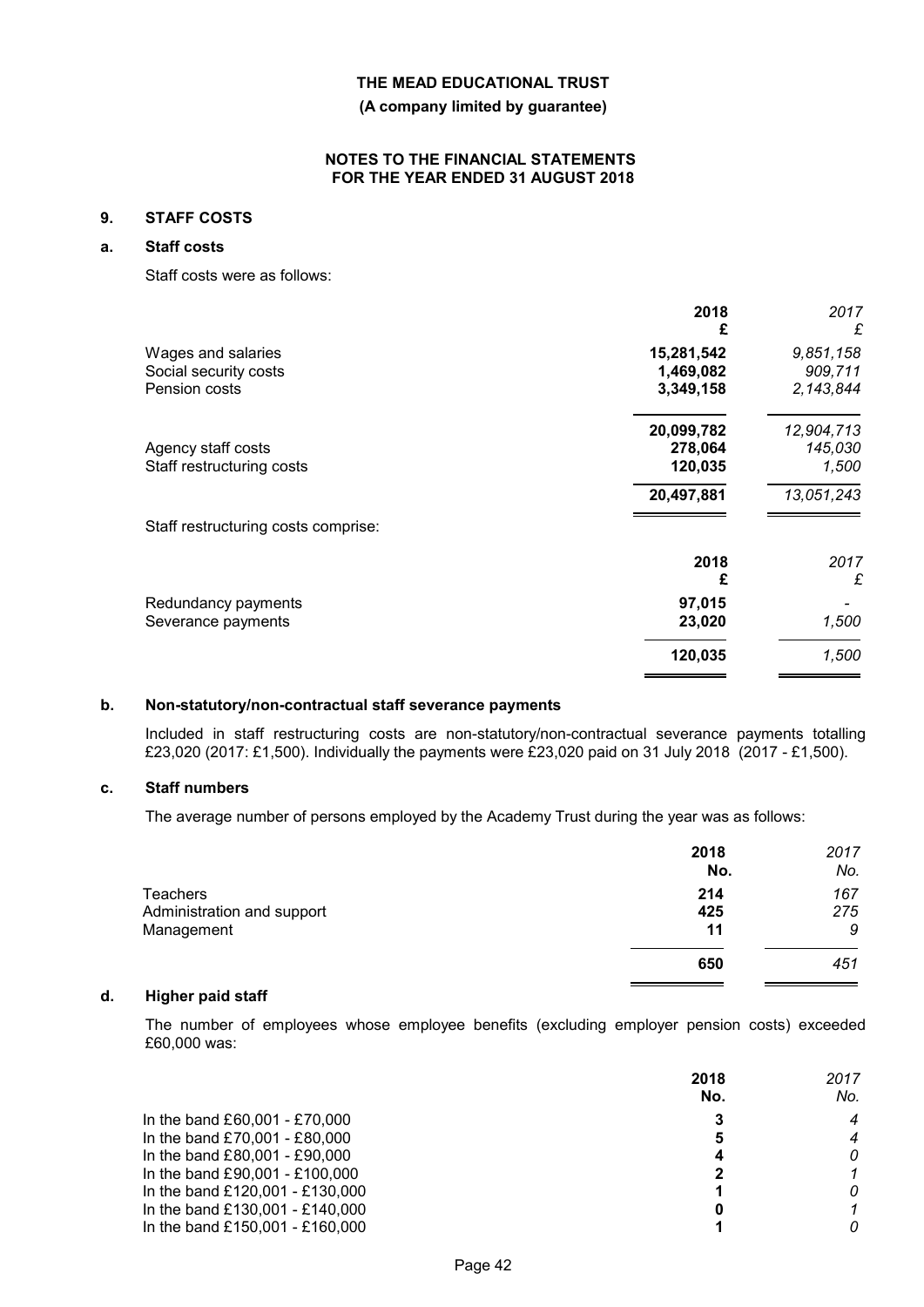**(A company limited by guarantee)**

#### **NOTES TO THE FINANCIAL STATEMENTS FOR THE YEAR ENDED 31 AUGUST 2018**

#### **9. STAFF COSTS (continued)**

Of the 16 above employees 14 participated in the Teachers' Pension Scheme and 2 in the Local Government Pension Scheme. During the year ended 31 August 2018 pension contributions for these staff members amounted to £171,130 (2017: £109,225).

#### **e. Key management personnel**

The key management personnel of the Academy Trust comprise the Trustees and the senior management team as listed on page 1. The total amount of employee benefits (including employer pension contributions and employer national insurance contributions) received by key management personnel for their services to the Academy Trust was £717,701 (2017: £625,716). These figures include salary costs of all Trustees employed by the Academy Trust, even where they have no management role within their employment.

### **10. CENTRAL SERVICES**

The Academy has provided the following central services to its academies during the year:

- human resources
- financial services
- legal services
- educational support services
- others as arising

The Academy charges for these services on the following basis:

#### 5% of GAG funding.

The actual amounts charged during the year were as follows:

|                                  | 2018      | 2017    |
|----------------------------------|-----------|---------|
|                                  |           | £       |
| Knighton Fields Primary Academy  | 52.167    | 48,097  |
| Northfield House Primary Academy | 82.417    | 75,507  |
| Rushey Mead Academy              | 403,706   | 356,879 |
| Rowlatts Hill Primary Academy    | 70.415    |         |
| Thurnby Lodge Primary Academy    | 53,175    | 50,138  |
| Willowbrook Primary Academy      | 88.321    | 82,594  |
| <b>Hamilton Academy</b>          | 332,032   |         |
|                                  | 1,082,233 | 613,215 |
| Total                            |           |         |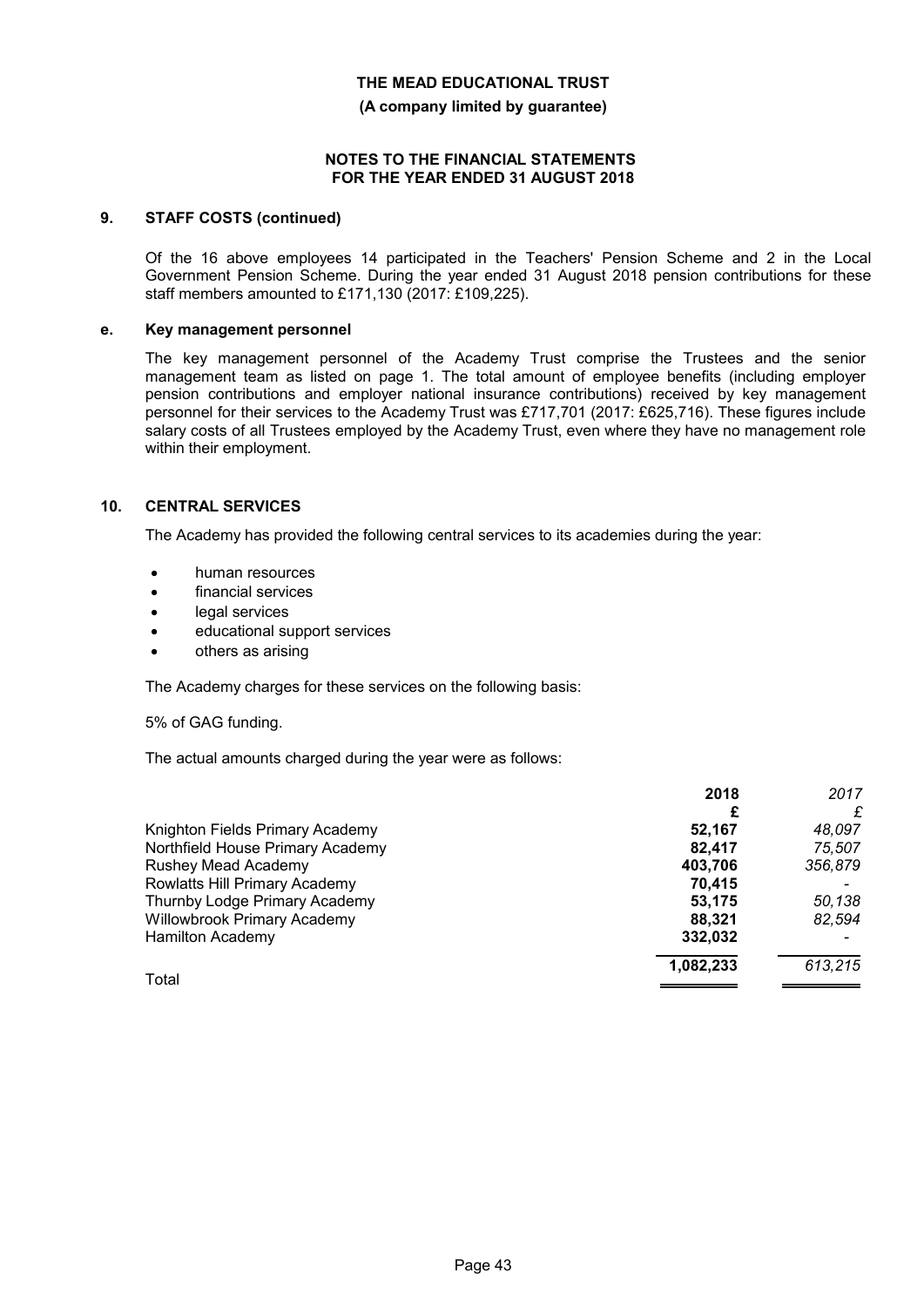**(A company limited by guarantee)**

#### **NOTES TO THE FINANCIAL STATEMENTS FOR THE YEAR ENDED 31 AUGUST 2018**

#### **11. TRUSTEES' REMUNERATION AND EXPENSES**

The Chief Executive Officer (CEO) has been paid remuneration from an employment with the Academy Trust. The CEO only receives remuneration in respect of services they provide undertaking the roles of principal and other staff members under their contracts of employment, and not in respect of their role as the CEO.

The value of Trustees' remuneration was as follows:

Carolyn Robson (Chief Executive Officer and Trustee)\* Remuneration £120,000 - £125,000 (2017: £130,000 - £135,000) Employer's pension contributions £0 - £5,000 (2017: £0 - £5,000)

\* The remuneration for Carolyn Robson in 2017 above includes an element of unpaid holiday which was accrued within each academic year. The amounts actually paid through payroll within the year were as follows:

Carolyn Robson (Chief Executive Officer and Trustee) Remuneration excluding value of accrued additional holiday £NIL (2017: £120,000 - £125,000)

During the year, no Trustees received any benefits in kind (2017: £NIL). During the year ended 31 August 2018, no Trustees received any reimbursement of expenses (2017: £NIL).

### **12. TRUSTEES' AND OFFICERS' INSURANCE**

In accordance with normal commercial practice the Academy Trust has purchased insurance to protect Trustees and officers from claims arising from negligent acts, errors or omissions occurring whilst on academy business. The insurance provides cover up to £2,000,000 on any one claim. It is not possible to quantify the Trustees and officer indemnity element from the overall cost of the scheme as the insurance is costed on a per pupil basis.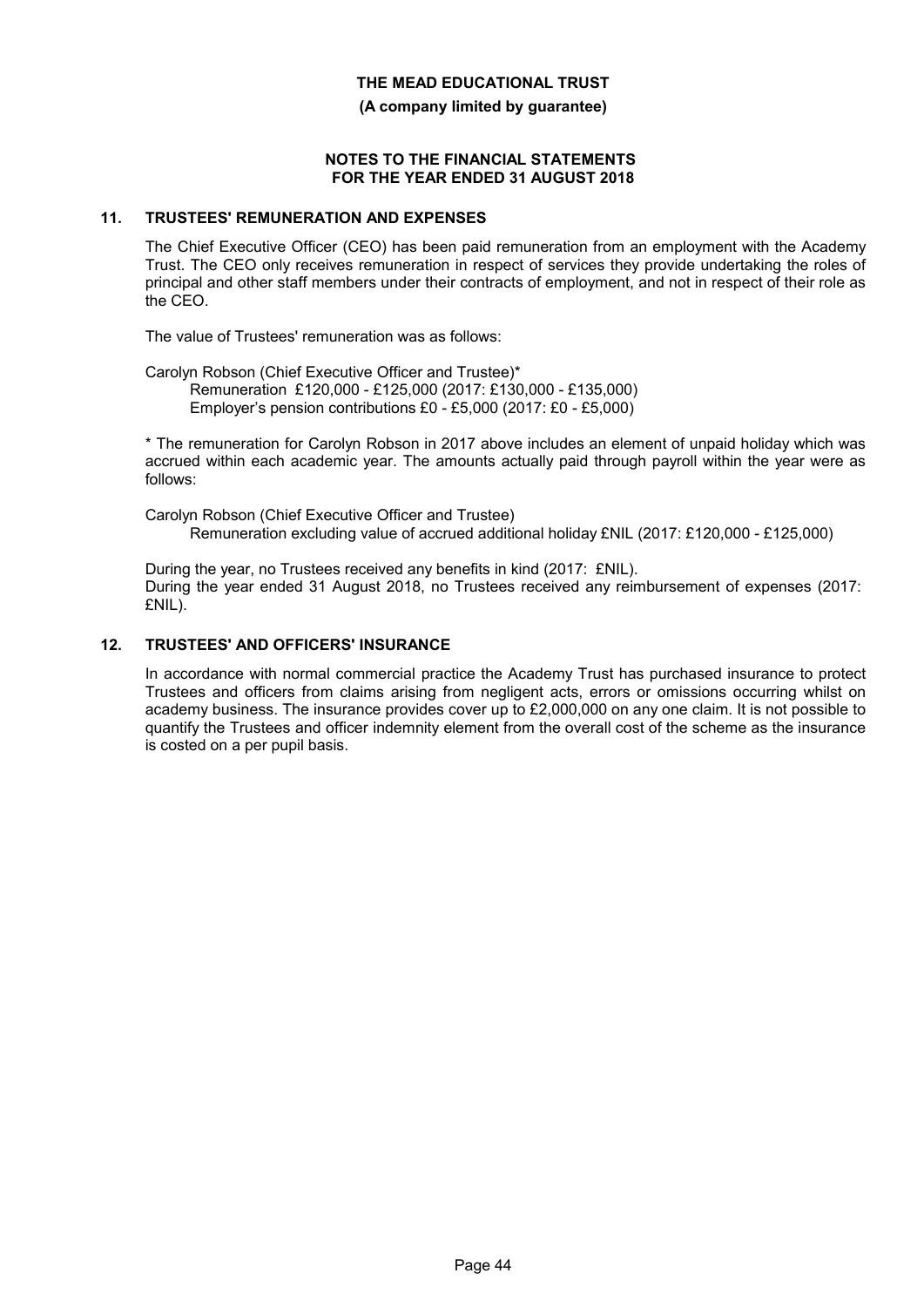**(A company limited by guarantee)**

### **NOTES TO THE FINANCIAL STATEMENTS FOR THE YEAR ENDED 31 AUGUST 2018**

## **13. TANGIBLE FIXED ASSETS**

|                                                  | Leasehold<br>land and Furniture and | Computer                      |                    |                                      |
|--------------------------------------------------|-------------------------------------|-------------------------------|--------------------|--------------------------------------|
|                                                  | buildings<br>£                      | fixtures<br>£                 | equipment<br>£     | Total<br>£                           |
| <b>COST</b>                                      |                                     |                               |                    |                                      |
| At 1 September 2017<br>Additions<br>Acquisitions | 32,574,750<br>1,191,369<br>948,000  | 928,438<br>230,735<br>507,769 | 681,816<br>231,212 | 34,185,004<br>1,653,316<br>1,455,769 |
| At 31 August 2018                                | 34,714,119                          | 1,666,942                     | 913,028            | 37,294,089                           |
| <b>DEPRECIATION</b>                              |                                     |                               |                    |                                      |
| At 1 September 2017<br>Charge for the year       | 1,125,658<br>808,614                | 202,546<br>239,700            | 186,536<br>228,257 | 1,514,740<br>1,276,571               |
| At 31 August 2018                                | 1,934,272                           | 442,246                       | 414,793            | 2,791,311                            |
| <b>NET BOOK VALUE</b>                            |                                     |                               |                    |                                      |
| At 31 August 2018                                | 32,779,847                          | 1,224,696                     | 498,235            | 34,502,778                           |
| At 31 August 2017                                | 31,449,092                          | 725,892                       | 495,280            | 32,670,264                           |

See note 1.3 regarding assets transferred on conversion.

The Trust's transactions relating to land and buildings in the year consists of the transfer of Northfield House Children's Centre, which is being utilised as the Trust's head office. This donation was from the Local Authority on 30 June 2018.

The Multi-Academy Trust has been unable to obtain the property valuations at conversion for Hamilton Academy at the time of approval of the accounts. The land and buildings valuation will be brought into the accounts when an independent valuation is received and will be reflected as a prior year adjustment in the 31 August 2019 financial statements.

# **14. STOCKS**

**15. DEBTORS**

|                                                                                     | 2018<br>£                             | 2017<br>£                            |
|-------------------------------------------------------------------------------------|---------------------------------------|--------------------------------------|
| Classroom and other materials                                                       | 63,663                                | 52,984                               |
| <b>DEBTORS</b>                                                                      |                                       |                                      |
|                                                                                     | 2018<br>£                             | 2017<br>£                            |
| Trade debtors<br>VAT recoverable<br>Other debtors<br>Prepayments and accrued income | 61,107<br>295,202<br>1,573<br>800,820 | 174,245<br>484,740<br>119<br>836,424 |
|                                                                                     | 1,158,702                             | 1,495,528                            |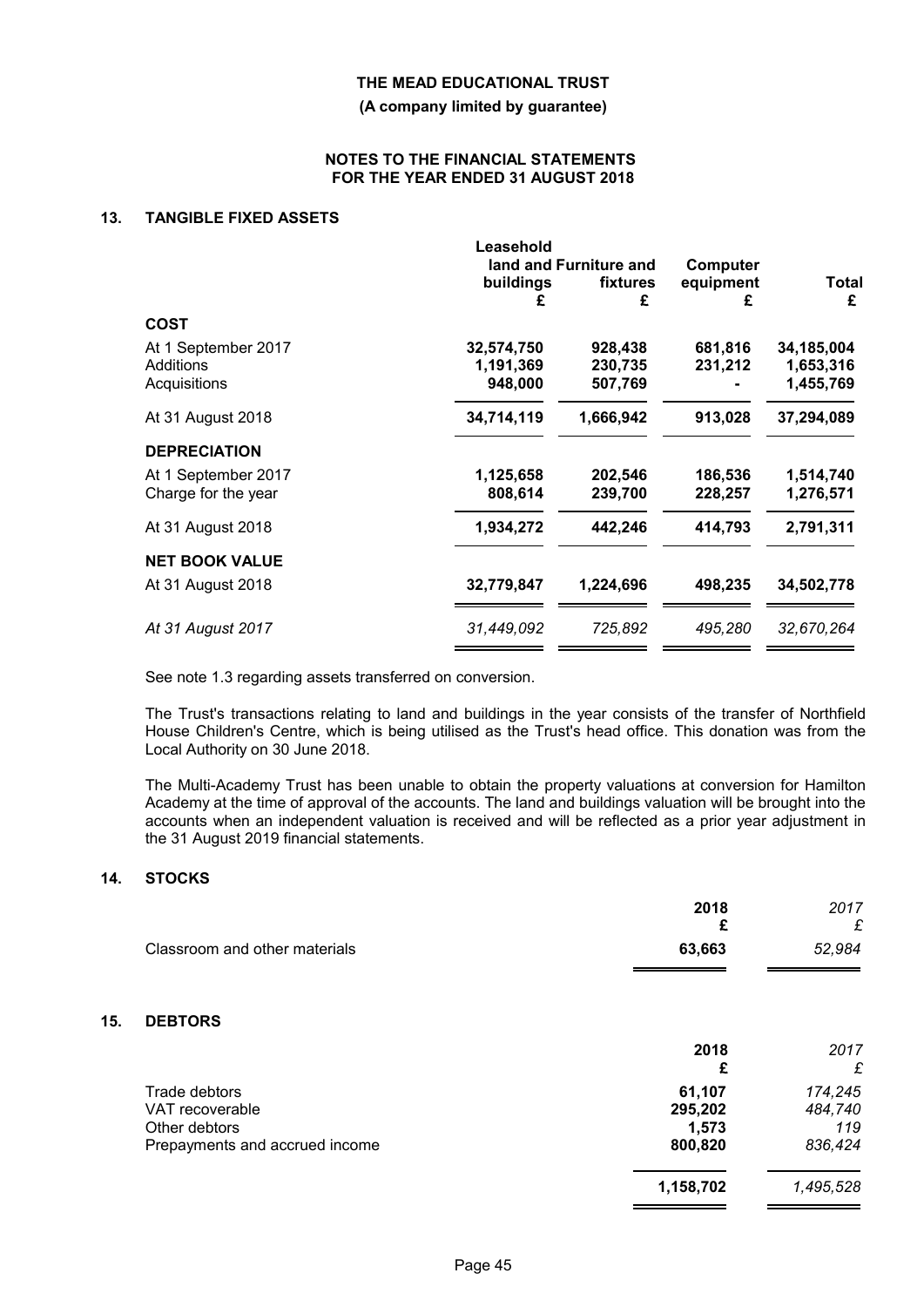**(A company limited by guarantee)**

#### **NOTES TO THE FINANCIAL STATEMENTS FOR THE YEAR ENDED 31 AUGUST 2018**

### **16. CURRENT ASSET INVESTMENTS**

|                                         | 2018      | 2017 |
|-----------------------------------------|-----------|------|
| Current asset investments - Lloyds Bank | 1.000.000 |      |

Current asset investments consists of fixed interest rate deposit accounts with Lloyds Bank, being an investment of £500,000 at 0.65% maturing on 11 February 2019 and an investment of £500,000 at 0.55% maturing on 14 November 2018.

#### **17. CREDITORS: AMOUNTS FALLING DUE WITHIN ONE YEAR**

|                                      | 2018       | 2017      |
|--------------------------------------|------------|-----------|
|                                      | £          | £         |
| Other loans                          | 32,946     | 21,968    |
| Trade creditors                      | 436,765    | 894,711   |
| Other taxation and social security   | 351,912    | 238,832   |
| Other creditors                      | 505,318    | 215,436   |
| Accruals and deferred income         | 1,366,292  | 1,062,698 |
|                                      | 2,693,233  | 2,433,645 |
|                                      | 2018       | 2017      |
|                                      | £          | £         |
| <b>DEFERRED INCOME</b>               |            |           |
| Deferred income at 1 September 2017  | 589,155    | 20,508    |
| Resources deferred during the year   | 625,846    | 589,155   |
| Amounts released from previous years | (589, 155) | (20,508)  |
| Deferred income at 31 August 2018    | 625,846    | 589,155   |

The closing balance of deferred income mainly relates to funding for the Teaching School amounting to £270,160 and Universal Infant Free School Meals received in advance of 2018/19 academic year and various other timing adjustments.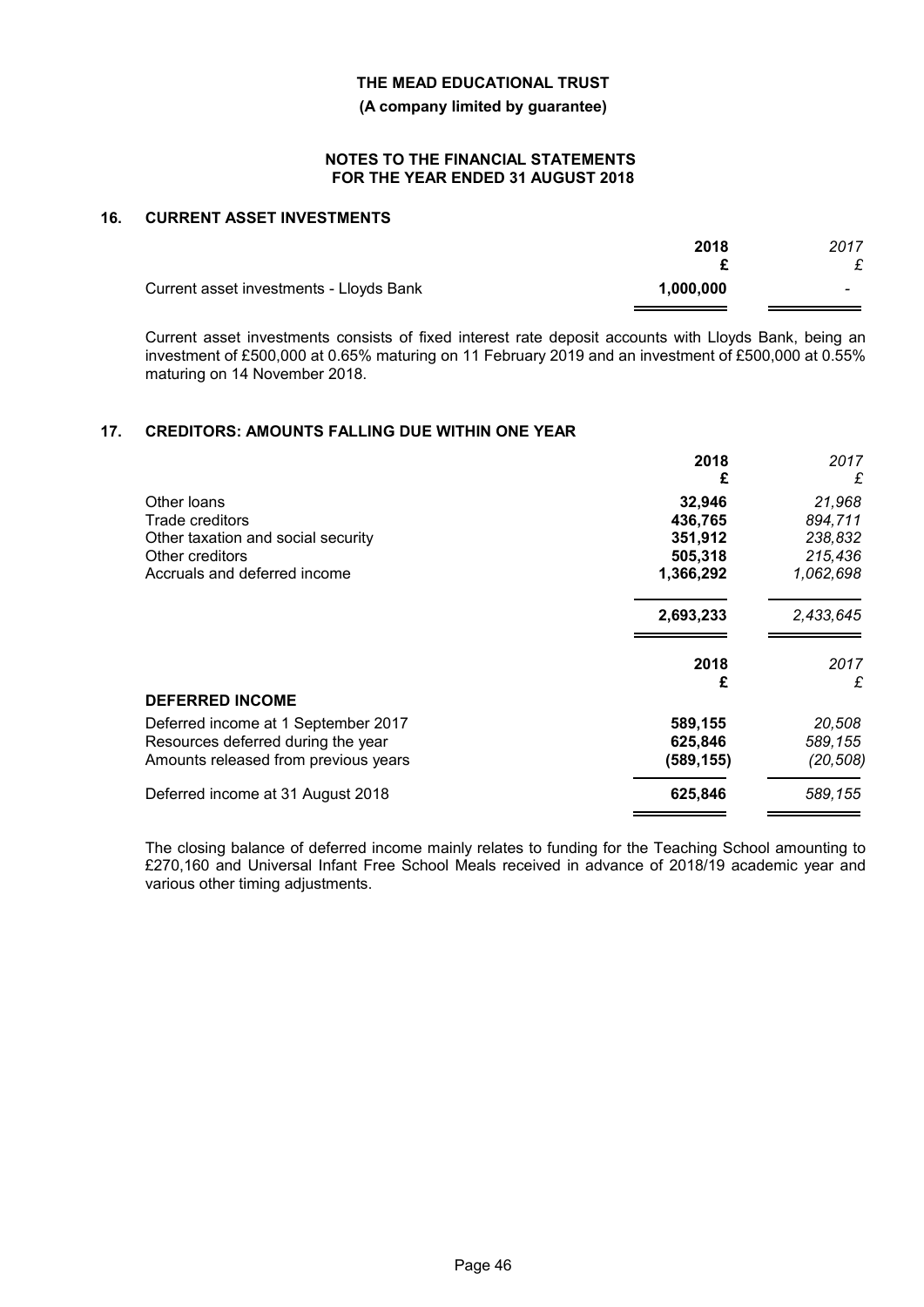**(A company limited by guarantee)**

#### **NOTES TO THE FINANCIAL STATEMENTS FOR THE YEAR ENDED 31 AUGUST 2018**

# **18. CREDITORS: AMOUNTS FALLING DUE AFTER MORE THAN ONE YEAR**

|                                                               | 2018<br>£ | 2017<br>£ |
|---------------------------------------------------------------|-----------|-----------|
| Other loans                                                   | 170,215   | 115,335   |
| Included within the above are amounts falling due as follows: |           |           |
|                                                               | 2018<br>£ | 2017<br>£ |
| BETWEEN ONE AND TWO YEARS                                     |           |           |
| Other loans                                                   | 32,946    | 21,968    |
| BETWEEN TWO AND FIVE YEARS                                    |           |           |
| Other loans                                                   | 76,872    | 65,905    |
| <b>OVER FIVE YEARS</b>                                        |           |           |
| Other loans                                                   | 60,397    | 27,462    |
|                                                               |           |           |

Creditors include amounts not wholly repayable within 5 years as follows:

|                           | 2018<br>◠ | 2017<br>$\sim$ |
|---------------------------|-----------|----------------|
| Repayable by installments | 60,397    | 27,462         |

The above creditor relates to the early termination of the Building Schools for the Future (BSF) contract and Condition Improvement Fund (CIF) loans.

The CIF loans consists of loans for a roofing project, a windows project, a heating project, and water system improvements as approved by the Education and Skills Funding Agency.

The loans are repayable over a 6 and 8 year period respectively and are to be repaid via deductions from General Annual Grant.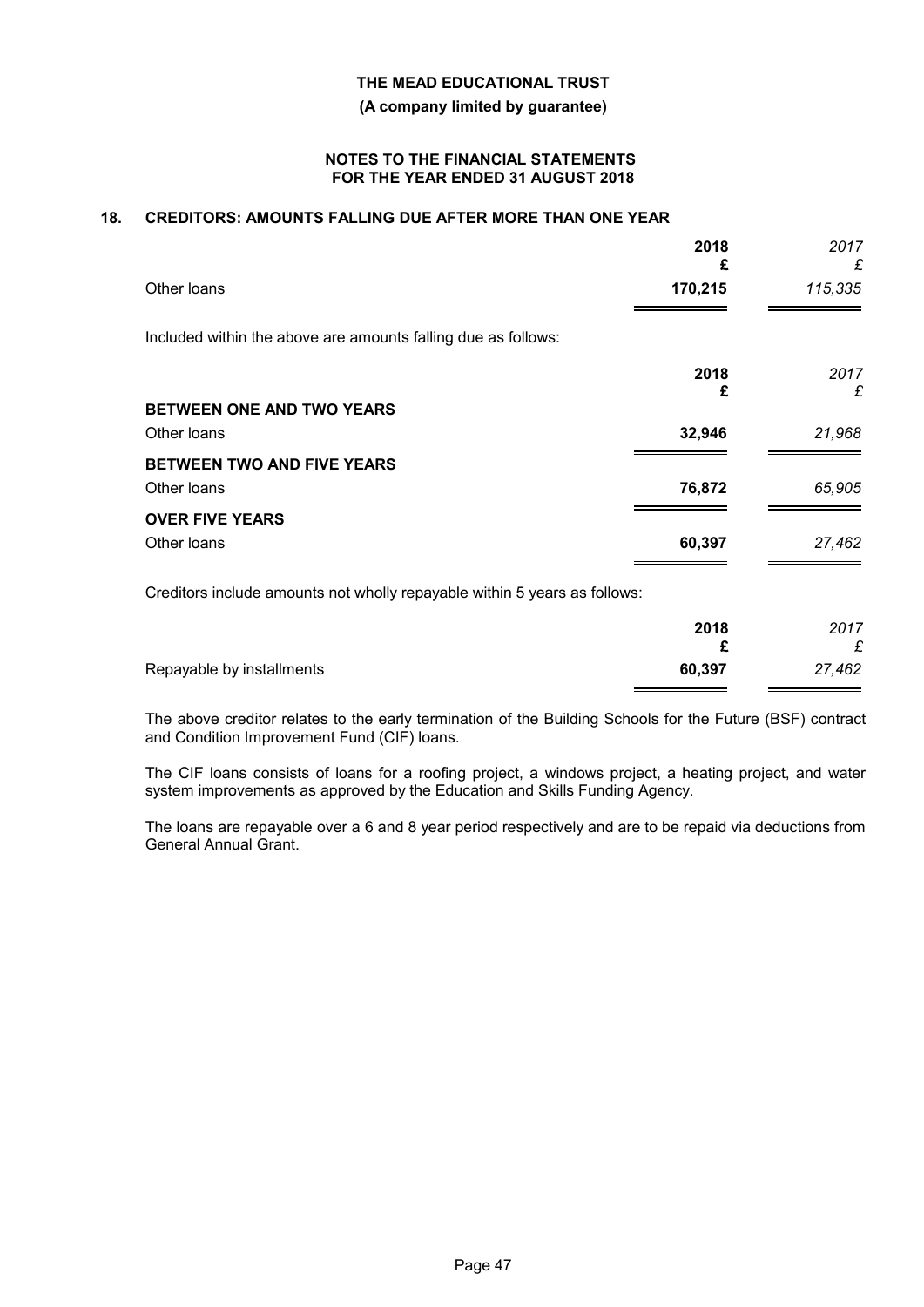**(A company limited by guarantee)**

#### **NOTES TO THE FINANCIAL STATEMENTS FOR THE YEAR ENDED 31 AUGUST 2018**

# **19. STATEMENT OF FUNDS**

|                                                    | <b>Balance at 1</b><br><b>September</b><br>2017<br>£ | £             | Income Expenditure<br>£ | <b>Transfers</b><br>in/out<br>£ | Gains/<br>(Losses)<br>£ | <b>Balance at</b><br>31 August<br>2018<br>£ |
|----------------------------------------------------|------------------------------------------------------|---------------|-------------------------|---------------------------------|-------------------------|---------------------------------------------|
| <b>DESIGNATED FUNDS</b>                            |                                                      |               |                         |                                 |                         |                                             |
| <b>Teaching School</b>                             | 18,505                                               | 189,990       | (189, 409)              |                                 |                         | 19,086                                      |
| <b>UNRESTRICTED FUNDS</b>                          |                                                      |               |                         |                                 |                         |                                             |
| <b>General Funds</b>                               | 1,606,624                                            | 132,613       | (70, 958)               | (74, 064)                       |                         | 1,594,215                                   |
| <b>Total Unrestricted funds</b>                    | 1,625,129                                            | 322,603       | (260, 367)              | (74, 064)                       |                         | 1,613,301                                   |
| <b>RESTRICTED GENERAL FUNDS</b>                    |                                                      |               |                         |                                 |                         |                                             |
| <b>General Annual Grant</b>                        | 467,547                                              | 21,266,215    | (20, 093, 203)          | (282, 648)                      |                         | 1,357,911                                   |
| <b>Pupil Premium</b>                               | 14,608                                               | 1,628,276     | (1,642,884)             |                                 |                         |                                             |
| Other DfE Group grants                             | 142,528                                              | 389,386       | (528, 646)              |                                 |                         | 3,268                                       |
| Other government grants                            | 3,034                                                | 831,683       | (833, 517)              |                                 |                         | 1,200                                       |
| Other funding                                      | 94,276                                               | 401,333       | (381, 519)              |                                 |                         | 114,090                                     |
| Other donations                                    | 47,925                                               | -             | (47, 925)               |                                 |                         |                                             |
| <b>Teaching School</b>                             | 14,043                                               | 556,680       | (565, 723)              |                                 |                         | 5,000                                       |
| Apprenticeship levy                                | $\blacksquare$                                       | 11,687        | (11, 687)               |                                 |                         |                                             |
| Notional rent                                      |                                                      | 360,000       | (360,000)               |                                 |                         |                                             |
| Pension reserve                                    | (6,360,000)                                          | (1, 207, 000) | (1,059,000)             |                                 | 1,943,000               | (6,683,000)                                 |
|                                                    | (5, 576, 039)                                        | 24,238,260    | (25, 524, 104)          | (282, 648)                      | 1,943,000               | (5,201,531)                                 |
| <b>RESTRICTED FIXED ASSET FUNDS</b>                |                                                      |               |                         |                                 |                         |                                             |
| DfE Group capital grants                           | 1,583,045                                            | 1,550,716     | (141, 062)              | 71,159                          |                         | 3,063,858                                   |
| Other government grants                            | 215,179                                              | 9,125         | (40, 799)               | (4, 406)                        |                         | 179,099                                     |
| Capital refresh                                    | 525,550                                              |               | (39, 180)               |                                 |                         | 486,370                                     |
| Other capital income<br><b>Transfer from Local</b> | 6,541                                                |               | (1, 154)                |                                 |                         | 5,387                                       |
| Authority                                          | 30,604,059                                           | 1,455,769     | (943, 893)              |                                 |                         | 31,115,935                                  |
| Capital expenditure from<br>GAG                    | 248,809                                              |               | (110, 483)              | 289,959                         |                         | 428,285                                     |
|                                                    | 33, 183, 183                                         | 3,015,610     | (1, 276, 571)           | 356,712                         |                         | 35,278,934                                  |
| Total restricted funds                             | 27,607,144                                           | 27,253,870    | (26, 800, 675)          | 74,064                          | 1,943,000               | 30,077,403                                  |
| Total of funds                                     | 29,232,273                                           | 27,576,473    | (27,061,042)            |                                 | 1,943,000               | 31,690,704                                  |
|                                                    |                                                      |               |                         |                                 |                         |                                             |

The specific purposes for which the funds are to be applied are as follows:

#### **Designated funds**

The Teaching School fund relates to historic surpluses which have been built up prior to conversion to an Academy Trust plus any subsequent surpluses generated.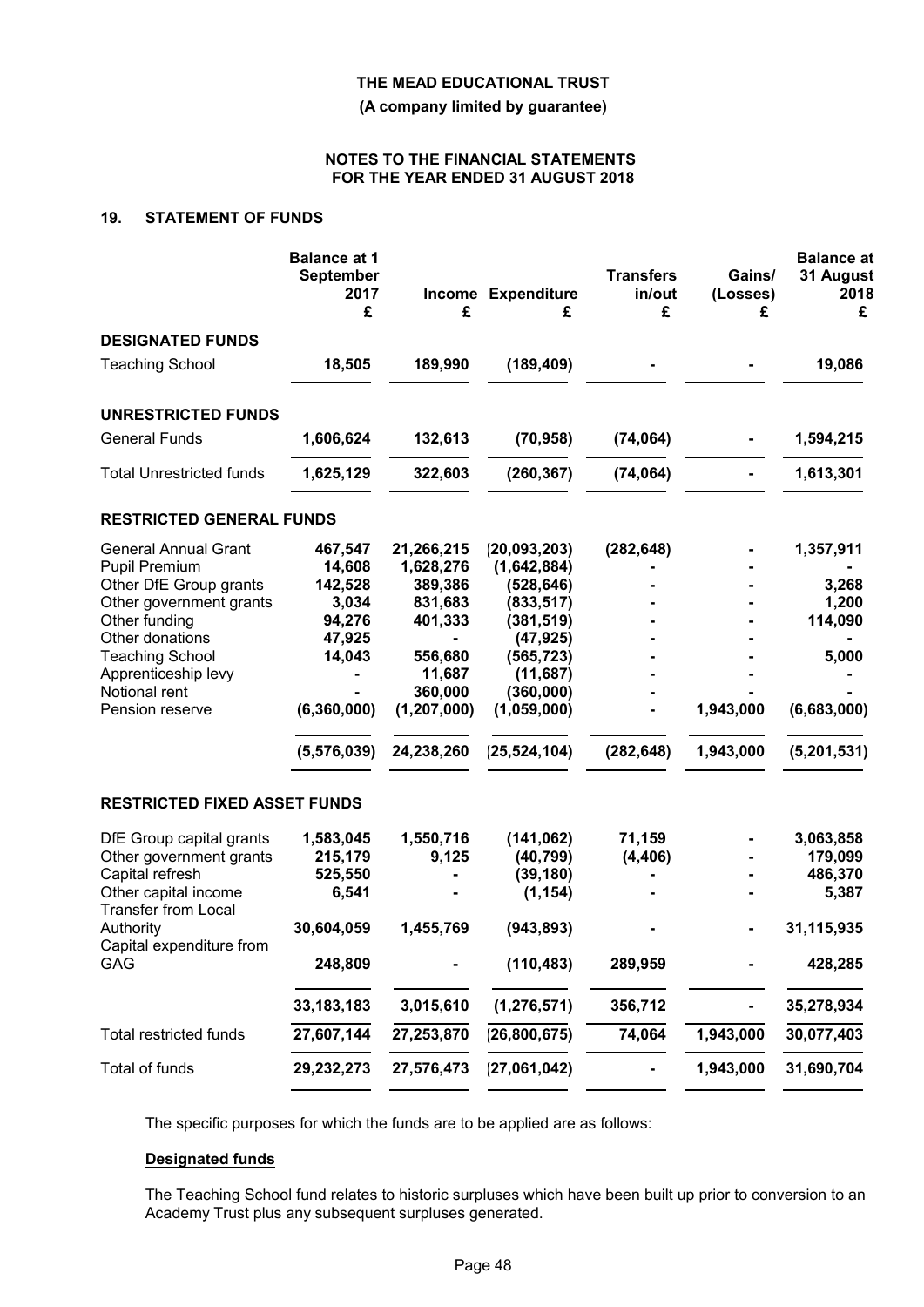**(A company limited by guarantee)**

#### **NOTES TO THE FINANCIAL STATEMENTS FOR THE YEAR ENDED 31 AUGUST 2018**

#### **19. STATEMENT OF FUNDS (continued)**

#### **Restricted funds**

The General Annual Grant (GAG) relates to the school's development and operational activities. The transfer to GAG relates to an amount transferred from unrestricted funds of £74,064 to equalise a GAG deficit on Northfield House Academy, net of a transfer from GAG of £356,712 towards fixed asset additions purchased in the year.

Pupil Premium relates to additional funding received to raise the attainment of disadvantaged pupils of all abilities and to close the gaps between them and their peers. All funds have been spent in full within the year.

The other DfE group restricted funds consists of Universal Infant Free School Meals (UIFSM), PE Sports Grant, National Support School (NSS) Bursary, Year 7 Catch Up Grant, Appeals Funding and Free School income. The closing balance relates to D&T Expert Panel £461 and Free School income £2,808.

Other government grants consists of Special Educational Needs (SEN) income, Early Years Single Funding Formula (EYSFF), Pupil Premium Looked After Children, Northampton University income and Healthy Eating Initiative income. The closing balance relates to the Healthy Eating Initiative £500 and Northampton University income £700.

Other funding consists of School Centred Initial Teacher Training (SCITT), milk income, Science Hub and Spoke income, School Development Support Agency, Lawn Tennis Association (LTA), music funding, Greggs and Kelloggs breakfast club, Lego project, Alderman Newton Educational Trust, Sustainable Development Goals (SDG) project, Rugby football development, British Science Week and Polli:Nation income. The closing balance relates to SCITT £100,675, SDG project £5,000, Science Hub and Spoke £3,419 and LTA £4,995.

Teaching School relates to income from National College for Teaching and Leadership (NCTL) which includes the Teaching School Core Grant, School to School Support (STSS) and various other project income. The closing balance relates to Special Leaders of Education online community fund £5,000.

Apprenticeship levy relates to notional income and expenditure recognised in relation to the training received by the Academy Trust as part of the scheme.

The pension reserve relates to the school's share of the deficit of the Leicestershire County Council's Local Government Pension Scheme.

#### **Restricted fixed asset funds**

DfE Group capital grants relate to funding received from these sources to purchase fixed assets. The closing balance relates to the net book value of the assets concerned plus unspent funds of £398,260.

Other government grants relate to Big Lottery Grant's and Local Authority money received for the fixtures and fittings and a new canopy. The closing balance relates to the net book value of the assets concerned plus unspent Local Authority funds of £9,064.

The capital refresh money is an amount which has been reserved for ICT capital expenditure which stems from when Rushey Mead School was under Local Authority control. The closing balance relates to the net book value of the assets plus unspent funds of £368,832. The closing balance can only be used towards capital expenditure in Rushey Mead Academy, rather than in other Trust academies within The Mead Educational Trust.

Other capital income relate to funding received from various sources to purchase fixed assets. The closing balance relates to the net book value of the assets.

The transfer from Local Authority relates to the value of £33,467,180 (leasehold land and buildings plus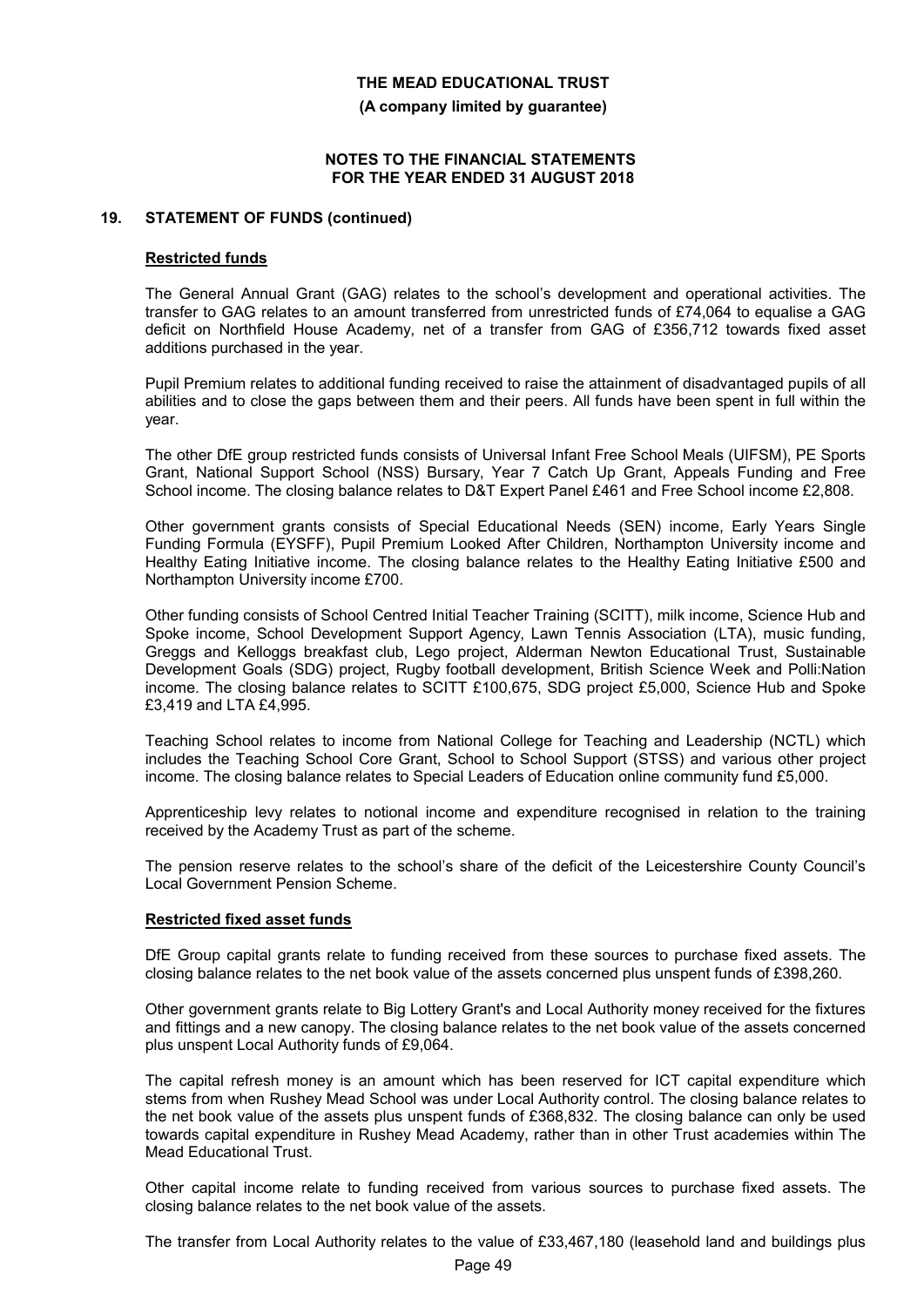**(A company limited by guarantee)**

#### **NOTES TO THE FINANCIAL STATEMENTS FOR THE YEAR ENDED 31 AUGUST 2018**

### **19. STATEMENT OF FUNDS (continued)**

moveable assets) transferred from the Local Authority to the Academy Trust on conversion. The closing balance relates to the net book value of the assets concerned.

Capital expenditure from GAG relates to capitalised expenditure allocated to the GAG within this grant's terms. The income element is shown as a transfer from restricted funds, where the GAG is received, to the restricted fixed assets fund where it has been spent.

Under the funding agreement with the Secretary of State, the Academy Trust was not subject to a limit on the amount of GAG that it could carry forward at 31 August 2018.

## **ANALYSIS OF ACADEMIES BY FUND BALANCE**

Fund balances at 31 August 2018 were allocated as follows:

| Total       | Total         |
|-------------|---------------|
| 2018        | 2017          |
| £           | £             |
| 259,483     | 213,262       |
| 26,553      | 109,872       |
| 467,343     | 395,518       |
| 1,273,207   | 1,093,068     |
| 141,288     | 102,175       |
| 258,392     | 329,376       |
| 409,115     |               |
| 259,389     | 165,819       |
| 3,094,770   | 2,409,090     |
| 35,278,934  | 33, 183, 183  |
| (6,683,000) | (6, 360, 000) |
| 31,690,704  | 29, 232, 273  |
|             |               |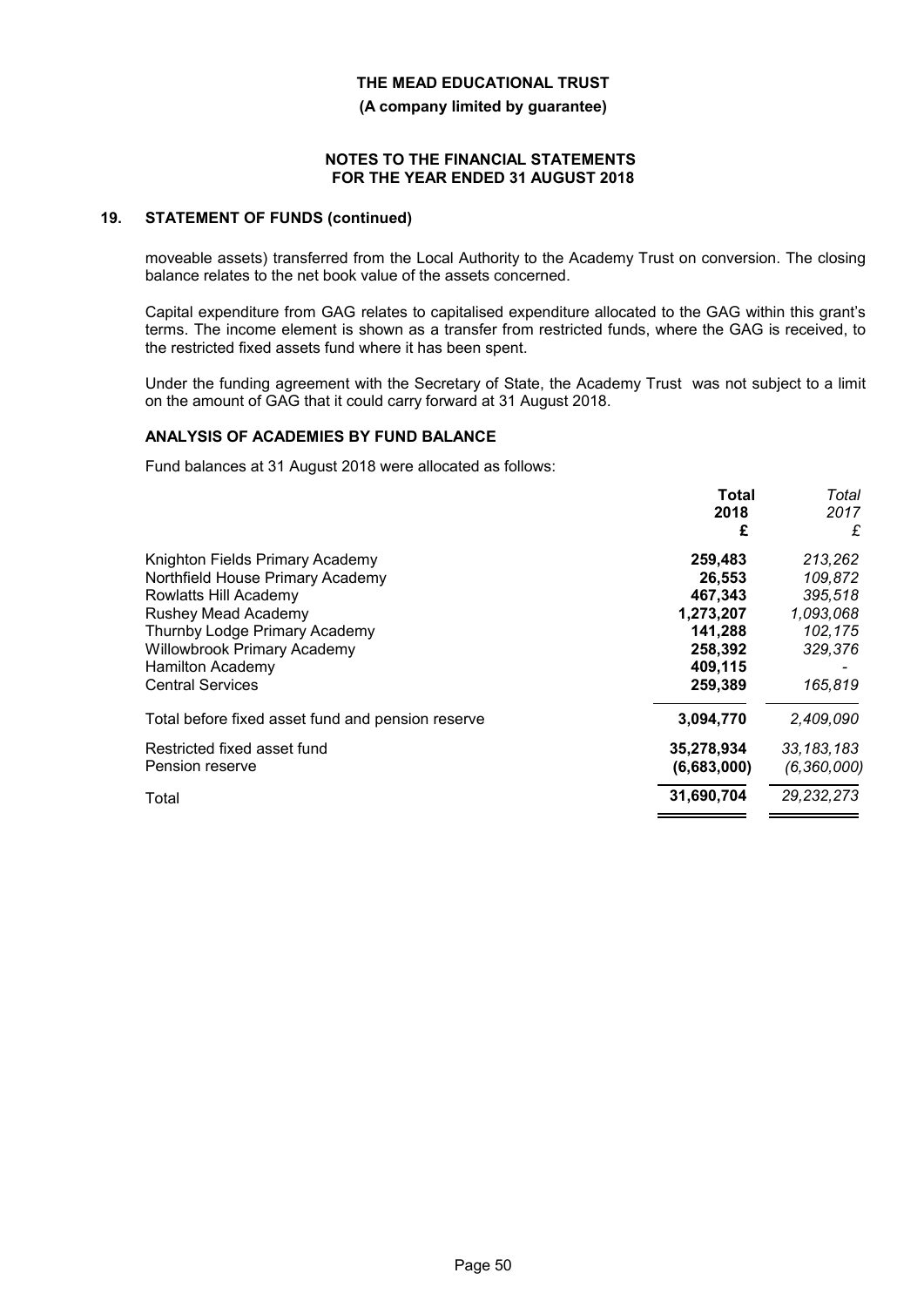**(A company limited by guarantee)**

#### **NOTES TO THE FINANCIAL STATEMENTS FOR THE YEAR ENDED 31 AUGUST 2018**

# **19. STATEMENT OF FUNDS (continued)**

### **ANALYSIS OF ACADEMIES BY COST**

Expenditure incurred by each academy during the year was as follows:

|                         | Teaching<br>and<br>educational<br>support staff support staff Educational<br>costs<br>£ | <b>Other</b><br>costs<br>£ | £       | Other costs<br>excluding<br>supplies depreciation<br>£ | Total<br>2018<br>£ | Total<br>2017<br>£ |
|-------------------------|-----------------------------------------------------------------------------------------|----------------------------|---------|--------------------------------------------------------|--------------------|--------------------|
| Knighton Fields         |                                                                                         |                            |         |                                                        |                    |                    |
| Primary Academy         | 653,971                                                                                 | 290,442                    | 50,263  | 170,793                                                | 1,165,469          | 1,104,687          |
| Northfield House        |                                                                                         |                            |         |                                                        |                    |                    |
| Primary Academy         | 1,020,025                                                                               | 527,956                    | 68,727  | 283,500                                                | 1,900,208          | 1,768,754          |
| <b>Rowlatts Hill</b>    | 700,236                                                                                 | 529,433                    |         | 250,492                                                | 1,517,149          | 626,693            |
| Academy<br>Rushey Mead  |                                                                                         |                            | 36,988  |                                                        |                    |                    |
| Academy                 | 4,987,450                                                                               | 2,002,904                  | 155,524 | 2,247,976                                              | 9,393,854          | 8,236,694          |
| Thurnby Lodge           |                                                                                         |                            |         |                                                        |                    |                    |
| Primary Academy         | 795,962                                                                                 | 282,491                    | 27,586  | 176,914                                                | 1,282,953          | 1,267,469          |
| Willowbrook             |                                                                                         |                            |         |                                                        |                    |                    |
| Primary Academy         | 1,065,976                                                                               | 486,655                    | 86,894  | 342,288                                                | 1,981,813          | 1,891,423          |
| <b>Hamilton Academy</b> | 3,672,950                                                                               | 1,914,762                  | 139,177 | 708,325                                                | 6,435,214          |                    |
| <b>Central Services</b> |                                                                                         | 707,668                    |         | 341,143                                                | 1,048,811          | 648,409            |
|                         | 12,896,570                                                                              | 6,742,311                  | 565,159 | 4,521,431                                              | 24,725,471         | 15,544,129         |
|                         |                                                                                         |                            |         |                                                        |                    |                    |

## **STATEMENT OF FUNDS - PRIOR YEAR**

|                                 | <b>Balance</b> at<br>1 September<br>2016<br>£ | Income<br>£ | Expenditure<br>£ | Transfers<br>in/out<br>£ | Gains/<br>(Losses) | <b>Balance</b> at<br>31 August<br>2017<br>£ |
|---------------------------------|-----------------------------------------------|-------------|------------------|--------------------------|--------------------|---------------------------------------------|
| <b>DESIGNATED FUNDS</b>         |                                               |             |                  |                          |                    |                                             |
| <b>Teaching School</b>          | 88,273                                        | 214,612     | (284,380)        |                          |                    | 18,505                                      |
| UNRESTRICTED FUNDS              |                                               |             |                  |                          |                    |                                             |
| <b>General Funds</b>            | 1,325,985                                     | 505,656     | (180,541)        | (44,476)                 |                    | 1,606,624                                   |
| <b>Total Unrestricted funds</b> | 1,414,258                                     | 720,268     | (464,921)        | (44,476)                 |                    | 1,625,129                                   |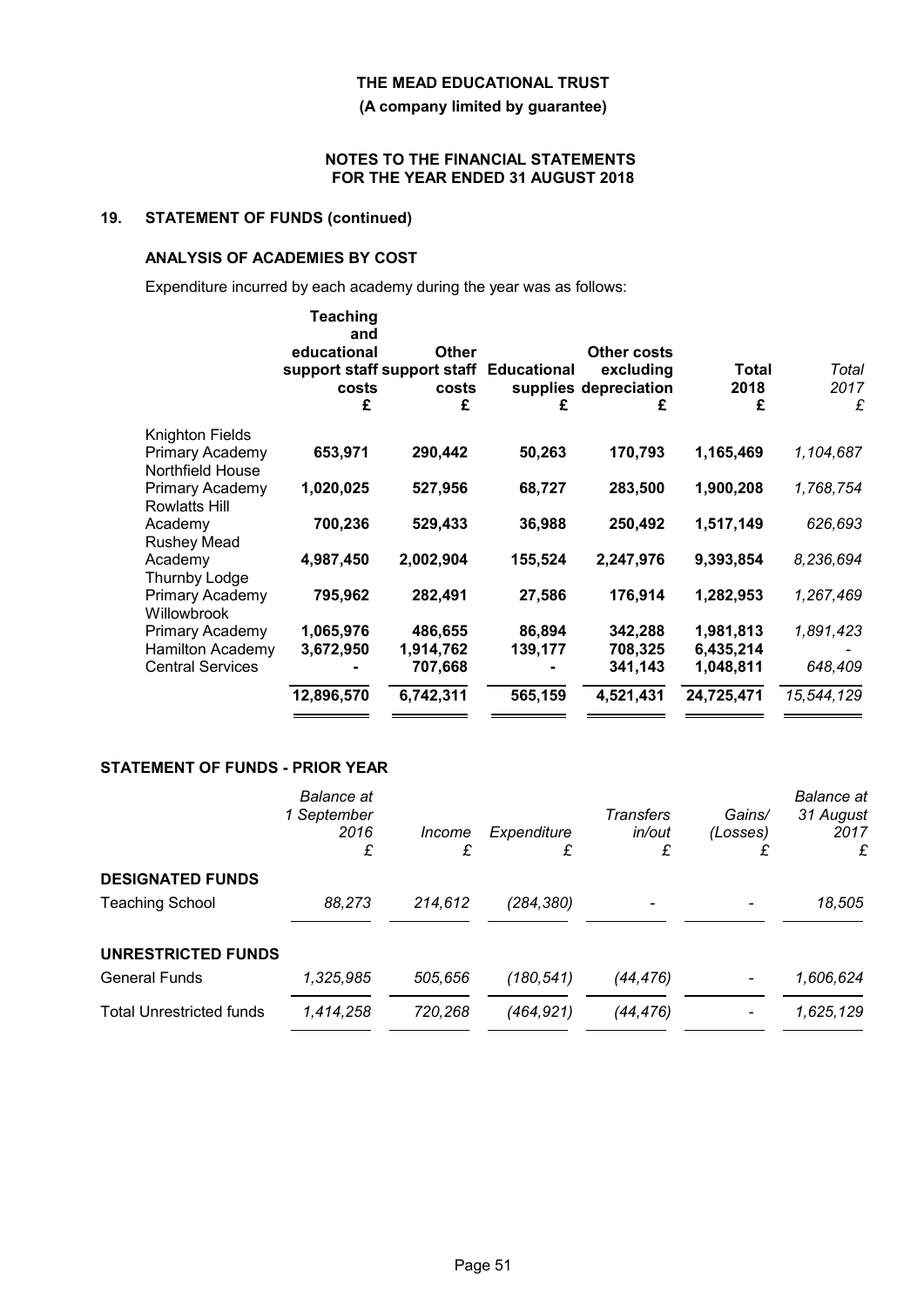**(A company limited by guarantee)**

#### **NOTES TO THE FINANCIAL STATEMENTS FOR THE YEAR ENDED 31 AUGUST 2018**

# **19. STATEMENT OF FUNDS (continued)**

### **RESTRICTED GENERAL FUNDS**

| <b>General Annual Grant</b>                        | 147,326       | 12,965,816   | (12, 466, 230) | (179, 365) |           | 467,547       |
|----------------------------------------------------|---------------|--------------|----------------|------------|-----------|---------------|
| Pupil Premium                                      | 6,372         | 1,223,668    | (1, 215, 432)  |            |           | 14,608        |
| Other DfE Group grants                             | 38,131        | 444,339      | (339, 942)     |            |           | 142,528       |
| Other government grants                            | 7,563         | 658,715      | (663, 244)     |            |           | 3,034         |
| Other donations                                    | 23,359        | 384,030      | (313, 113)     |            |           | 94,276        |
| Other funding                                      | 46,425        | 1,500        |                |            |           | 47,925        |
| <b>Teaching School</b>                             | 27,840        | 67,450       | (81, 247)      |            |           | 14,043        |
| Pension reserve                                    | (6, 191, 000) | (588,000)    | (663,000)      |            | 1,082,000 | (6, 360, 000) |
|                                                    | (5,893,984)   | 15, 157, 518 | (15, 742, 208) | (179, 365) | 1,082,000 | (5, 576, 039) |
| <b>RESTRICTED FIXED ASSET FUNDS</b>                |               |              |                |            |           |               |
| DfE Group capital grants                           | 130,094       | 1,481,917    | (28, 966)      |            |           | 1,583,045     |
| Other government grants                            |               | 213,370      | (4,035)        | 5,844      |           | 215,179       |
| Capital refresh                                    | 525,550       |              |                |            |           | 525,550       |
| Other capital income<br><b>Transfer from Local</b> |               | 7,695        | (1, 154)       |            |           | 6,541         |
| Authority<br>Capital expenditure from              | 28,983,993    | 2,459,072    | (839,006)      |            |           | 30,604,059    |
| GAG                                                | 90,271        |              | (59, 459)      | 217,997    |           | 248,809       |
|                                                    | 29,729,908    | 4,162,054    | (932, 620)     | 223,841    |           | 33, 183, 183  |
| <b>Total restricted funds</b>                      | 23,835,924    | 19,319,572   | (16, 674, 828) | 44,476     | 1,082,000 | 27,607,144    |
| Total of funds                                     | 25, 250, 182  | 20,039,840   | (17, 139, 749) |            | 1,082,000 | 29, 232, 273  |

## **20. ANALYSIS OF NET ASSETS BETWEEN FUNDS**

|                            | Unrestricted<br>funds<br>2018<br>£ | <b>Restricted</b><br>funds<br>2018<br>£ | <b>Restricted</b><br>fixed asset<br>funds<br>2018<br>£ | Total<br>funds<br>2018<br>£ |
|----------------------------|------------------------------------|-----------------------------------------|--------------------------------------------------------|-----------------------------|
| Tangible fixed assets      |                                    |                                         | 34,502,778                                             | 34,502,778                  |
| <b>Current assets</b>      | 1,613,301                          | 4,344,917                               | 776,156                                                | 6,734,374                   |
| <b>Current liabilities</b> |                                    | (2,693,233)                             | $\blacksquare$                                         | (2,693,233)                 |
| Non-current liabilities    | $\blacksquare$                     | (170, 215)                              | $\blacksquare$                                         | (170, 215)                  |
| Pension scheme liability   |                                    | (6,683,000)                             |                                                        | (6,683,000)                 |
|                            | 1,613,301                          | (5,201,531)                             | 35,278,934                                             | 31,690,704                  |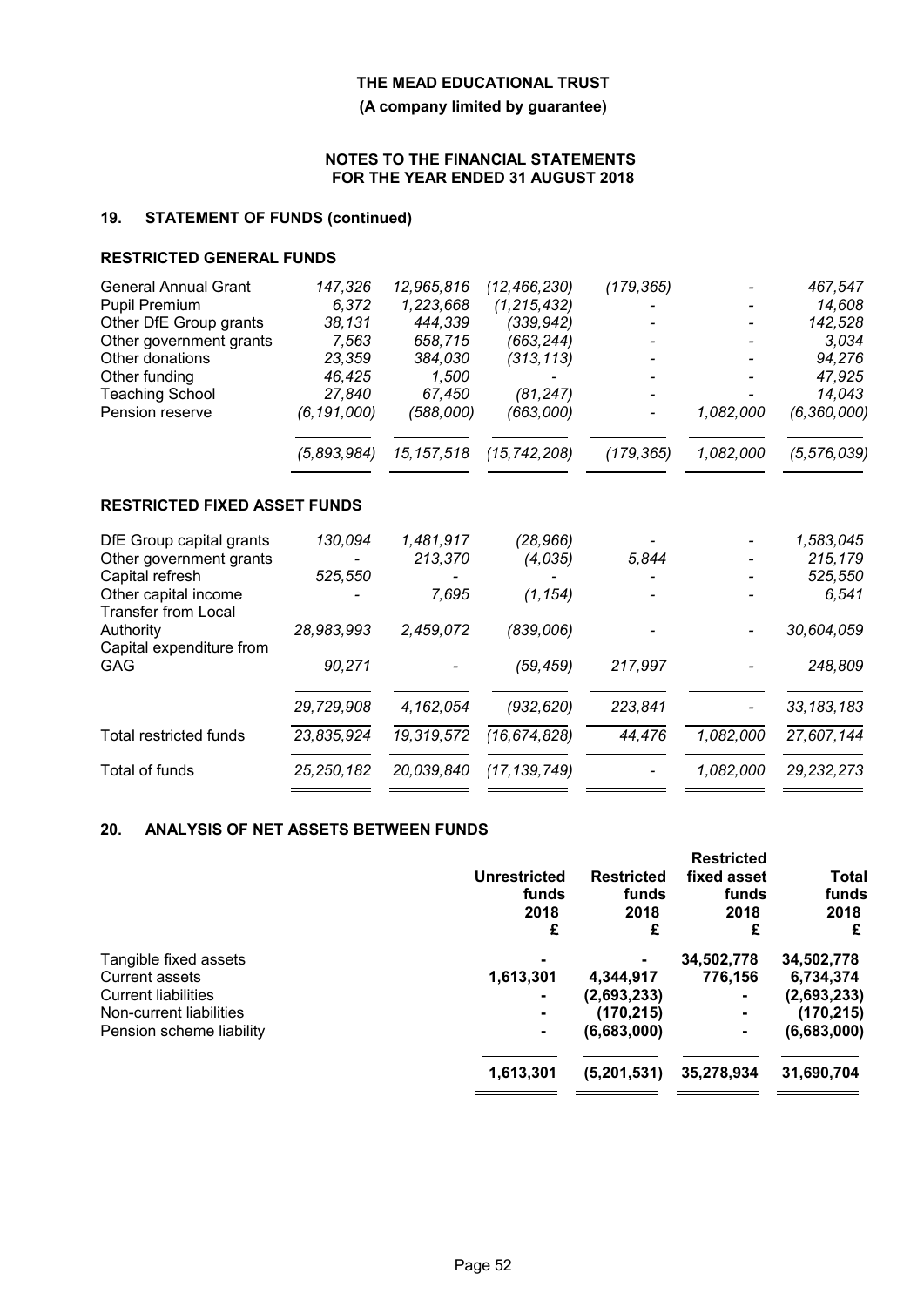#### **(A company limited by guarantee)**

#### **NOTES TO THE FINANCIAL STATEMENTS FOR THE YEAR ENDED 31 AUGUST 2018**

# **20. ANALYSIS OF NET ASSETS BETWEEN FUNDS (continued)**

## **ANALYSIS OF NET ASSETS BETWEEN FUNDS - PRIOR YEAR**

| <b>Unrestricted</b>      | Restricted    | Restricted           | Total         |
|--------------------------|---------------|----------------------|---------------|
| funds                    | funds         | fixed asset<br>funds | funds         |
| 2017                     | 2017          | 2017                 | 2017          |
| £                        | £             | £                    | £             |
|                          |               | 32,670,264           | 32,670,264    |
| 1,625,129                | 3,332,941     | 512,919              | 5,470,989     |
| $\overline{\phantom{a}}$ | (2, 433, 645) |                      | (2, 433, 645) |
|                          | (115, 335)    |                      | (115, 335)    |
|                          | (6,360,000)   |                      | (6,360,000)   |
| 1,625,129                | (5,576,039)   | 33, 183, 183         | 29, 232, 273  |
|                          |               |                      |               |

#### **21. RECONCILIATION OF NET MOVEMENT IN FUNDS TO NET CASH FLOW FROM OPERATING ACTIVITIES**

|     |                                                                    | 2018<br>£   | 2017<br>£     |
|-----|--------------------------------------------------------------------|-------------|---------------|
|     | Net income for the year (as per Statement of Financial Activities) | 515,431     | 2,900,091     |
|     | <b>Adjustment for:</b>                                             |             |               |
|     | Depreciation charges                                               | 1,276,571   | 932,620       |
|     | Interest receivable                                                | (9,781)     | (1, 967)      |
|     | Increase in stocks                                                 | (10, 679)   | (16, 809)     |
|     | Decrease/(increase) in debtors                                     | 336,826     | (416, 848)    |
|     | Increase in creditors                                              | 248,610     | 2,070,617     |
|     | Capital grants from DfE and other capital income                   | (3,015,610) | (4, 162, 053) |
|     | Defined benefit pension scheme obligation inherited                | 1,207,000   | 588,000       |
|     | Defined benefit pension scheme cost less contributions payable     | 738,000     | 522,000       |
|     | Defined benefit pension scheme finance cost                        | 200,000     | 141,000       |
|     | Past service costs on defined benefit pension scheme               | 121,000     |               |
|     | Net cash provided by operating activities                          | 1,607,368   | 2,556,651     |
| 22. | ANALYSIS OF CASH AND CASH EQUIVALENTS                              |             |               |
|     |                                                                    | 2018        | 2017          |
|     |                                                                    | £           | £             |
|     | Cash in hand                                                       | 4,512,009   | 3,922,477     |
|     | Current asset investments - Lloyds Bank                            | 1,000,000   |               |
|     | Total                                                              | 5,512,009   | 3,922,477     |
|     |                                                                    |             |               |

# **23. CONVERSION TO AN ACADEMY TRUST**

On 1 September 2017 Hamilton Academy converted to Academy Trust status under the Academies Act 2010 and all the operations and assets and liabilities were transferred to The Mead Educational Trust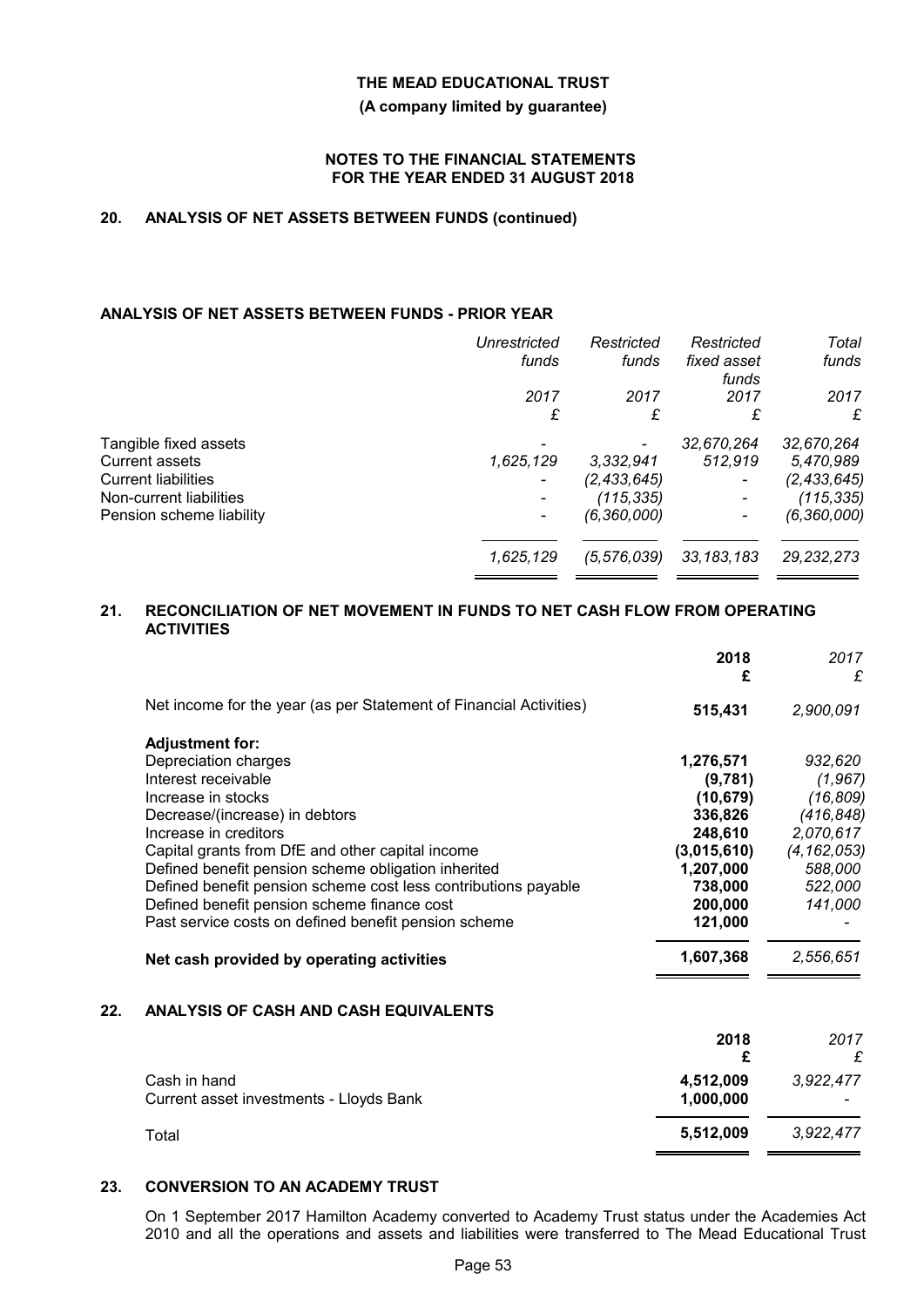**(A company limited by guarantee)**

#### **NOTES TO THE FINANCIAL STATEMENTS FOR THE YEAR ENDED 31 AUGUST 2018**

#### **23. CONVERSION TO AN ACADEMY TRUST (continued)**

from Leicester City Council for £NIL consideration.

On 30 June 2018 the Children's Centre situated at Northfield House Academy was transferred to The Mead Educational Trust from Leicester City Council for £NIL consideration.

The transfer has been accounted for as a combination that is in substance a gift. The assets and liabilities transferred were valued at their fair value and recognised in the balance sheet under the appropriate headings with a corresponding net amount recognised as a net loss in the statement of financial activities incorporating income and expenditure account as 'donations & capital grants - transfer from Local Authority on conversion'

The following table sets out the fair values of the identifiable assets and liabilities transferred and an analysis of their recognition in the statement of financial activities incorporating income and expenditure account.

|                                                | Unrestricted<br>funds<br>£ | <b>Restricted</b><br>funds<br>£ | <b>Restricted</b><br>fixed asset<br>funds<br>£ | Total<br>funds<br>£ |
|------------------------------------------------|----------------------------|---------------------------------|------------------------------------------------|---------------------|
| Tangible fixed assets                          |                            |                                 |                                                |                     |
| Leasehold land and buildings                   | ۰                          | $\blacksquare$                  | 948,000                                        | 948,000             |
| Other tangible fixed assets                    | $\blacksquare$             |                                 | 507,769                                        | 507,769             |
| Budget surplus/(deficit) on other school funds | 13.396                     | $\blacksquare$                  | $\blacksquare$                                 | 13,396              |
| LGPS pension surplus/(deficit)                 | ۰                          | (1, 207, 000)                   |                                                | (1, 207, 000)       |
| Net assets/(liabilities)                       | 13.396                     | (1, 207, 000)                   | 1,455,769                                      | 262,165             |
|                                                |                            |                                 |                                                |                     |

### **24. CAPITAL COMMITMENTS**

| At 31 August 2018 the Academy Trust had capital commitments as follows: |        |         |
|-------------------------------------------------------------------------|--------|---------|
|                                                                         | 2018   | 2017    |
|                                                                         |        |         |
| Contracted for but not provided in these financial statements           | 14.482 | 750.003 |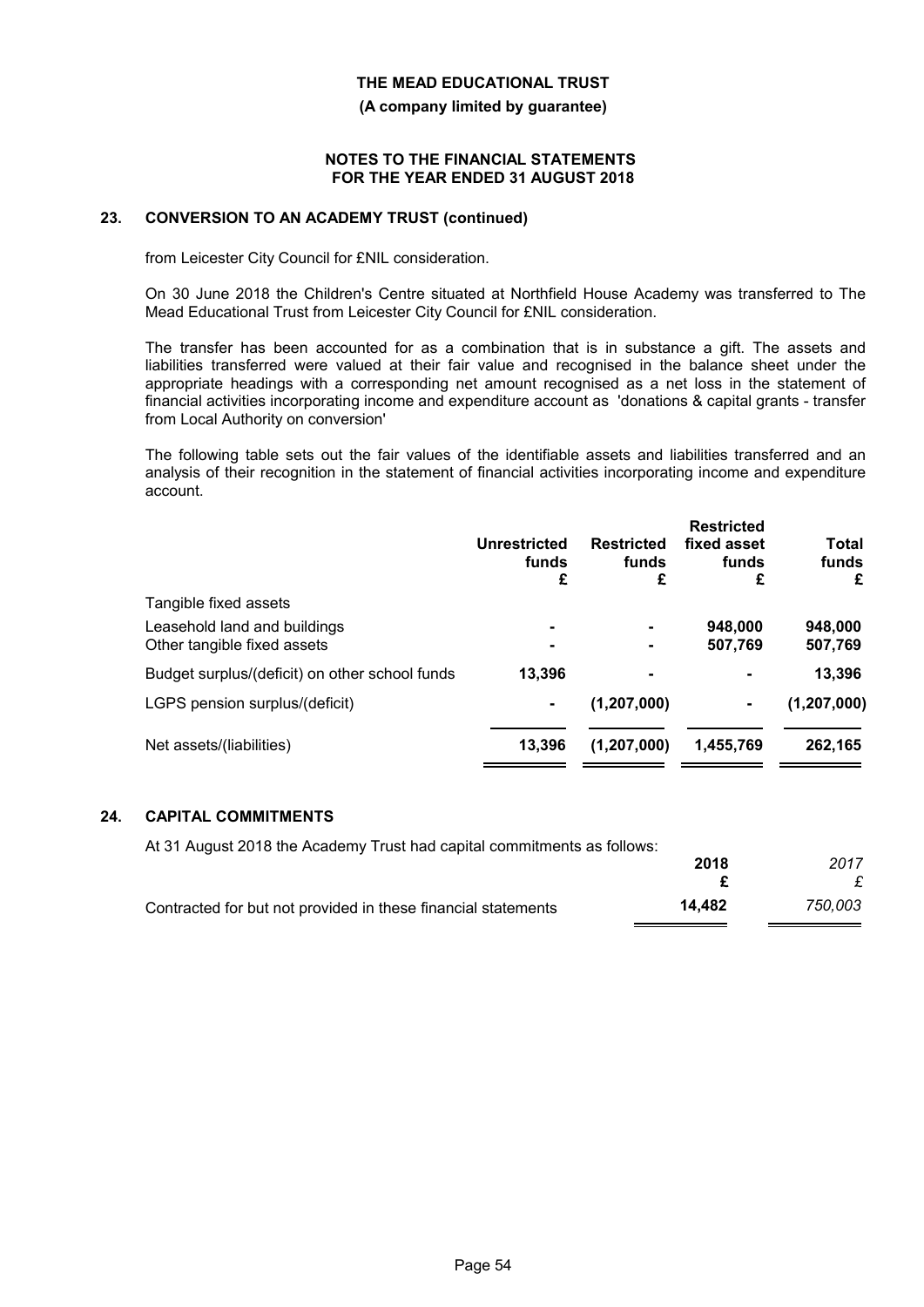**(A company limited by guarantee)**

#### **NOTES TO THE FINANCIAL STATEMENTS FOR THE YEAR ENDED 31 AUGUST 2018**

#### **25. PENSION COMMITMENTS**

The Academy's employees belong to two principal pension schemes: the Teacher's Pension Scheme for England and Wales (TPS) for academic and related staff; and the Local Government Pension Scheme (LGPS) for non-teaching staff, which is managed by Leicestershire County Council. Both are Multiemployer defined benefit pension schemes.

The latest actuarial valuation of the TPS related to the period ended 31 March 2012 and of the LGPS 31 March 2016.

Contributions amounting to £310,612 were payable to the schemes at 31 August 2018 *(2017 - £209,486)* and are included within creditors.

#### **Teachers' Pension Scheme**

#### **Introduction**

The Teachers' Pension Scheme (TPS) is a statutory, contributory, defined benefit scheme, governed by the Teachers' Pensions Regulations 2014. Membership is automatic for full-time teachers in academies and, from 1 January 2007, automatic for teachers in part-time employment following appointment or a change of contract, although they are able to opt out.

The TPS is an unfunded scheme and members contribute on a 'pay as you go' basis – these contributions along with those made by employers are credited to the Exchequer. Retirement and other pension benefits are paid by public funds provided by Parliament.

#### **Valuation of the Teachers' Pension Scheme**

The Government Actuary, using normal actuarial principles, conducts a formal actuarial review of the TPS in accordance with the Public Service Pensions (Valuations and Employer Cost Cap) Directions 2014 published by HM Treasury. The aim of the review is to specify the level of future contributions. Actuarial scheme valuations are dependent on assumptions about the value of future costs, design of benefits and many other factors. The latest actuarial valuation of the TPS was carried out as at 31 March 2012 and in accordance with the Public Service Pensions (Valuations and Employer Cost Cap) Directions 2014. The valuation report was published by the Department for Education on 9 June 2014. The key elements of the valuation and subsequent consultation are:

- employer contribution rates set at 16.48% of pensionable pay, including a 0.08% employer administration charge.
- total scheme liabilities (pensions currently in payment and the estimated cost of future benefits) for service to the effective date of £191,500 million, and notional assets (estimated future contributions together with the notional investments held at the valuation date) of £176,600 million giving a notional past service deficit of £14,900 million
- an employer cost cap of 10.9% of pensionable pay will be applied to future valuations
- the assumed real rate of return is 3.0% in excess of prices and 2% in excess of earnings. The rate of real earnings growth is assumed to be 2.75%. The assumed nominal rate of return is 5.06%.

The TPS valuation for 2012 determined an employer rate of 16.4%, which was payable from September 2015. The next valuation of the TPS is currently underway based on April 2016 data, whereupon the employer contribution rate is expected to be reassessed and will be payable from 1 April 2019.

The employer's pension costs paid to TPS in the period amounted to £1,516,586 *(2017 - £962,371).*

A copy of the valuation report and supporting documentation is on the Teachers' Pensions website.

Under the definitions set out in FRS 102, the TPS is an unfunded multi-employer pension scheme. The Trust has accounted for its contributions to the scheme as if it were a defined contribution scheme. The Trust has set out above the information available on the scheme.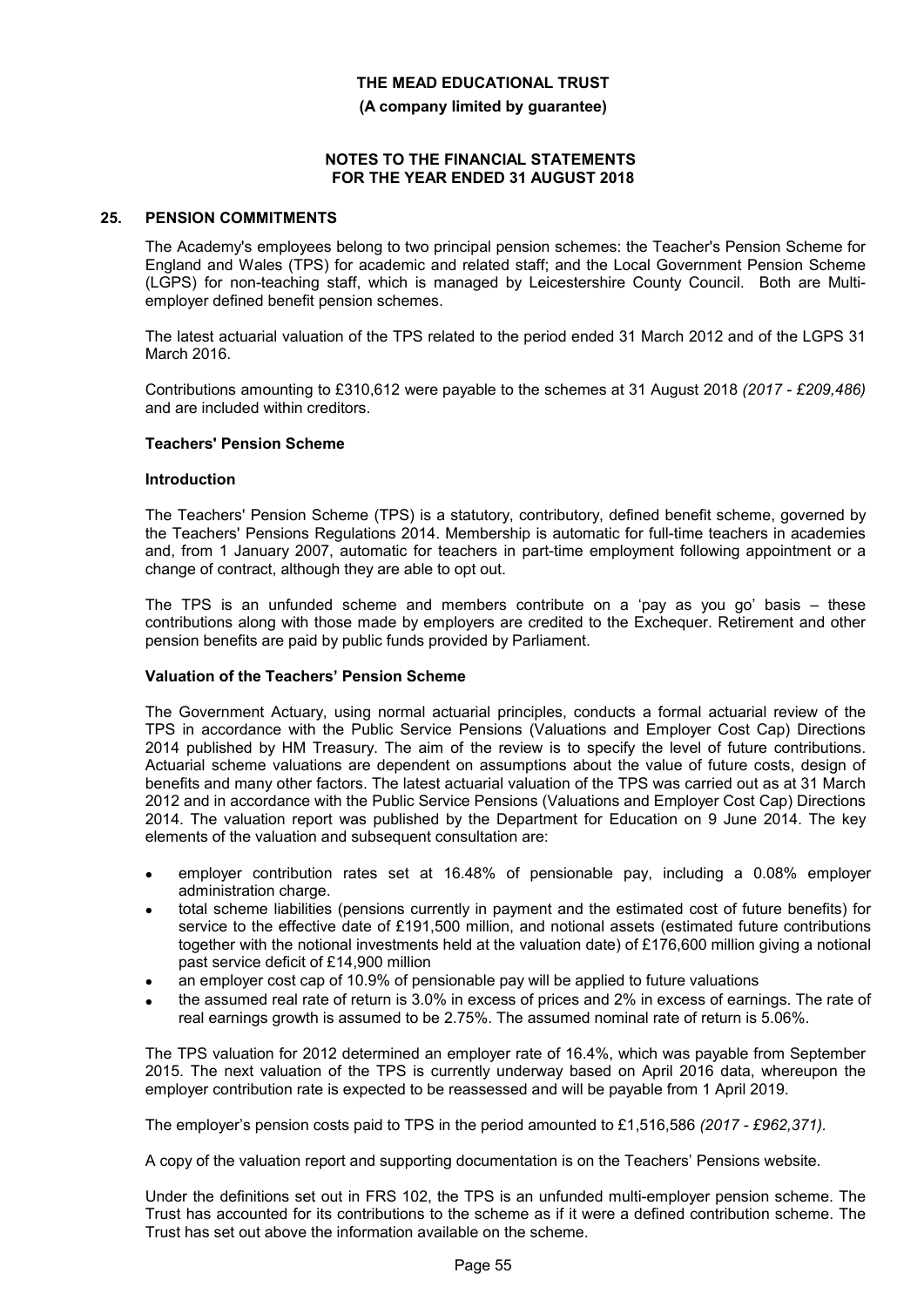**(A company limited by guarantee)**

#### **NOTES TO THE FINANCIAL STATEMENTS FOR THE YEAR ENDED 31 AUGUST 2018**

### **25. PENSION COMMITMENTS (continued)**

#### **Local Government Pension Scheme**

The LGPS is a funded defined benefit scheme, with assets held in separate Trustee-administered funds. The total contribution made for the year ended 31 August 2018 was £1,348,000 *(2017 - £844,000)*, of which employer's contributions totalled £1,085,000 (2017 - £658,000) and employees' contributions totalled £263,000 *(2017 - £186,000)*. The agreed contribution rates for future years are 23.4 - 24.4% for employers and 5.5 - 12.5% for employees.

Parliament has agreed, at the request of the Secretary of State for Education, to a guarantee that, in the event of academy closure, outstanding Local Government Pension Scheme liabilities would be met by the Department for Education. The guarantee came into force on 18 July 2013.

Principal actuarial assumptions:

|                                                      | 2018    | 2017    |
|------------------------------------------------------|---------|---------|
| Discount rate for scheme liabilities                 | 2.80%   | 2.50%   |
| Rate of increase in salaries                         | 3.30%   | 3.40%   |
| Rate of increase for pensions in payment / inflation | 2.30%   | 2.40%   |
| Inflation assumption (CPI)                           | 2.30%   | 2.40%   |
| Commutation of pensions to lump sums                 | 50.00 % | 50.00 % |

The current mortality assumptions include sufficient allowance for future improvements in mortality rates. The assumed life expectations on retirement age 65 are:

|                                          | 2018         | 2017         |
|------------------------------------------|--------------|--------------|
| Retiring today<br>Males<br>Females       | 22.1<br>24.3 | 22.1<br>24.3 |
| Retiring in 20 years<br>Males<br>Females | 23.8<br>26.2 | 23.8<br>26.2 |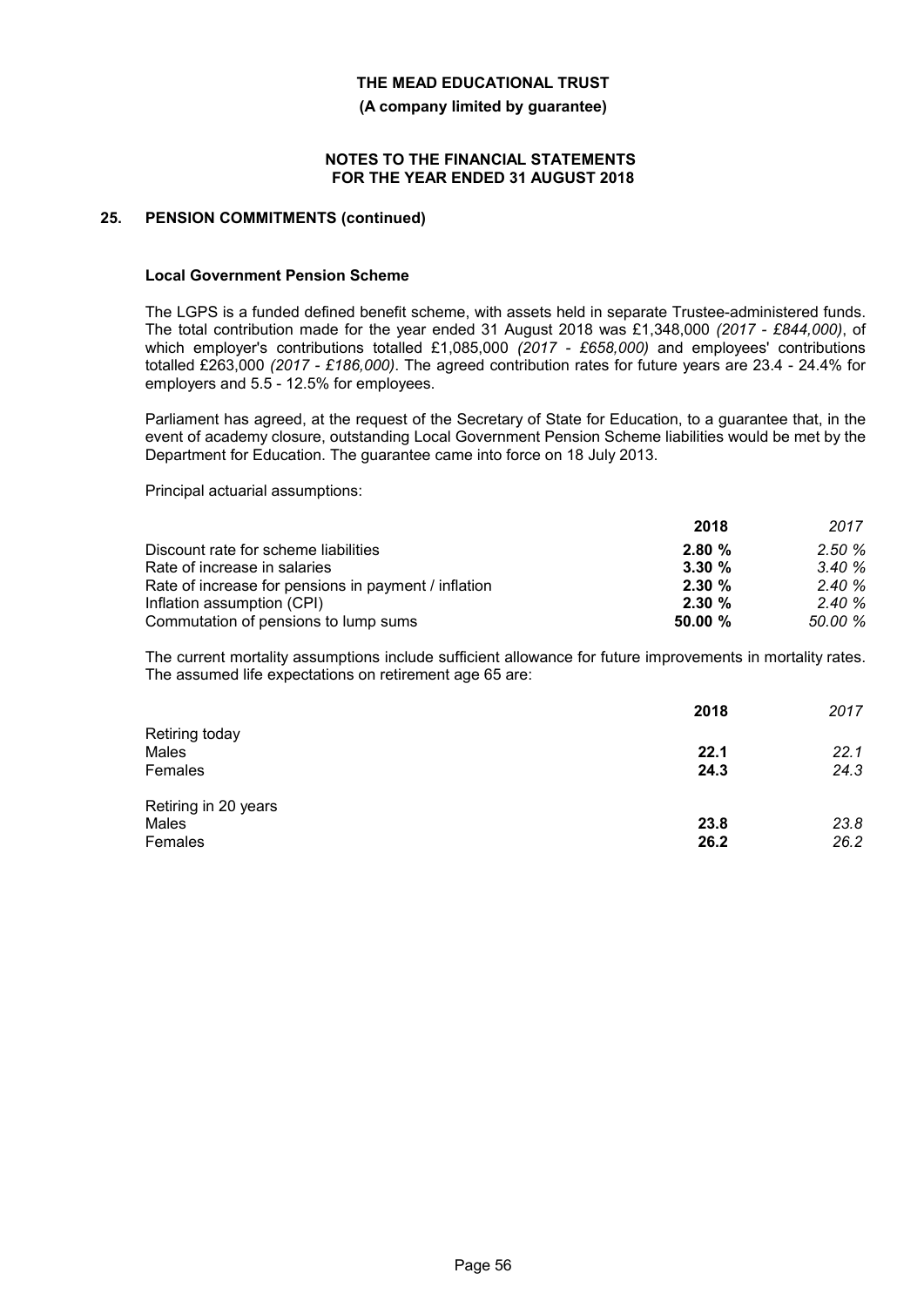#### **(A company limited by guarantee)**

#### **NOTES TO THE FINANCIAL STATEMENTS FOR THE YEAR ENDED 31 AUGUST 2018**

#### **25. PENSION COMMITMENTS (continued)**

The Academy's share of the assets in the scheme was:

| Fair value at | Fair value at<br>31 August |
|---------------|----------------------------|
| 2018          | 2017                       |
|               | £                          |
| 5,992,000     | 4,573,000                  |
| 2,609,000     | 1,365,000                  |
| 870,000       | 546,000                    |
| 193,000       | 341,000                    |
| 9,664,000     | 6,825,000                  |
|               | 31 August<br>£             |

The actual return on scheme assets was £406,000 *(2017 - £627,000).*

Expected returns on assets are calculated as follows:-

The figures shown in the standard FRS 102 report for fund employers are based on the actuary's recommended return assumptions which are derived from the Hymans Robertson Asset Model (HRAM), the proprietary stochastic asset model developed and maintained by Hymans Robertson LLP.

#### Asset model

The HRAM type of model is known as an economic scenario generator and uses probability distributions to project a range of possible outcomes for the future behaviour of asset returns and economic variables. Some of the parameters of the model are dependent on the current state of financial markets and are updated each month (for example, the current level of equity market volatility) while other more subjective parameters do not change with different calibrations of the model.

Key subjective assumptions are:

- the average excess equity return over the risk free asset (tending to approximately 3% p.a. as the investment horizon is increased),
- the volatility of equity returns (approximately 18% p.a. over the long term) and the level and volatility of yields, credit spreads, inflation and expected (breakeven) inflation, which affect the projected value placed on the liabilities and bond returns.
- the output of the model is also affected by other more subtle effects, such as the correlations between economic and financial variables.

The only exception to the use of HRAM is in deriving the expected return on bond assets: instead of the HRAM output, the actuary has used the yields applicable at the accounting date on suitable bond indices.

The expected return on assets is based on the long-term future expected investment return for each asset class as at the beginning of the period (i.e. as at 1 September 2017 for the year to 31 August 2018, or date of joining the fund if later).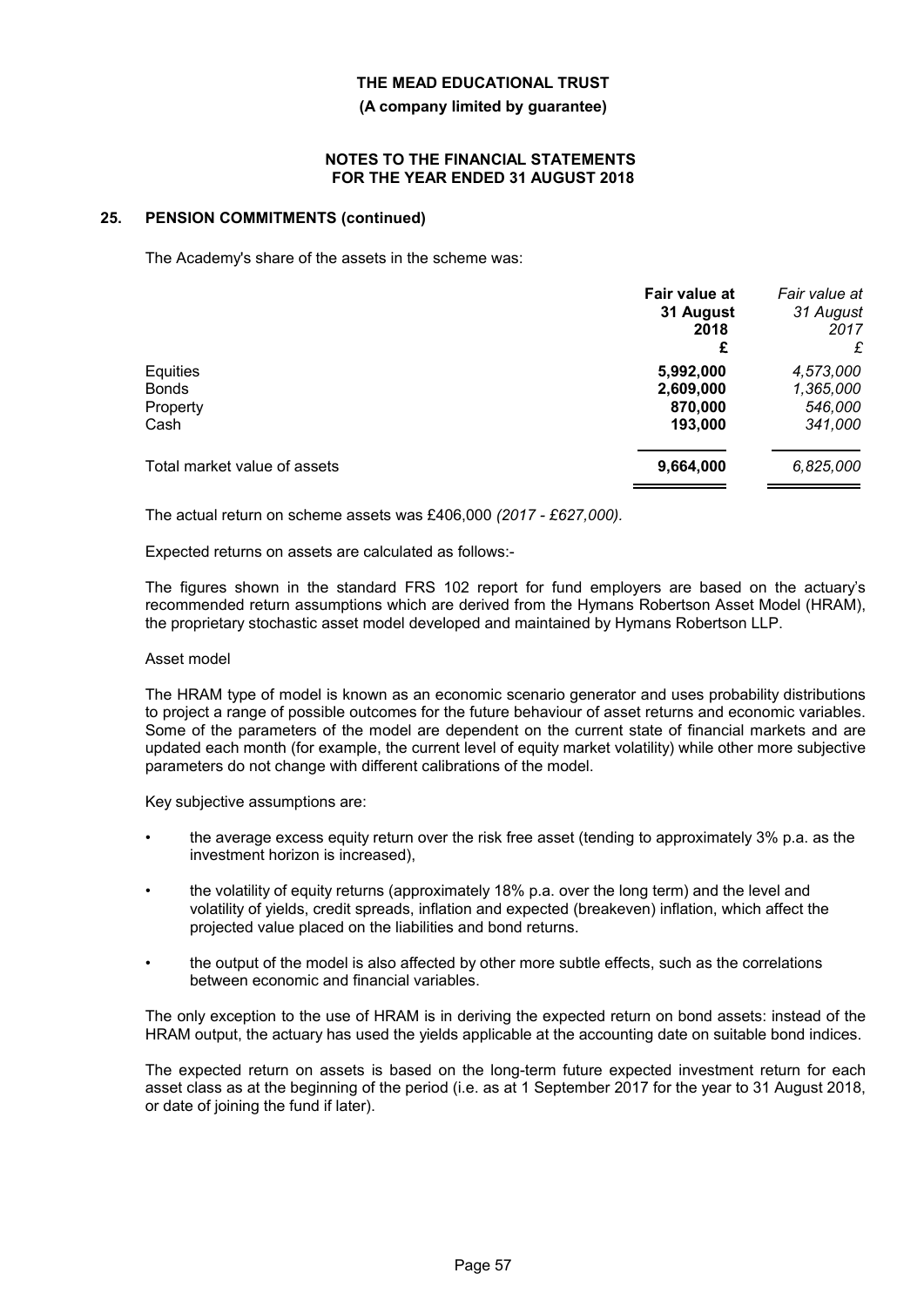**(A company limited by guarantee)**

#### **NOTES TO THE FINANCIAL STATEMENTS FOR THE YEAR ENDED 31 AUGUST 2018**

### **25. PENSION COMMITMENTS (continued)**

The amounts recognised in the statement of financial activities incorporating income and expenditure account are as follows:

|                      | 2018<br>£     | 2017<br>£     |
|----------------------|---------------|---------------|
| Current service cost | (1,823,000)   | (1, 180, 000) |
| Past service cost    | (121,000)     |               |
| Interest income      | 215,000       | 116,000       |
| Interest cost        | (415,000)     | (257,000)     |
| Total                | (2, 144, 000) | (1,321,000)   |

Movements in the present value of the defined benefit obligation were as follows:

|                                               | 2018<br>£   | 2017<br>£  |
|-----------------------------------------------|-------------|------------|
| Opening defined benefit obligation            | 13,185,000  | 11,141,000 |
| Current service cost                          | 1,823,000   | 1,180,000  |
| Interest cost                                 | 415,000     | 257,000    |
| Employee contributions                        | 263,000     | 186,000    |
| Actuarial gains                               | (1,752,000) | (571,000)  |
| Benefits paid                                 | (53,000)    | (54,000)   |
| Losses on curtailments                        | 121,000     |            |
| Effect of business combinations and disposals | 2,345,000   | 1,046,000  |
| Closing defined benefit obligation            | 16,347,000  | 13,185,000 |

Movements in the fair value of the Academy's share of scheme assets:

|                                               | 2018<br>£ | 2017<br>£ |
|-----------------------------------------------|-----------|-----------|
| Opening fair value of scheme assets           | 6,825,000 | 4,950,000 |
| Interest income                               | 215,000   | 116,000   |
| Actuarial gains                               | 191.000   | 511,000   |
| <b>Employer contributions</b>                 | 1,085,000 | 658,000   |
| Employee contributions                        | 263,000   | 186,000   |
| Benefits paid                                 | (53,000)  | (54,000)  |
| Effect of business combinations and disposals | 1,138,000 | 458,000   |
| Closing fair value of scheme assets           | 9,664,000 | 6,825,000 |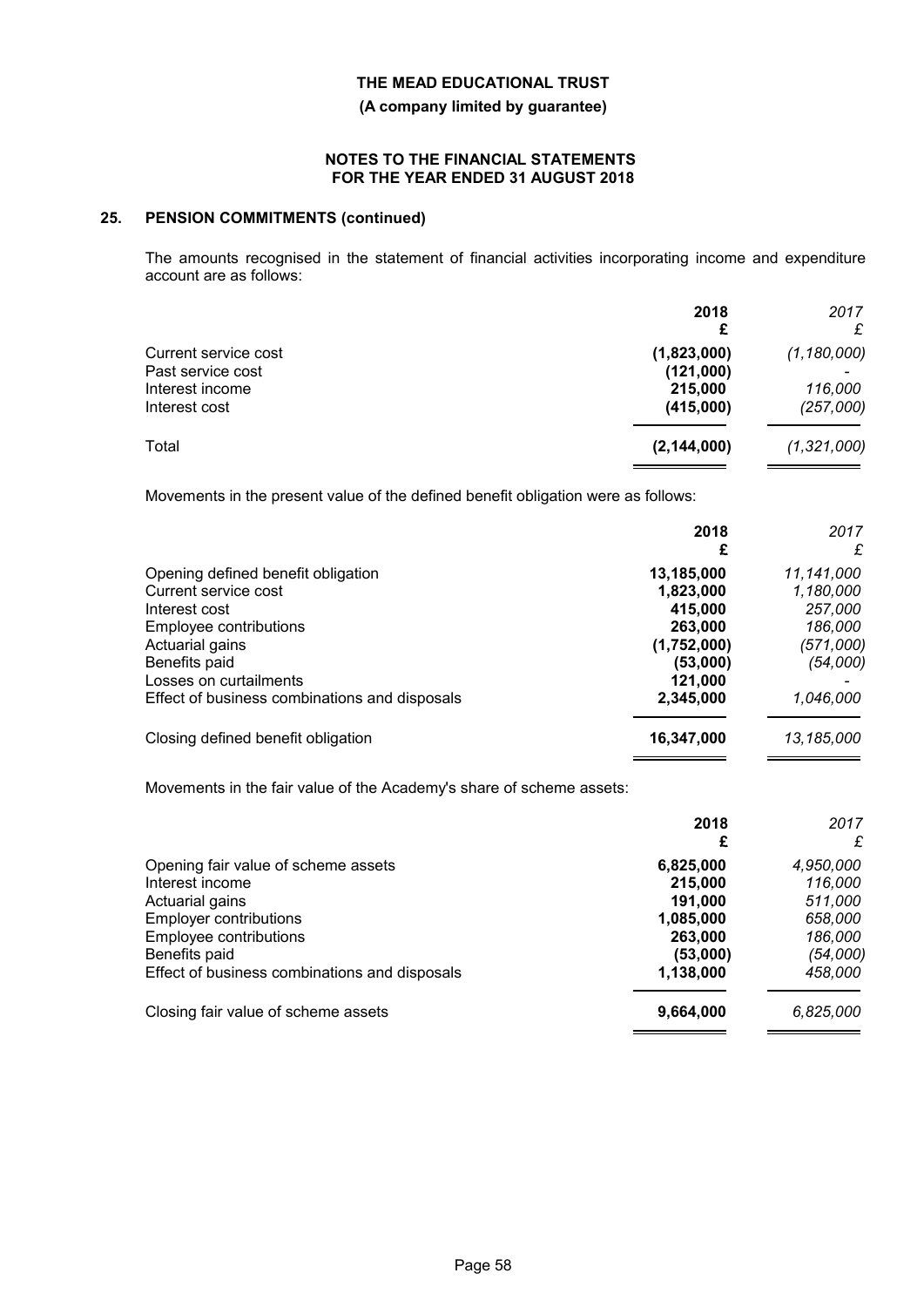**(A company limited by guarantee)**

### **NOTES TO THE FINANCIAL STATEMENTS FOR THE YEAR ENDED 31 AUGUST 2018**

#### **Sensitivity analysis**

The sensitivities regarding the principal assumptions used to measure the scheme liabilities are set out below:

| Change in assumptions as at 31 August 2018: | Approximate %<br>increase to<br><b>Employer</b><br>Liability | Approximate<br>monetary<br>amount |
|---------------------------------------------|--------------------------------------------------------------|-----------------------------------|
| 0.5% decrease in Real Discount Rate         | $13\%$                                                       | 2.178.000                         |
| 0.5% increase in the Salary Increase Rate   | $3\%$                                                        | 452.000                           |
| 0.5% increase in the Pension Increase Rate  | 10 $%$                                                       | 1,690,000                         |

#### **26. OPERATING LEASE COMMITMENTS**

At 31 August 2018 the total of the Academy Trust's future minimum lease payments under noncancellable operating leases was:

|                                        | 2018<br>£        | 2017<br>£        |
|----------------------------------------|------------------|------------------|
| <b>AMOUNTS PAYABLE:</b>                |                  |                  |
| Within 1 year<br>Between 1 and 5 years | 31,903<br>37,779 | 22,589<br>30,890 |
| Total                                  | 69,682           | 53,479           |

#### **27. MEMBERS' LIABILITY**

Each member of the charitable company undertakes to contribute to the assets of the company in the event of it being wound up while he/she is a member, or within one year after he/she ceases to be a member, such amount as may be required, not exceeding *£* 10 for the debts and liabilities contracted before he/she ceases to be a member.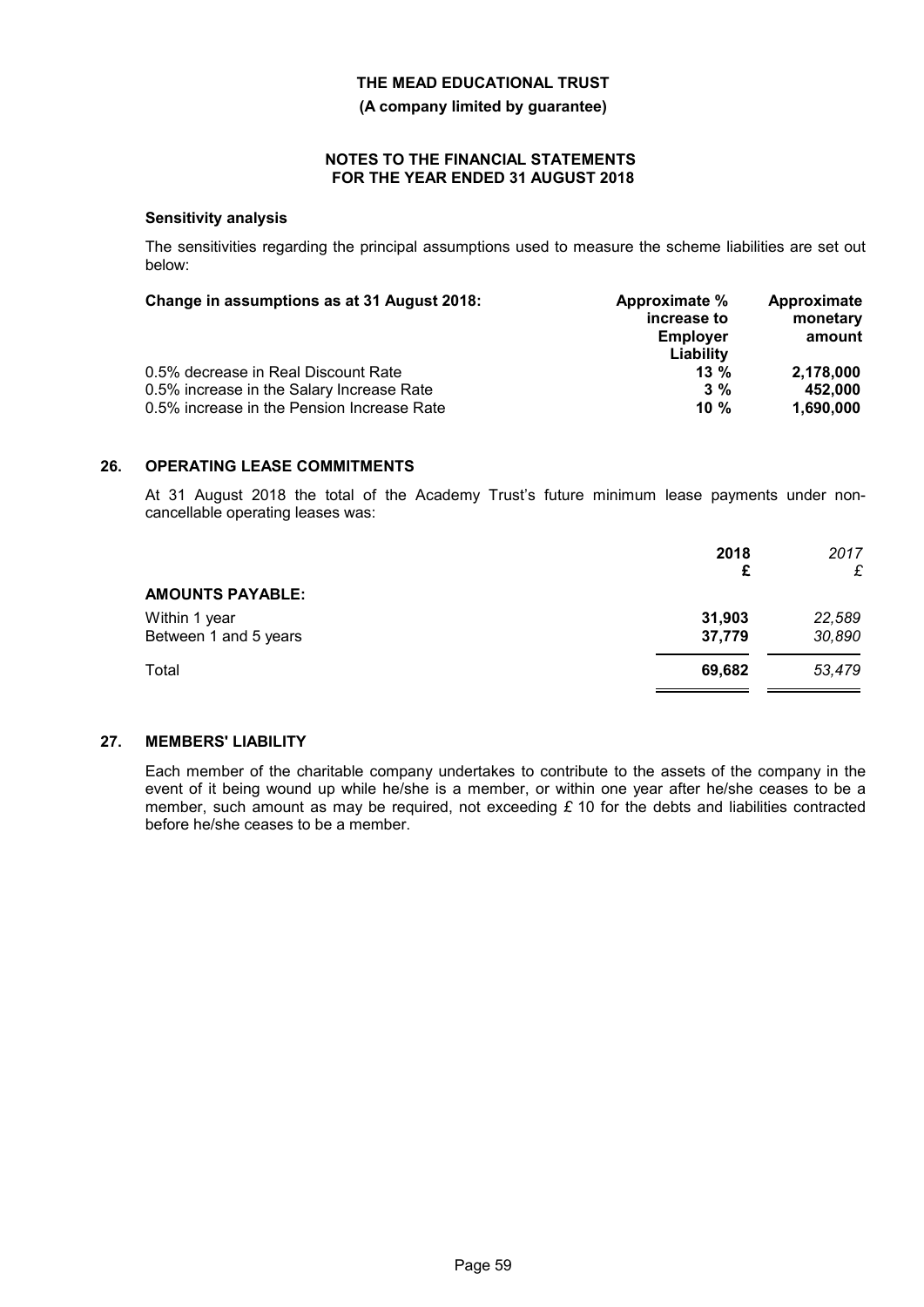**(A company limited by guarantee)**

#### **NOTES TO THE FINANCIAL STATEMENTS FOR THE YEAR ENDED 31 AUGUST 2018**

#### **28. RELATED PARTY TRANSACTIONS**

Owing to the nature of the academy trust and the composition of the board of trustees being drawn from local public and private sector organisations, transactions may take place with organisations in which the Trust have an interest. All transactions involving such organisations are conducted in accordance with the requirements of the AFH and with the Academy Trust's financial regulations and normal procurement procedures relating to connected and related party transactions.

## **Expenditure Related Party Transaction**

Creasy-Lockyer Limited - a company in which Jane Creasy (a member of the Academy Trust) is a director:

- The Academy Trust purchased services for the facilitation of a new teachers training programme from Creasy-Lockyer Limited. Transactions since the member's appointment total £NIL (2017: £1,613). There were no amounts outstanding at 31 August 2018 (2017: £NIL).
- The Academy Trust made the purchase at arms' length following a competitive tendering exercise in accordance with its financial regulations, which Jane Creasy neither participated in nor influenced.
- In entering into the transaction the Academy Trust has complied with the requirements of the Academies Financial Handbook 2017.

Adam Glover, son of Anthony Glover, Chair of Trustees of the Academy Trust, is employed by the Academy Trust as a Deputy Head. Adam Glover's appointment was made in open competition and Anthony Glover was not involved in the decision making process regarding appointment. Adam Glover is paid within the normal pay scale for his role and receives no special treatment as a result of his relationship to a Trustee.

No other related party transactions took place in either the current or prior year, other than certain Trustees' remuneration and expenses disclosed in note 11.

### **29. COMPARATIVES**

During the current year the financial statements include 7 schools, the Leicester teaching school and the Leicestershire Secondary School-Centred Initial Teacher Training (SCITT). The 7 schools include Hamilton Academy which joined the Academy Trust on 1 September 2017. The prior year figures included 6 schools, the Leicester teaching school and the SCITT. Within the prior year, Rowlatts Primary Academy transferred into the Trust on 1 April 2017, with the remaining 5 schools being in place for the entire financial year. These 5 schools, together with central services are disclosed within the statement of funds note.